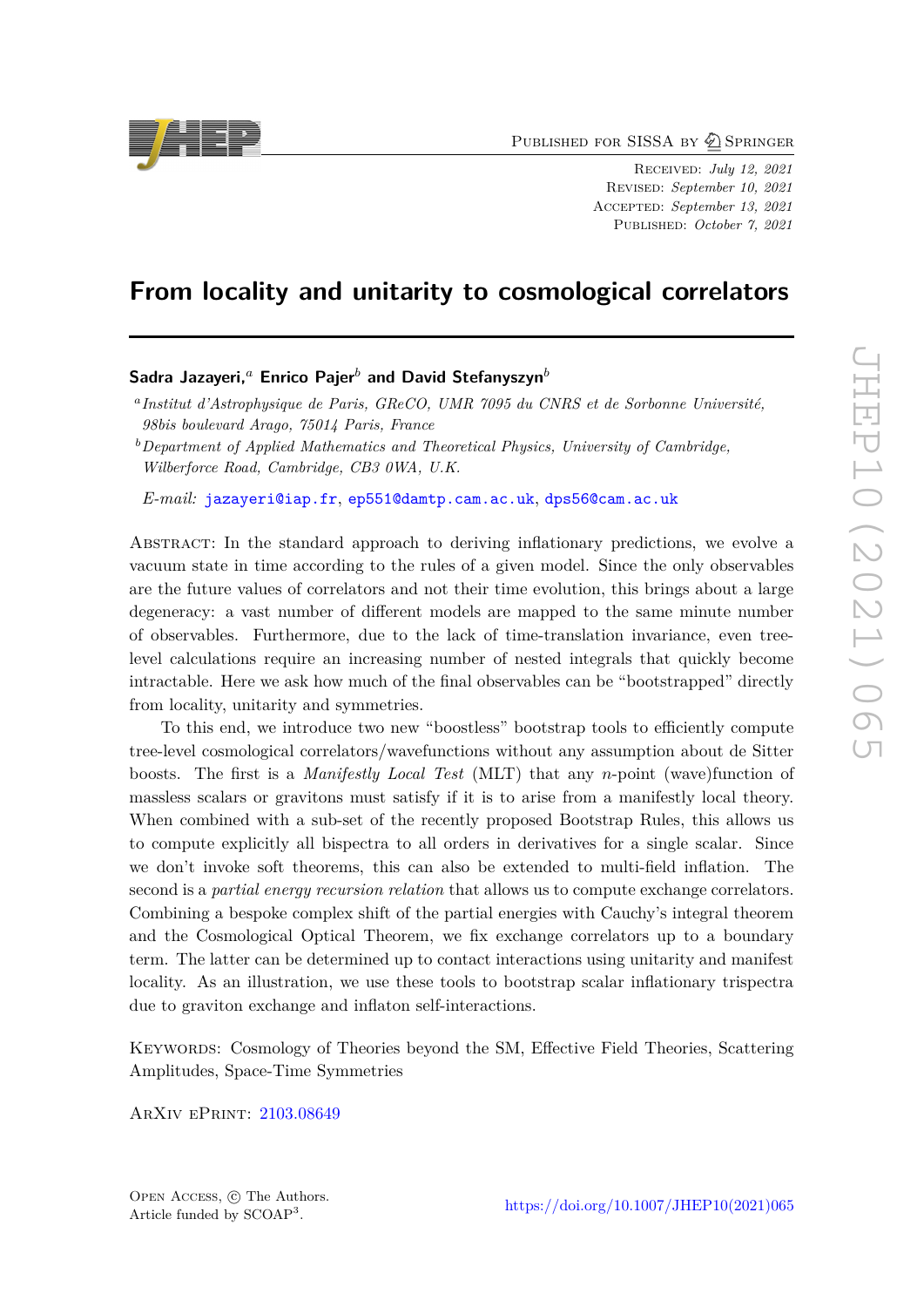# **Contents**

| $\mathbf 1$      | Introduction<br>Summary of the results<br>1.1                                  | $\mathbf{1}$<br>$\overline{4}$ |  |  |  |
|------------------|--------------------------------------------------------------------------------|--------------------------------|--|--|--|
| $\boldsymbol{2}$ | A review of the Cosmological Optical Theorem                                   |                                |  |  |  |
| 3                | A Manifestly Local Test (MLT) for <i>n</i> -point functions                    |                                |  |  |  |
|                  | Manifest locality from singularities<br>3.1                                    | 14                             |  |  |  |
|                  | Manifest locality from the bulk representation<br>3.2                          | 16                             |  |  |  |
|                  | 3.3<br>The Manifestly Local Test for massive fields                            | 17                             |  |  |  |
| 4                | Bootstrapping 3-point functions using the MLT                                  | 19                             |  |  |  |
|                  | Self-interactions of a massless scalar<br>4.1                                  | 20                             |  |  |  |
|                  | A massless scalar coupled to gravity<br>4.2                                    | 27                             |  |  |  |
|                  | 4.3<br>A conformally coupled scalar coupled to gravity                         | 29                             |  |  |  |
| $\bf{5}$         | Bootstrapping 4-point functions using partial energy shifts                    |                                |  |  |  |
|                  | 5.1<br>Step I: partial energy recursion relations                              | 30                             |  |  |  |
|                  | 5.2<br>Step II: back to the Cosmological Optical Theorem                       | 36                             |  |  |  |
|                  | Step III: constraining the boundary term with the Manifestly Local Test<br>5.3 | 37                             |  |  |  |
|                  | Comparison to BCFW momentum shifts<br>5.4                                      | 38                             |  |  |  |
| 6                | <b>Explicit examples</b>                                                       |                                |  |  |  |
|                  | 6.1<br>A flat-space warm-up                                                    | 40                             |  |  |  |
|                  | 6.2<br>Graviton exchange in de Sitter                                          | 42                             |  |  |  |
|                  | $\phi\phi'^2$ self-interaction in de Sitter<br>6.3                             | 44                             |  |  |  |
|                  | Effective field theory of inflation<br>6.4                                     | 45                             |  |  |  |
| 7                | Summary and future directions                                                  | 46                             |  |  |  |
|                  | A Bulk calculations of the wavefunction of the universe                        | 48                             |  |  |  |
|                  | B Counting wavefunction coefficients and amplitudes                            | 50                             |  |  |  |
|                  | C Expressions for $\psi_{\text{Res}}$                                          | 51                             |  |  |  |

# <span id="page-1-0"></span>**1 Introduction**

The space of all consistent field theories is vast, and even the number of different models that have been proposed for particle physics and cosmology is enormous and continuously growing. In contrast, the fundamental principles on which these models are based and that define what we deem to be consistent are actually very few: quantum mechanics and its main pillar of unitarity together with locality and symmetries. The journey from physical theories to predictions can then take one of two paths. On the one hand, we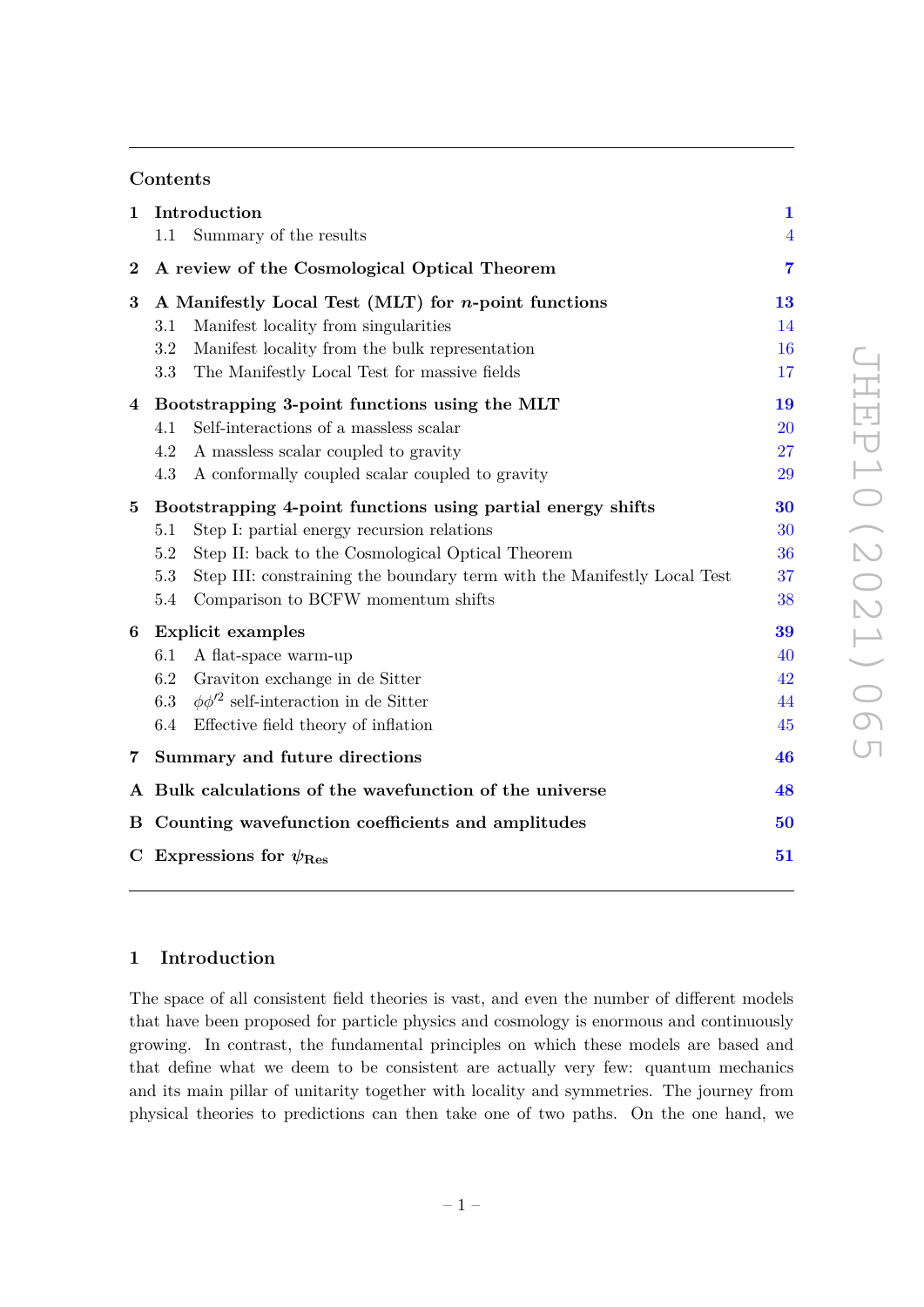can propose theories that obey the above fundamental principles and use well-established computational methods to derive observables. This is a very convenient approach when we have *few concrete theories* that we trust and we want to explore a wide range of diverse phenomena that they might lead to. In this case, we can compactly define the theories through an action and use it to compute a multitude of predictions. For example, this is a very natural approach when deriving precise predictions from General Relativity and the standard model of particle physics.

On the other hand, there are cases in which, either due to the lack of data or to the richness of imagination of theorists, we are interested in a *large number of possible theories*. Furthermore, it might also be the case that we probe these theories through one and the same observable. An example is much of particle physics beyond the standard model: the number of extensions to the standard model for collider phenomenology is large and ultimately many of them are constrained through the scattering amplitudes they predict. Another example is the many models of the very early universe that have been proposed, which are ultimately confronted with observations in the statistics of correlators of primordial perturbations. In these cases, the previous approach is inefficient because we have to compute the same observables over and over again for new models. It may instead be simpler to *apply the fundamental principles directly to the observables* that we want to compute and ask which predictions are compatible with those principles. This bypasses altogether the explicit construction of concrete models. While both approaches have their merit, it is this second approach, which sometimes goes under the name of *the bootstrap programme*, that we advocate in this work in the context of early universe cosmology.

The natural observables of cosmology are the correlation functions of perturbations of the density and velocity of the constituents of the universe. In models of single-clock inflation, these observables are fixed by the quantum expectation value of the product of field fluctuations at the end of inflation. These so-called primordial correlators naturally live at the future conformal boundary of quasi-de Sitter spacetime. In the past few years, our understanding of how fundamental principles constrain primordial correlators has dramatically improved. Much information has emerged from improvements in perturbative calculations  $[1-12]$  $[1-12]$ . At the same time, it has become clear that very powerful results can be bootstrapped directly from fundamental principles taking advantage of the restrictive symmetries of de Sitter spacetime  $[13–26]$  $[13–26]$ . For these bootstrap methods to make contact with the rich world of inflationary phenomenology and eventually observations, it is necessary to abandon the requirement of full de Sitter isometries since de Sitter boosts are incompatible with large primordial non-Gaussianities [\[27\]](#page-54-1). Fortunately, several lessons from the de Sitter studies can be exported to the more general "boostless" case, where we allow for interactions coming from the coupling to the inflationary background, which break boosts and can give rise to phenomenologically large primordial non-Gaussianity [\[28\]](#page-54-2). Indeed, building upon several results derived in  $[1, 2, 4, 5, 22]$  $[1, 2, 4, 5, 22]$  $[1, 2, 4, 5, 22]$  $[1, 2, 4, 5, 22]$  $[1, 2, 4, 5, 22]$  $[1, 2, 4, 5, 22]$  $[1, 2, 4, 5, 22]$  $[1, 2, 4, 5, 22]$  $[1, 2, 4, 5, 22]$ , a set of (boostless) Bootstrap Rules (Rules 1-6) was proposed in [\[29\]](#page-54-4) to bootstrap a large number of bispectra involving (massless) scalars and gravitons. The Bootstrap Rules allow one to quickly derive many classical results in the literature, e.g. those in [\[30,](#page-54-5) [31\]](#page-54-6), but also make the role of fundamental principles explicit. In this paper we will improve the Bootstrap Rules by better understanding the implications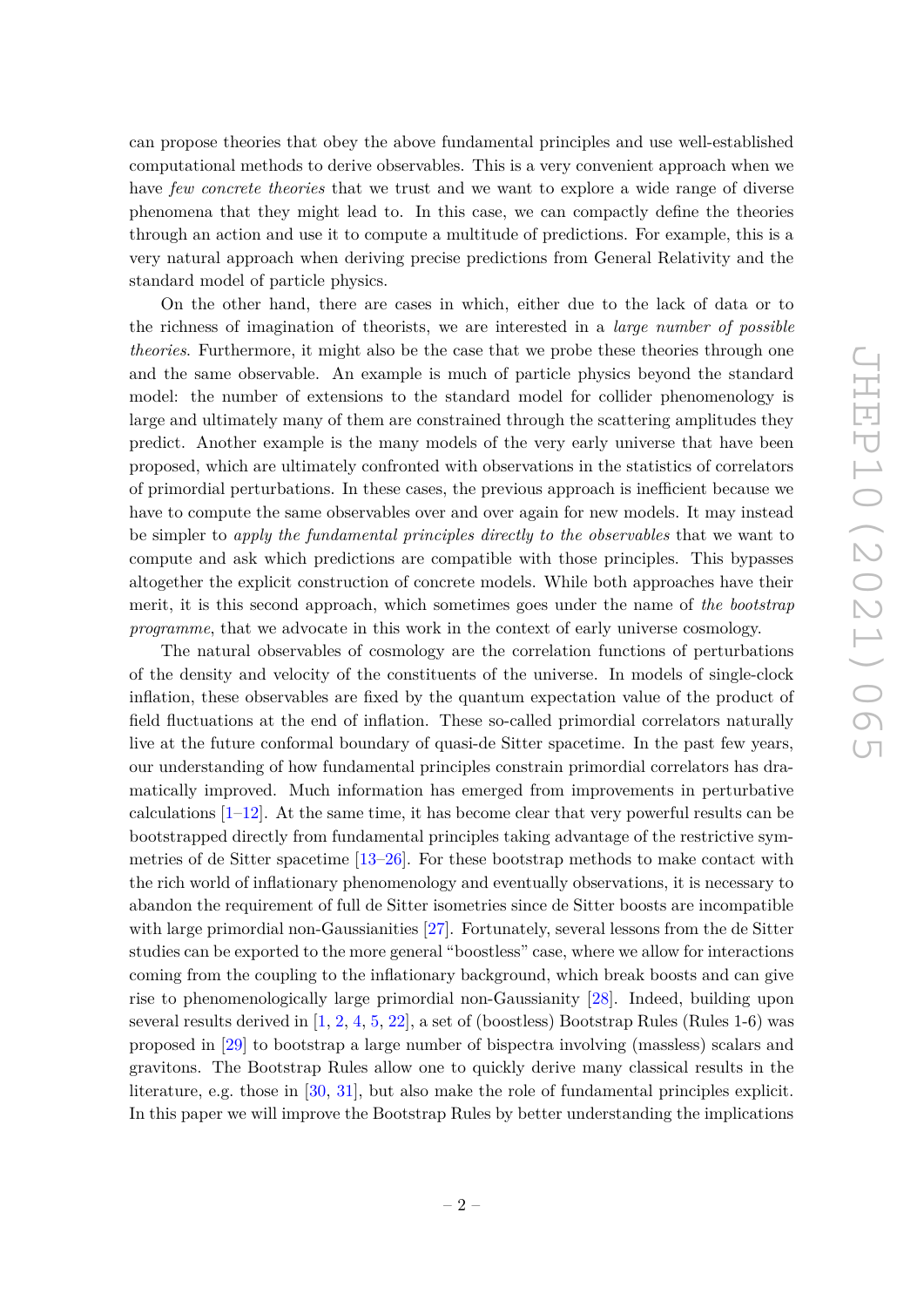of locality. In particular, we do not fix the leading total energy pole in terms of a local amplitude (Rule 3) and we do not use soft theorems (Rule  $6$ ).<sup>[1](#page-3-0)</sup> Rather, we introduce a more powerful Manifestly Local Test (MLT), that selects theories where the interactions of on-shell degrees of freedom are manifestly local. Our primary objects of interest will be the *wavefunction coefficients* appearing in the wavefunction of the universe, which are related to cosmological correlators via simple algebraic relations (see e.g. [\[32](#page-54-7)[–34\]](#page-54-8)). We choose to work with the wavefunction as opposed to correlators for several reasons. At the technical level, the constraints from unitarity and the choice of vacuum derived in [\[32,](#page-54-7) [35–](#page-54-9)[37\]](#page-55-0) can be expressed very straightforwardly in terms of the wavefunction coefficients, but become very cumbersome in terms of the correlators, since in general one needs to include correlators of products of both the fields and their conjugate momenta. At a more abstract level, in a conjectural holographic approach to quantum field theory and quantum gravity in de Sitter, it is the wavefunction that is naturally computed by a conformal field theory, in analogy with the AdS/CFT correspondence and along the lines of the proposal in [\[30\]](#page-54-5) (see also [\[38,](#page-55-1) [39\]](#page-55-2) for a different perspective). When combined with Rules 1*,* 2*,* 4 and 5 of [\[29\]](#page-54-4), we will show that the Manifestly Local Test enables us to derive all possible shapes of scalar 3-point functions arising from manifestly local interactions. Our MLT enables us to capture some important constraints that were missed in [\[29\]](#page-54-4). We will construct both real and imaginary parts in this paper.

Another important recent achievement has been the formulation of the consequences of unitary time evolution for cosmological correlators. The main insight is that, assuming a Bunch-Davies initial state, unitarity manifests itself in a relation between wavefunction coefficients and their analytical continuation to negative energies [\[32\]](#page-54-7). For more general initial states this can be shown to correspond to a set of conserved quantities [\[35\]](#page-54-9). This relation can be thought of as a Cosmological Optical Theorem (COT) providing a nonlinear relation for the discontinuities of correlators. The COT is also remarkably general: it is valid for fields of any mass and spin on a very general class of FLRW spacetimes, including de Sitter, inflation and  $\Lambda$ CDM [\[37\]](#page-55-0), as well as to any loop order in perturbation theory [\[36\]](#page-54-10) (where it takes the form of Cosmological Cutting Rules). In this paper we show how these relations can be used to bootstrap exchange *n*-point functions arising from boost-breaking interactions. In particular, we use a set of *partial energy shifts* which deform the partial energies of exchange wavefunction coefficients by a complex parameter. When combined with the COT, these shifts lead to *partial energy recursion relations* that combine lower-order diagrams into higher-order exchange diagrams. Similar energy shifts were first introduced in [\[2\]](#page-53-3) to fix the residues of simple poles. Our particular choice of partial energy shifts combined with the COT enables us to go beyond simple poles, which is crucial for  $\cos m \cdot 2$  $\cos m \cdot 2$  While this approach is inspired by analogous methods used

<span id="page-3-1"></span><span id="page-3-0"></span> $^1\rm{We}$  leave the possibility of imposing soft theorems as additional constraints.

<sup>&</sup>lt;sup>2</sup>Indeed, energy shifts and corresponding recursion relations for wavefunction coefficients were recently introduced in [\[2\]](#page-53-3) within the context of a toy model for cosmology, namely a conformally coupled field with non-derivative self-interactions. It was further assumed that no boundary term arises when the shifting parameter approaches complex infinity. In such cases, the correlators can only possess simple poles with residues that are encoded in the amplitude limit. As such, these correlators are entirely dictated by the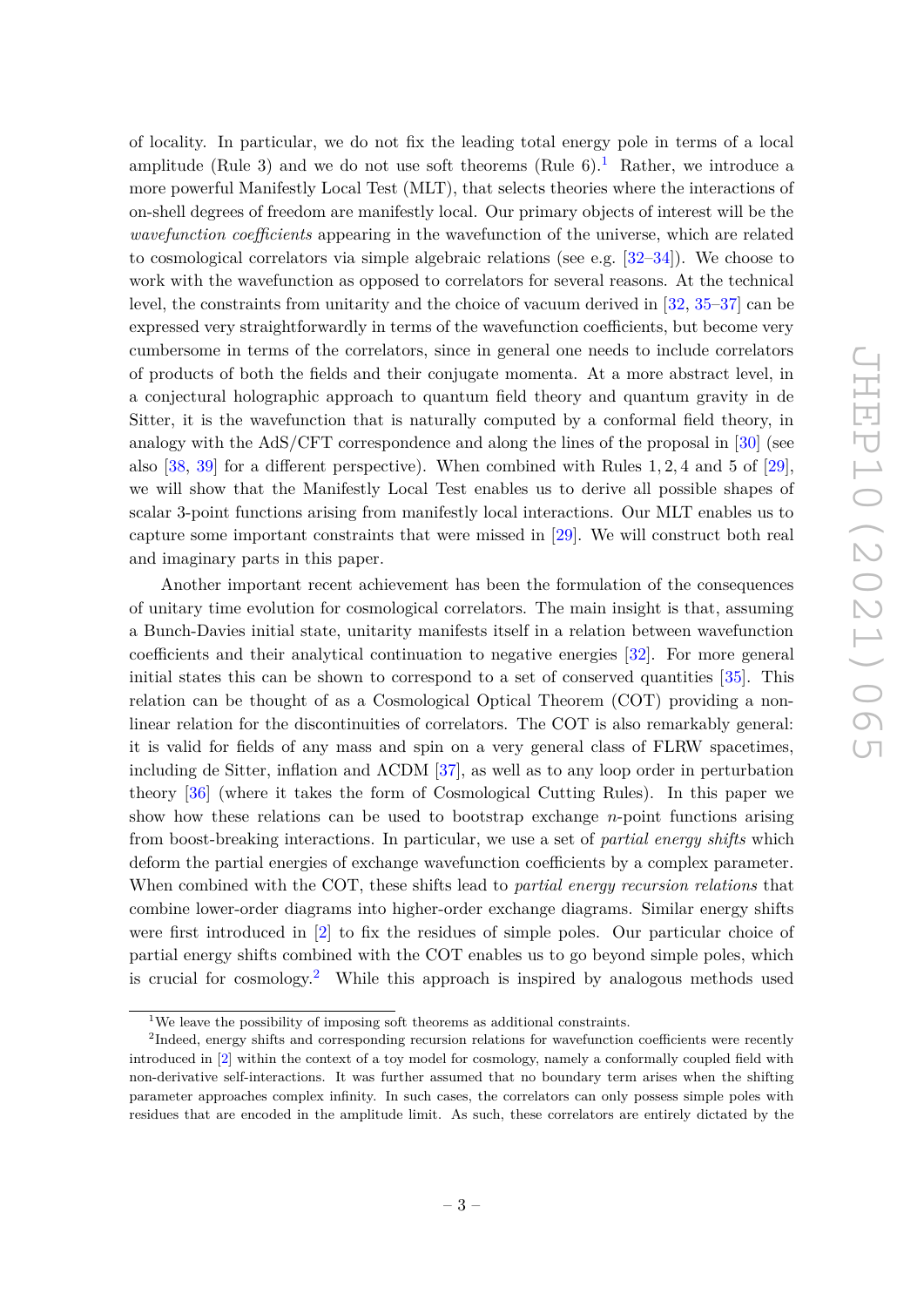in amplitudes  $[40-42]$  $[40-42]$ , e.g. BCFW recursion relations  $[43]$ , the features of cosmological spacetime, and in particular the lack of time translation and boost invariance, make the details of the method quite different from the flat spacetime counterpart.

Our results in this paper apply to de Sitter geometries and inflation, at tree-level. Indeed, our MLT and the ansatz we employ for our partial-energy shifts follow from de Sitter mode functions. It would be interesting to extend our results to other accelerating FLRW spacetimes, with help from the recent generalisation of the COT to backgrounds away from de Sitter space [\[37\]](#page-55-0). The ansatz that we work with, for both the three-point and four-point functions, are also applicable to tree-level only. We expect the MLT constraint that we derive in section [3](#page-13-0) to be valid away from the tree-level approximation, however technical difficulties in going beyond tree-level lie within writing down the appropriate ansatz. Indeed, a rational ansatz is very important in section [5](#page-30-0) such that we can use Cauchy's integral theorem. We leave the interesting generalisation of our results to loop level for future work.

The bootstrap approach for cosmology is just at its infancy and there is a lot more to learn. For example, here we primarily study external scalar fields, but from our experience with amplitudes, one expects even more interesting results and constraints to emerge in the presence of massless spinning particles. We hope our progress here will eventually contribute to that larger goal.

#### <span id="page-4-0"></span>**1.1 Summary of the results**

For the convenience of the reader, we summarize our main results below.

• In section [3,](#page-13-0) we derive the following simple condition that all wavefunction coefficients  $\psi_n$  involving massless scalars and gravitons (and any field with the same  $\Delta^+ = 3$  mode functions given in [\(2.6\)](#page-8-0)) must satisfy for the theory to be *manifestly local*, namely involve only local interactions of the dynamical fields: $3$ 

$$
\frac{\partial}{\partial k_c} \psi_n(k_1, \dots, k_n; \{p\}; \{\mathbf{k}\})\Big|_{k_c=0} = 0, \qquad \forall c = 1, \dots, n,
$$
\n(1.1)

where  $\mathbf{k}_a$  with  $a = 1, \ldots, n$  are the *n* external momenta with "energies"  $k_a = |\mathbf{k}_a|$ ,  ${p}$  denotes possible internal energies if  $\psi_n$  arises due to an exchange process and {**k**} denotes possible contractions of momenta and polarisation vectors. Here the derivative is taken with all other variables kept fixed. This condition is satisfied, for

knowledge of the flat space limit of the diagram and its constituent subdiagrams. In this work, we want to study phenomenologically relevant correlators an so we consider a massless field with arbitrary derivative interactions. Our method can be used to bootstrap exchange diagrams with poles of any degree, the residues of which cannot be read off from the corresponding flat space amplitude except for the most singular one. Also, our energy shifts will generically induce boundary terms that need to be added to the residue sector in order to have a consistent correlator. We will see that unitarity and locality combine to pinpoint both the residue and the boundary sectors up to unspecified local contact terms.

<span id="page-4-1"></span><sup>&</sup>lt;sup>3</sup>This in particular excludes some gravitational interactions during inflation where, after integrating out the non-dynamical lapse and the shift, interactions with inverse Laplacians appear, which violate manifest locality [\[30\]](#page-54-5).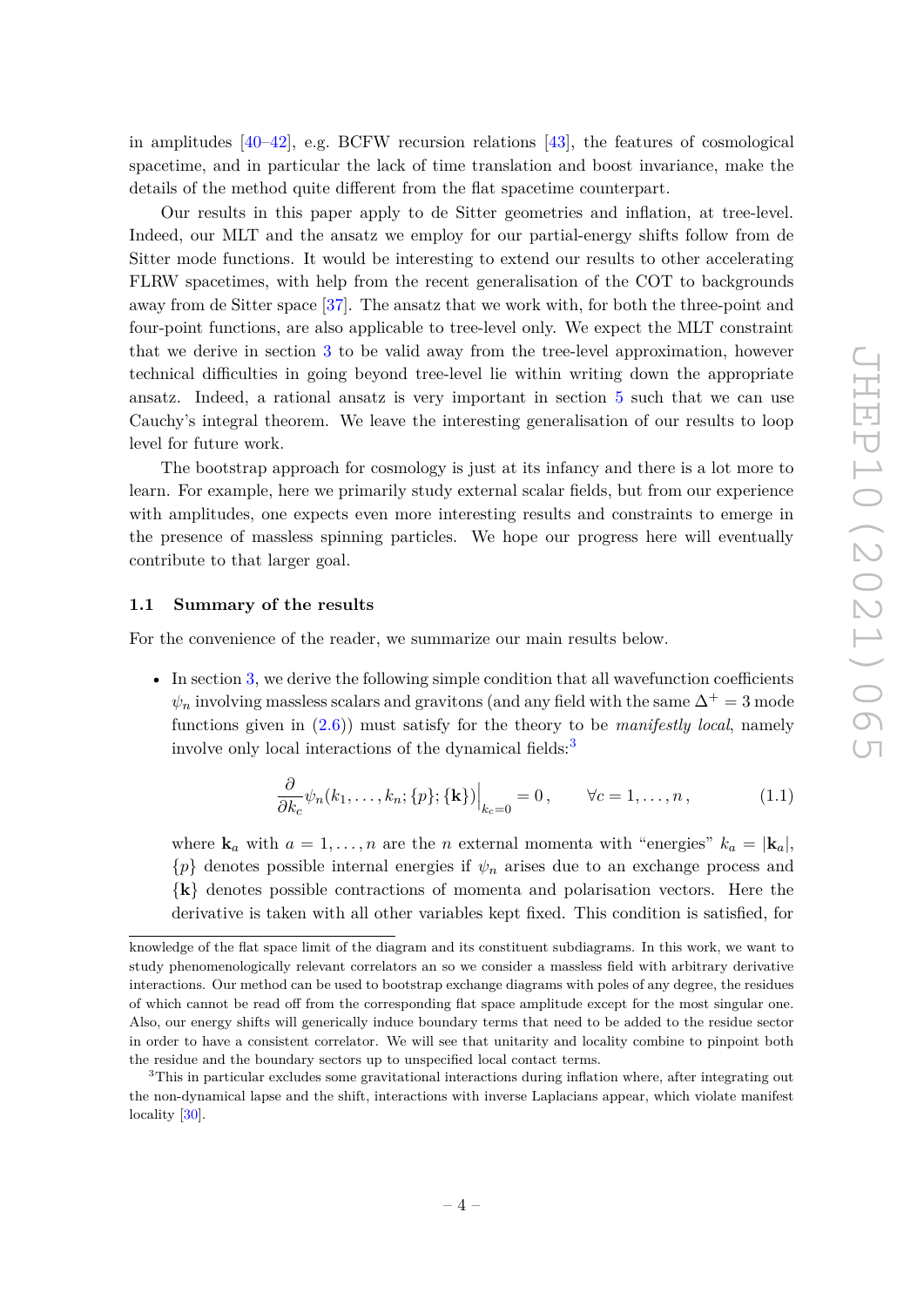example, for interactions to any order in derivatives of any number of (massless) inflatons. However, this condition may be violated in the presence of massless spinning particles, where the solution of the gauge constraints may induce non-manifestly local interactions involving inverse Laplacians, as is the case for General Relativity [\[30\]](#page-54-5). We name this constraint the *Manifestly Local Test (MLT)*. In section [3.3](#page-17-0) we discuss analogous conditions for fields of arbitrary masses. For conformally coupled scalars the condition is much weaker than for their massless counterparts.

• We show in section [4](#page-19-0) that the MLT is a surprisingly powerful computational tool to derive wavefunction coefficients within the recently proposed *boostless bootstrap* approach [\[29\]](#page-54-4). As the name suggests, this approach makes no assumption about invariance under de Sitter boosts and can therefore be applied to most models in the literature. Using a set of Bootstrap Rules that enforce the correct singularities, symmetries and the Bunch-Davies vacuum, one can easily derive a simple *bootstrap Ansatz* for general bispectra. Without any reference to local amplitudes and soft theorems (which conversely were invoked in [\[29\]](#page-54-4)), we show here that the Manifestly Local Test determines precisely the scalar bispectra generated by the Effective Field of Inflation to all orders in derivatives and excludes those gravitational interactions that are not manifestly local (and also slow-roll suppressed). We prove that the number *N*total of possible manifestly local scalar bispectra matches the number *N*amplitudes of independent cubic scalar amplitudes plus one:

$$
N_{\text{total}}(p) = N_{\text{amplitudes}}(p) + 1 = 1 + \sum_{q=0}^{\lfloor \frac{p+3}{2} \rfloor} \left[ \frac{p+3-2q}{3} \right],\tag{1.2}
$$

where  $\left| \ldots \right|$  is the floor function and p is the maximum number of derivatives. The additional bispectrum corresponds to the only allowed manifestly local field redefinition.

• In section [5](#page-30-0) we derive for the first time *partial-energy recursion relations* as a tool to bootstrap exchange diagrams from lower-point vertices and show this explicitly for exchange 4-point wavefunction coefficients. To this end, we perform complex shifts of the partial energies of a given diagram, which are the sums of the energies flowing into any given sub-diagram, and are the only allowed singularities at tree-level together with the total energy. The residues of all the poles in the complex shift are fully fixed by the Cosmological Optical Theorem [\[32\]](#page-54-7) and its perturbative manifestation in the recently derived Cosmological Cutting Rules [\[36,](#page-54-10) [37\]](#page-55-0). This is in contrast to the factorization limits discussed for example in [\[26\]](#page-54-0), which fix only the leading order singularities. For example, for the *exchange* scalar 4-point wavefunction coefficient  $\psi_4$  (related to the trispectrum) our bootstrap result comprises of three terms derived in three subsequent steps,

$$
\psi_4 = \psi_{\text{Res}} + B_{\text{COT}} + B_{\text{MLT}}.
$$
\n(1.3)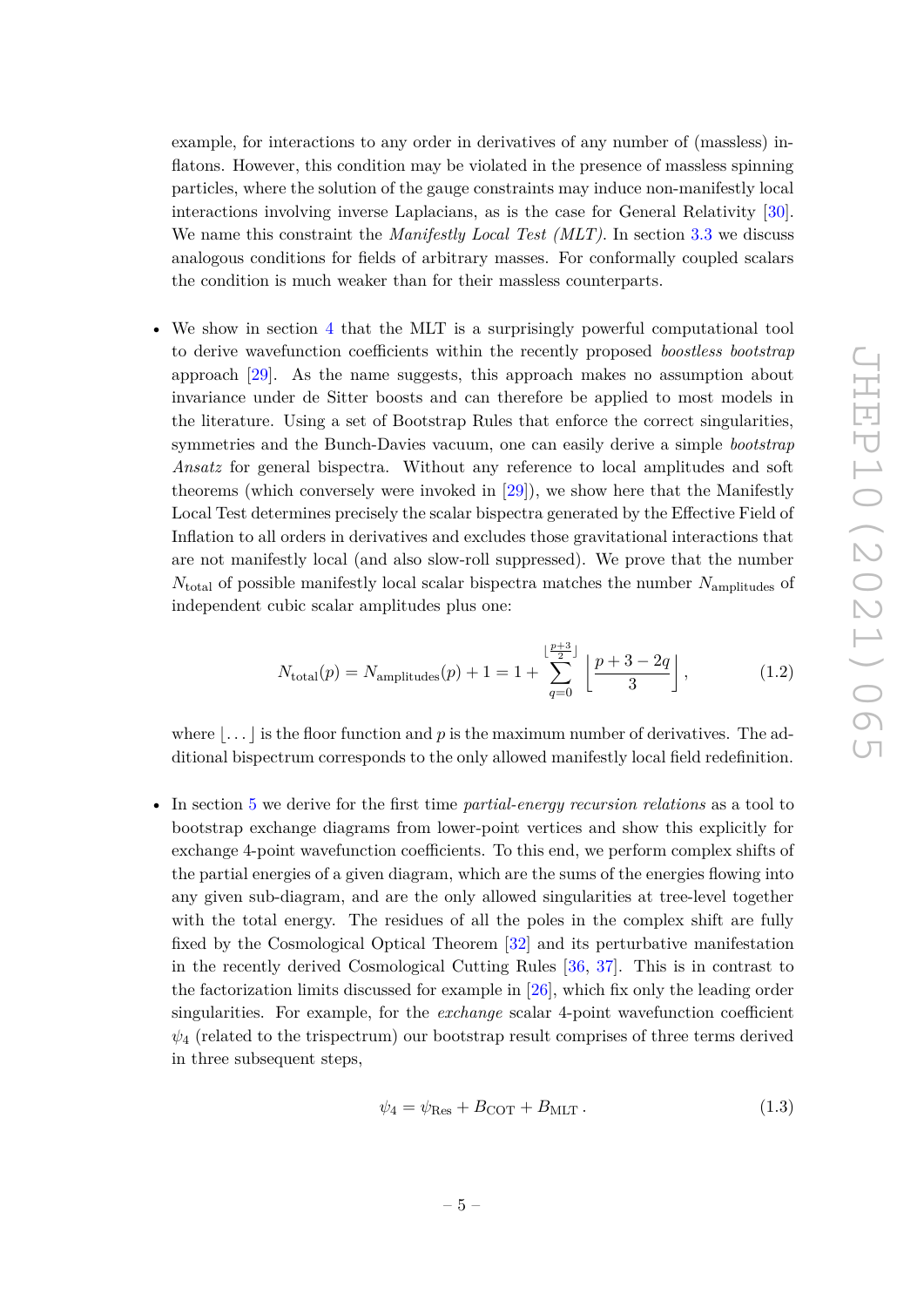The first term *ψ*Res is derived in Step I (section [5.1\)](#page-30-1) via Cauchy's integral theorem and is found to be

$$
\psi_{\text{Res}} = \sum_{0 < n \le m} \frac{A_n(E_L, E_R, k_1 k_2, k_3 k_4, s)}{E_L^n} + \sum_{0 < n \le m} \frac{A_n(E_R, E_L, k_3 k_4, k_1 k_2, s)}{E_R^n}, \quad (1.4)
$$

$$
A_n = \frac{1}{(m-n)!} \partial_z^{m-n} \left\{ (z+E_L)^m \, \Xi(E_L+z, E_R-z, k_1 k_2, k_3 k_4, s) \right\}_{z=-E_L}, \quad (1.5)
$$

where *m* is the number of derivatives in the cubic interaction (also the order of the  $k_T^{(3)}$  $T_T^{(3)}$  pole),  $s = |\mathbf{k}_1 + \mathbf{k}_2|$ ,  $E_L = k_1 + k_2 + s$ ,  $E_R = k_3 + k_4 + s$  and  $\Xi$  is the right-hand side of the COT given by [\[32\]](#page-54-7)

$$
\mathbb{E}(E_L, E_R, k_1 k_2, k_3 k_4, s) = P(s) \left[ \psi_3(k_1, k_2, s) - \psi_3(k_1, k_2, -s) \right] \times \left[ \psi_3(k_3, k_4, s) - \psi_3(k_3, k_4, -s) \right], \tag{1.6}
$$

with  $P(s)$  the power spectrum of the exchanged field. The remaining terms are boundary terms not fixed by Cauchy's integral theorem. The second term  $B_{\text{COT}}$  is derived in Step II (section [5.2\)](#page-36-0) and ensures that  $\psi_4$  obeys the COT. It is given by

$$
B_{\text{COT}} = \frac{1}{12} \frac{\partial^3}{\partial s^3} \, \Xi(E_L, E_R, k_1 k_2, k_3 k_4, s) \Big|_{s=0} s^3 \,, \tag{1.7}
$$

where the derivative is computed keeping fixed  ${E_L, E_R, k_1k_2, k_3k_4}$ . The third and last term  $B<sub>MLT</sub>$  obeys the contact COT and is computed in Step III (section [5.3\)](#page-37-0) by applying our manifestly local test to  $\psi_4$ . For external fields with massless mode functions, it can be found by solving

$$
\frac{\partial}{\partial k_c} B_{\text{MLT}}\Big|_{k_c=0} = -\frac{\partial}{\partial k_c} \psi_{\text{Res}}\Big|_{k_c=0} \qquad \forall c = 1, \dots, n. \tag{1.8}
$$

• In section [6](#page-39-0) we show how a combination of the MLT and the partial-energy recursion relations can be used to explicitly compute the scalar trispectrum in a few *examples*: first we demonstrate our techniques in Minkowski spacetime for the polynomial interaction  $\phi^3$ , where the algebra is minimal. Then, we derive the scalar trispectrum from graviton exchange, which, together with a contact diagram, contributes to leading order to the trispectrum for a minimally coupled canonical inflaton [\[44\]](#page-55-6). Finally, we compute the potentially much larger trispectrum from scalar exchange for the leading cubic interactions in the Effective Field Theory of inflation, namely  $\dot{\phi}^3$  and  $\dot{\phi}(\nabla\phi)^2$ . We also consider  $\phi \dot{\phi}^2$  as a simple example. Our derivation is computationally faster than the bulk in-in computation and in all cases we find agreements with the results in the literature, where available.

<span id="page-6-0"></span>**Notation and conventions** We work with the mostly positive metric signature (− + ++). The 3d Fourier transformation is defined as

$$
f(\mathbf{x}) = \int \frac{d^3 \mathbf{k}}{(2\pi)^3} f(\mathbf{k}) \exp(i\mathbf{k} \cdot \mathbf{x}) \equiv \int_{\mathbf{k}} f(\mathbf{k}) \exp(i\mathbf{k} \cdot \mathbf{x}), \qquad (1.9)
$$

$$
f(\mathbf{k}) = \int d^3 \mathbf{x} f(\mathbf{x}) \exp(-i\mathbf{k} \cdot \mathbf{x}) \equiv \int_{\mathbf{x}} f(\mathbf{x}) \exp(-i\mathbf{k} \cdot \mathbf{x}). \tag{1.10}
$$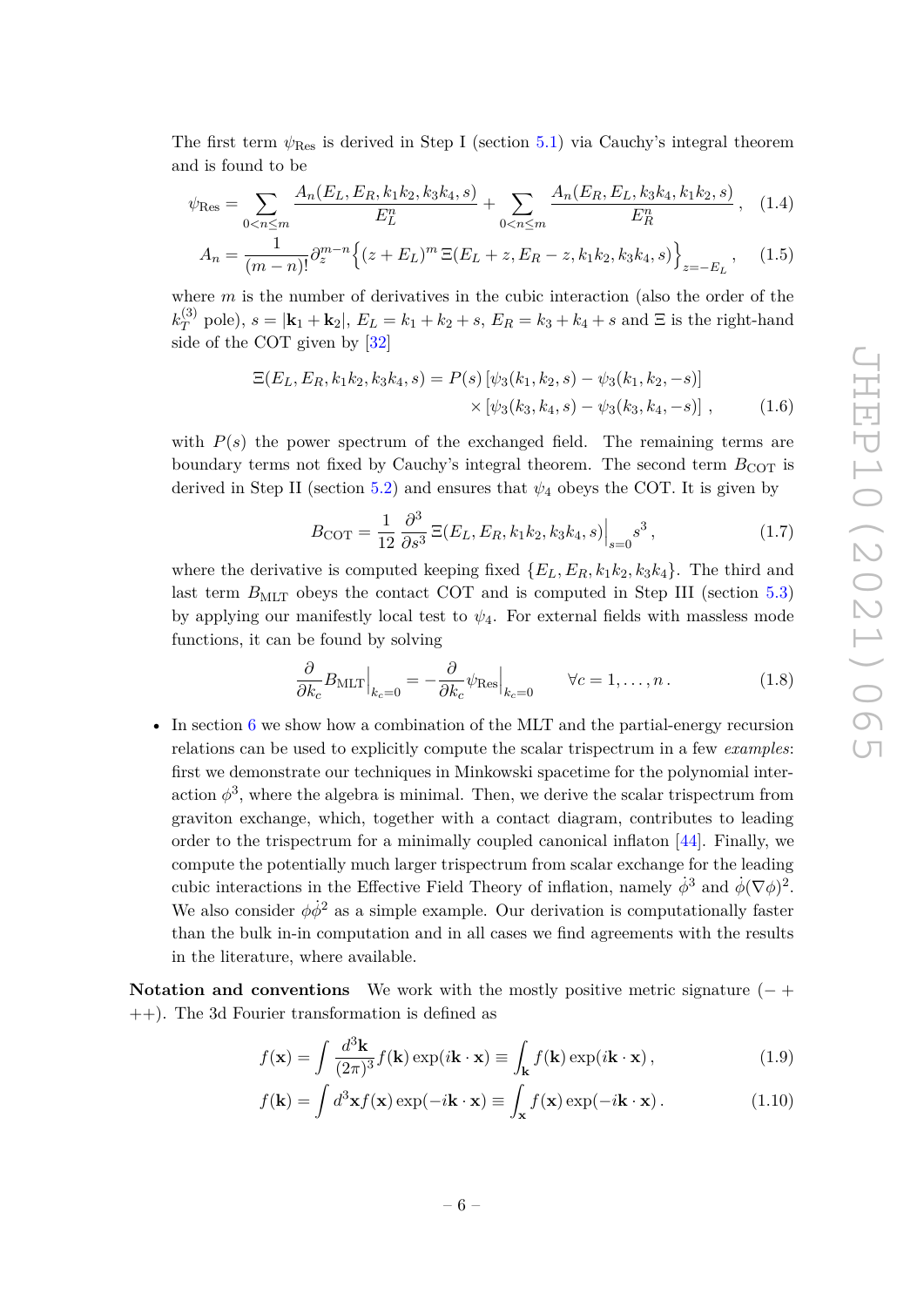<span id="page-7-1"></span>JHEP10 (2021) 065 JHEP10(2021)065

We use bold letters to refer to vectors, e.g. **x** for spatial co-ordinates and **k** for spatial momenta, and we write the magnitude of a vector as  $k \equiv |\mathbf{k}|$ . We will sometimes refer to these objects as "energies". We will use  $i, j, k, \ldots = 1, 2, 3$  to label the components of SO(3) vectors, and  $a, b, c = 1, \ldots, n$  to label the *n* external fields. For wavefunction coefficients and cosmological correlators we use  $\psi_n$  and  $B_n$  respectively:

$$
\psi_n(\mathbf{k_1},\ldots,\mathbf{k_n}) \equiv \psi'_n(\mathbf{k_1},\ldots,\mathbf{k_n})(2\pi)^3 \delta^3 \left(\sum \mathbf{k_a}\right) ,\qquad (1.11)
$$

$$
\langle \mathcal{O}(\mathbf{k_1}) \dots \mathcal{O}(\mathbf{k_n}) \rangle \equiv \langle \mathcal{O}(\mathbf{k_1}) \dots \mathcal{O}(\mathbf{k_n}) \rangle' (2\pi)^3 \delta^3 \left( \sum \mathbf{k_a} \right)
$$
  

$$
\equiv B_n(\mathbf{k_1}, \dots, \mathbf{k_n}) (2\pi)^3 \delta^3 \left( \sum \mathbf{k_a} \right) , \qquad (1.12)
$$

and we will drop the primes on  $\psi_n$  when no confusion arises. We will also use a prime to denote a derivative with respect to the conformal time e.g.  $\phi' = \partial_{\eta} \phi$ . When computing exchange 4-point functions we use the following variables

$$
s \equiv |\mathbf{k}_1 + \mathbf{k}_2|
$$
,  $t \equiv |\mathbf{k}_1 + \mathbf{k}_3|$ ,  $u \equiv |\mathbf{k}_1 + \mathbf{k}_4|$ ,  $s^2 + t^2 + u^2 = \sum_{a=1}^4 k_a^2$ . (1.13)

We define the "total energy"  $k_T$  of an *n*-point function as

$$
k_T^{(n)} \equiv \sum_{a=1}^n k_a \,. \tag{1.14}
$$

We will often drop the superscript " $(n)$ " in  $k_T$  when it is clear from the context. We define the *s*-channel "partial energies" in a 4-point exchange diagram as

$$
E_L = k_1 + k_2 + s, \qquad E_R = k_3 + k_4 + s. \tag{1.15}
$$

We denote the *n* external momenta of a tree-level Feynman diagram by  $\mathbf{k}_a$  ( $a = 1, \ldots, n$ ) while referring to its *I* internal lines by  $\mathbf{p}_b$   $(b = 1, \ldots, I)$ , apart from for 4-point exchanges where we use the more familiar notation in  $(1.13)$ . We will often use S as the energy of an internal line that is "cut". The internal momenta are fixed with the knowledge of  $\mathbf{k}_a$ 's due to the conservation of spatial momentum at each vertex. The symbols  $a_\mathbf{k}$  and  $a_\mathbf{k}^{\dagger}$ **k** refer to annihilation and creation operators, respectively. The flat space amplitude will be written as

$$
S - 1 \equiv i A_n (p_1^{\mu}, \dots p_n^{\mu}) (2\pi)^4 \delta^4 \left( \sum p_a^{\mu} \right), \qquad (1.16)
$$

with all the four-momenta defined to be ingoing. We write symmetric polynomials in terms of elementary symmetric polynomials (ESP). For three variables,  $k_1, k_2$  and  $k_3$ , the elementary symmetric polynomials are

$$
k_T^{(3)} = e_1 = k_1 + k_2 + k_3, \qquad e_2 = k_1 k_2 + k_1 k_3 + k_2 k_3, \qquad e_3 = k_1 k_2 k_3. \tag{1.17}
$$

# <span id="page-7-0"></span>**2 A review of the Cosmological Optical Theorem**

We begin by reviewing aspects of a scalar quantum field in de Sitter (dS) space including the formalism of the wavefunction of the universe and the recently derived Cosmological Optical Theorem (COT) [\[32\]](#page-54-7) which will be used throughout this work.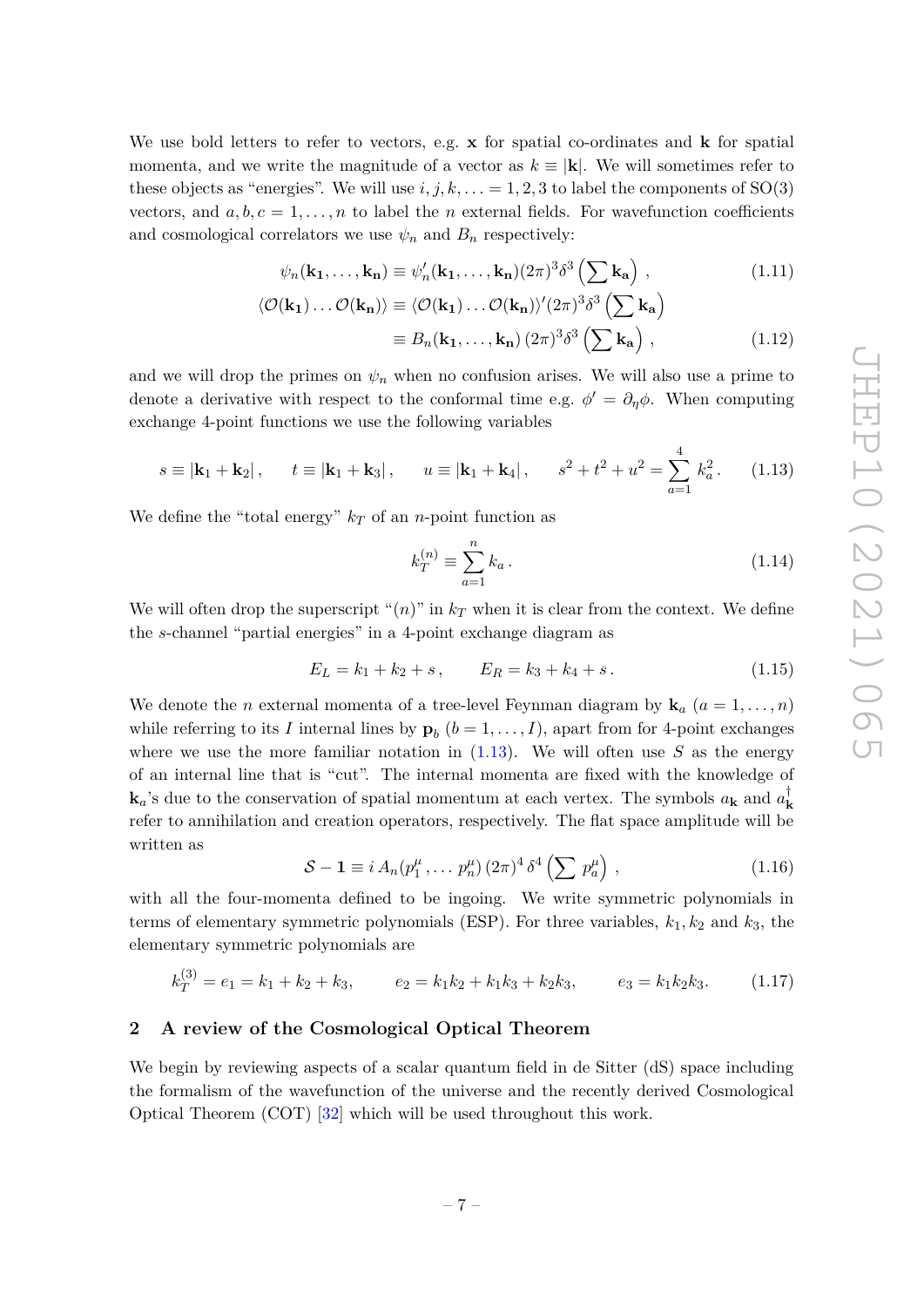**A quantum scalar field in de Sitter.** We take the background geometry to be that of dS space, which we write using the conformal time co-ordinate  $\eta \in (-\infty, 0]$  as

$$
ds^{2} = a^{2}(\eta)(-d\eta^{2} + d\mathbf{x}^{2}), \qquad a(\eta) = -\frac{1}{\eta H}, \tag{2.1}
$$

where  $H$  is the constant Hubble parameter which we will often set to unity. Our methods apply to general quantum field theories, but we will primarily work with a single scalar  $\sigma(n, \mathbf{x})$  which we assume does not perturb the background dS geometry. We will therefore refer to this field as a "spectator field". In some examples we will also include a coupling to the graviton, and a more general analysis for spinning fields will appear elsewhere [\[45\]](#page-55-7). The free action for this scalar is

$$
S_{\sigma,\text{free}} = \int d\eta d^3 \mathbf{x} a^2(\eta) \left[ \frac{1}{2} \sigma'^2 - \frac{1}{2} c_\sigma^2 \partial_i \sigma \partial^i \sigma - \frac{1}{2} a^2(\eta) m_\sigma^2 \sigma^2 \right],\tag{2.2}
$$

where we have allowed for an arbitrary, constant speed of sound  $c_{\sigma}$  which we will also often set to unity. Working in momentum space, we write the quantum free field operator as

$$
\hat{\sigma}(\eta, \mathbf{k}) = \sigma^-(\eta, k)a_{\mathbf{k}} + \sigma^+(\eta, k)a_{-\mathbf{k}}^\dagger,
$$
\n(2.3)

where the mode functions  $\sigma^{\pm}(\eta, k)$  correspond to solutions of the free classical equation of motion and are given by

$$
\sigma^+(k,\eta) = i \frac{\sqrt{\pi}H}{2} e^{-i\frac{\pi}{2}(\nu+1/2)} \left(\frac{-\eta}{c_{\sigma}}\right)^{\frac{3}{2}} H_{\nu}^{(2)}(-c_{\sigma}k\eta), \qquad \sigma^-(k,\eta) = (\sigma^+(k,\eta))^*, \quad (2.4)
$$

where  $\nu = \sqrt{\frac{9}{4} - \frac{m_Z^2}{H^2}}$ , and  $H_{\nu}^{(2)}(z)$  is the Hankel function of the second kind and order  $\nu$ . In analogy with the AdS/CFT literature, this is often expressed in terms of the two scaling dimensions  $\Delta^+ = 3 - \Delta^-$ , defined as

<span id="page-8-3"></span><span id="page-8-2"></span><span id="page-8-1"></span><span id="page-8-0"></span>
$$
\Delta^{\pm} \equiv \frac{3}{2} \pm \sqrt{\frac{9}{4} - \frac{m_{\sigma}^2}{H^2}} = \frac{3}{2} \pm \nu.
$$
 (2.5)

We will primarily illustrate our methods in the massless  $(m_{\phi} = 0)$  and conformally coupled  $(m_{\varphi} = \sqrt{2}H)$  limits where we use  $\phi$  and  $\varphi$  respectively to denote these fields. In these limits the mode functions take the simpler forms

$$
\phi^{\pm}(\eta,k) = \frac{H}{\sqrt{2c_{\phi}^3 k^3}} (1 \mp ic_{\phi} k\eta) e^{\pm ic_{\phi} k\eta} \quad \text{(massless, } \nu = 3/2, \Delta^+ = 3) \tag{2.6}
$$

$$
\varphi^{\pm}(\eta,k) = \mp \frac{iH}{\sqrt{2c_{\varphi}^3 k^3}} \eta e^{\pm ic_{\varphi}k\eta}
$$
 (conformally coupled,  $\nu = 1/2$ ,  $\Delta^{+} = 2$ ) . (2.7)

Note that the mode functions for a massless graviton are the same as for a massless scalar, up to the necessary polarisation factor. As explained above, we allow interactions to break de Sitter boost symmetry but we keep the remaining symmetries of the dS group intact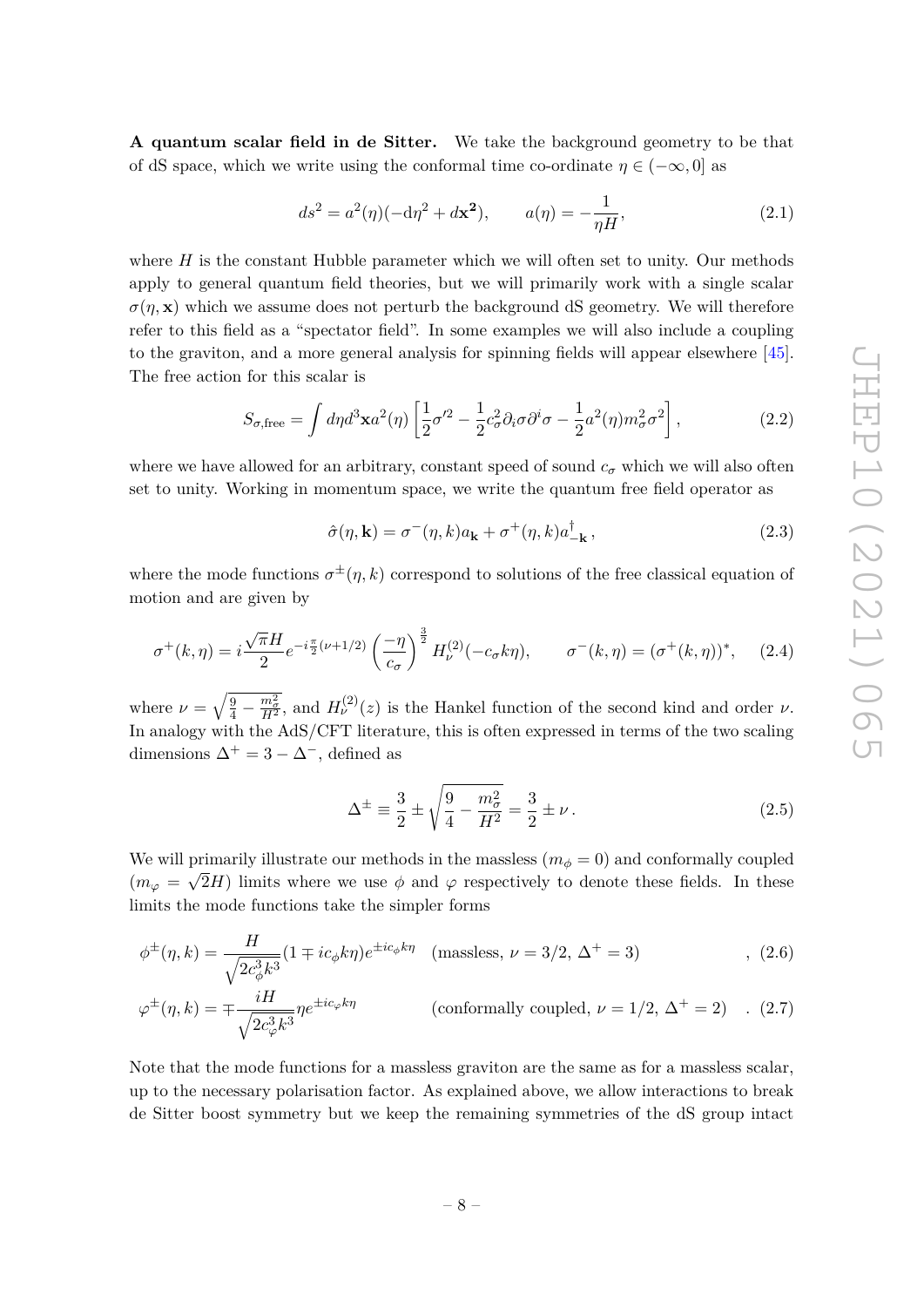(translations, rotations and dilations). A general interaction vertex with *n* fields therefore takes the schematic form

$$
S_{\sigma,\text{int}} = \int d\eta d^3 \mathbf{x} \, a(\eta)^{4-N_{\text{deriv}}} \partial^{N_{\text{deriv}}} \sigma^n,\tag{2.8}
$$

where  $\partial$  stands for either temporal derivatives  $\partial_{\eta}$  or spatial derivatives  $\partial_{i}$ , and  $N_{\text{deriv}}$  is the total number of derivatives. The powers of the scale factor are fixed by scale invariance and all spatial derivatives are contracted with the SO(3) invariant objects  $\delta_{ij}$  and  $\epsilon_{ijk}$ . Our system is a very good approximation to inflationary models where any deviations from exact scale invariance are slow-roll suppressed. Note that, in the context of a conformally coupled scalar, we do not assume that the interactions respect the conformal symmetry: it is only the quadratic operators in  $\varphi$  that are conformally coupled such that the mode functions become tractable.

**Wavefunction of the universe.** Our primary object of interest is the wavefunction of the universe  $\Psi$  evaluated at the late-time boundary of dS space, which we denote as  $\eta_0$ . For simplicity, consider  $\sigma$  as the only field in the theory. The wavefunction then has an expansion in  $\sigma(\mathbf{k}) \equiv \sigma(\eta_0, \mathbf{k})$  given by

$$
\Psi[\eta_0, \sigma(\mathbf{k})] = \exp\left[-\sum_{n=2}^{\infty} \frac{1}{n!} \int_{\mathbf{k}_1, \dots, \mathbf{k}_n} \psi_n(\mathbf{k}_1 \dots \mathbf{k}_n) \sigma(\mathbf{k}_1) \dots \sigma(\mathbf{k}_n)\right],
$$
 (2.9)

with the dynamics of the theory encoded in the *wavefunction coefficients*  $\psi_n(\mathbf{k}_1 \dots \mathbf{k}_n)$ . Invariance of the theory under spatial translations ensures that the  $\psi_n(\mathbf{k}_1 \dots \mathbf{k}_n)$  always contain a momentum conserving delta function and so we can write

$$
\psi_n(\mathbf{k_1},\ldots,\mathbf{k_n}) = \psi'_n(\mathbf{k_1},\ldots,\mathbf{k_n})(2\pi)^3 \delta^3(\mathbf{k_1}+\ldots+\mathbf{k_n}).\tag{2.10}
$$

We will often drop the prime even when we do not explicitly include the delta function. In the saddle-point approximation, which is exact for the tree-level processes of interest here, we have

$$
\Psi[\eta_0, \sigma(\mathbf{k})] \approx e^{iS_{\rm cl}[\sigma(\mathbf{k})]}.\tag{2.11}
$$

As reviewed in detail in [\[32,](#page-54-7) [34\]](#page-54-8), in bulk perturbation theory  $S_{\text{cl}}[\sigma(\mathbf{k})]$  is computed in a diagrammatic fashion using the bulk-to-boundary propagator  $K_{\sigma}(\eta, k)$  and bulk-to-bulk propagator  $G_{\sigma}(\eta, \eta', k)$ . When it's clear from the context, we'll often drop the field label and simply write *K* and *G*. Both of these propagators are represented in figure [1](#page-11-0) and, denoting the free equation of motion as  $\mathcal{O}(\eta, k)\sigma = 0$ , they satisfy

$$
\mathcal{O}(\eta, k)K(\eta, k) = 0,\tag{2.12}
$$

$$
\mathcal{O}(\eta, k)G(\eta, \eta', k) = -\delta(\eta - \eta'),\tag{2.13}
$$

with boundary conditions

$$
\lim_{\eta \to \eta_0} K(\eta, k) = 1, \qquad \lim_{\eta \to -\infty (1 - i\epsilon)} K(\eta, k) = 0 \qquad (2.14)
$$

$$
\lim_{\eta,\eta' \to \eta_0} G(\eta,\eta',k) = 0, \qquad \lim_{\eta,\eta' \to -\infty(1-i\epsilon)} G(\eta,\eta',k) = 0. \qquad (2.15)
$$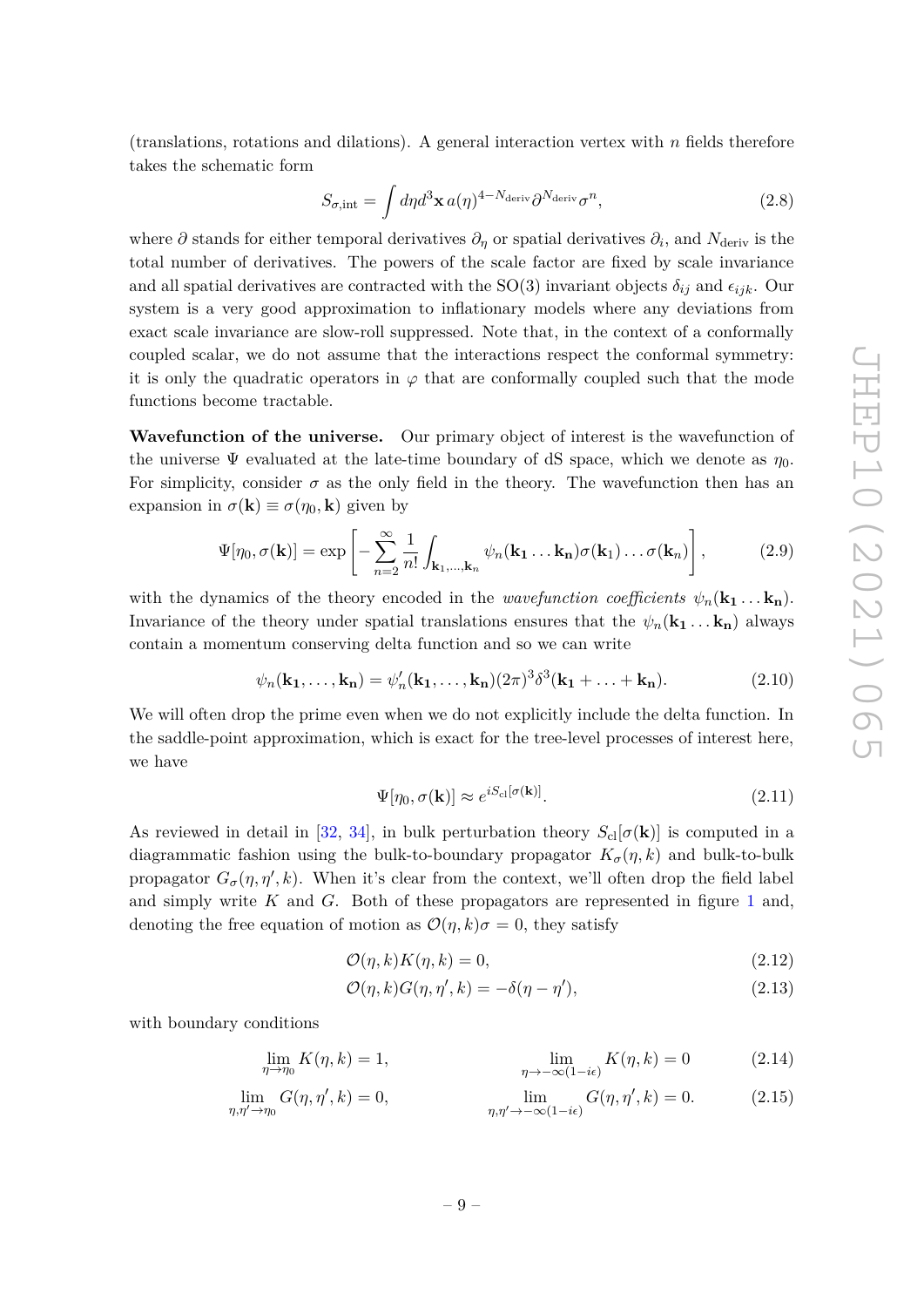Both propagators can be written in terms of the positive and negative frequency mode functions and are given by

$$
K(k,\eta) = \frac{\sigma_k^+(\eta)}{\sigma_k^+(\eta_0)},\tag{2.16}
$$

$$
G(p,\eta,\eta') = i \left[ \theta(\eta-\eta') \left( \sigma_p^+(\eta') \sigma_p^-(\eta) - \frac{\sigma_p^-(\eta_0)}{\sigma_p^+(\eta_0)} \sigma_p^+(\eta) \sigma_p^+(\eta') \right) + (\eta \leftrightarrow \eta') \right] \tag{2.17}
$$

$$
= iP(p) \left[ \theta(\eta - \eta') \frac{\sigma_p^+(\eta')}{\sigma_p^+(\eta_0)} \left( \frac{\sigma_p^-(\eta)}{\sigma_p^-(\eta_0)} - \frac{\sigma_p^+(\eta)}{\sigma_p^+(\eta_0)} \right) + (\eta \leftrightarrow \eta') \right]
$$
(2.18)

with  $P(p)$  the power spectrum of  $\sigma$ . When p is real, G can also be written as

$$
G(p, \eta, \eta') = 2P(p) \left[ \theta(\eta - \eta') K(p, \eta') \operatorname{Im} K(p, \eta) + (\eta \leftrightarrow \eta') \right]
$$
(2.19)

<span id="page-10-3"></span><span id="page-10-2"></span>
$$
= iP(p) [\theta(\eta - \eta')K^*(p, \eta)K(p, \eta') + \theta(\eta' - \eta)K^*(p, \eta')K(p, \eta) - K(p, \eta)K(p, \eta')].
$$
\n(2.20)

Notice that with the overall *i* in the definition of *G*, our Feynman rules require a factor of −*i* for every diagram, a factor of *G* for every internal line and no factor of *i* for the vertices (e.g. the vertex corresponding to  $\lambda \phi^{n}/n!$  is simply  $\lambda$ ). In perturbation theory, the real part of the wavefunction coefficients  $\text{Re}(\psi_n)$  can be used to compute correlation functions via simple algebraic relations [\[32–](#page-54-7)[34\]](#page-54-8), at least for parity-even scalar and graviton interactions. The bulk computations of these *n*-point functions, however, requires computing involved time integrals with the integrands products of  $a(\eta)$ ,  $K(\eta, k)$ ,  $G(\eta, \eta', k)$ and their derivatives (see appendix  $A$  for more details). In this paper we take a different approach: using the *Cosmological Optical Theorem* (COT) [\[32\]](#page-54-7), the singularity structure of correlators/wavefunction coefficients and our manifestly local test, we will show how to bootstrap the wavefunction coefficients without the need to perform any time integrals. Our interests will lie primarily in the real part of these coefficients as this is related to cosmological correlators. We will also briefly discuss how to bootstrap the imaginary part of contact diagrams which, for parity even theories, is related to correlators involving (an odd number of) momentum conjugates of the fields. These imaginary parts are of less phenomenological interest because the corresponding correlators are associated to observables that decay exponentially with (cosmological) time are practically unobservable.

**Kinematics.** Before reviewing the Cosmological Optical Theorem, let's first state the kinematic variables we will use.<sup>[4](#page-10-0)</sup> After imposing rotational and spatial translation symmetries, one requires  $3n - 6$  independent variables<sup>[5](#page-10-1)</sup> to fully specify  $\psi_n$ . We will always work with *energy* variables where we employ *all n* external energies  $\{k\} = k_1, \ldots, k_n$ , which appear in the bulk-to-boundary propagators, and all *I* internal energies  $\{p\} = p_1, \ldots, p_I$  that appear in the bulk-to-bulk propagators of a given diagram. The remaining independent

<span id="page-10-1"></span><span id="page-10-0"></span><sup>&</sup>lt;sup>4</sup>We are closely following the definitions adopted in  $[37]$ .

 ${}^{5}$ For large *n* it is possible that one cannot find explicitly a set of independent rotation invariant contractions. This is not a problem for our approach because one can simply work with the larger set of dependent variables. We thank James Bonifacio for pointing this out to us.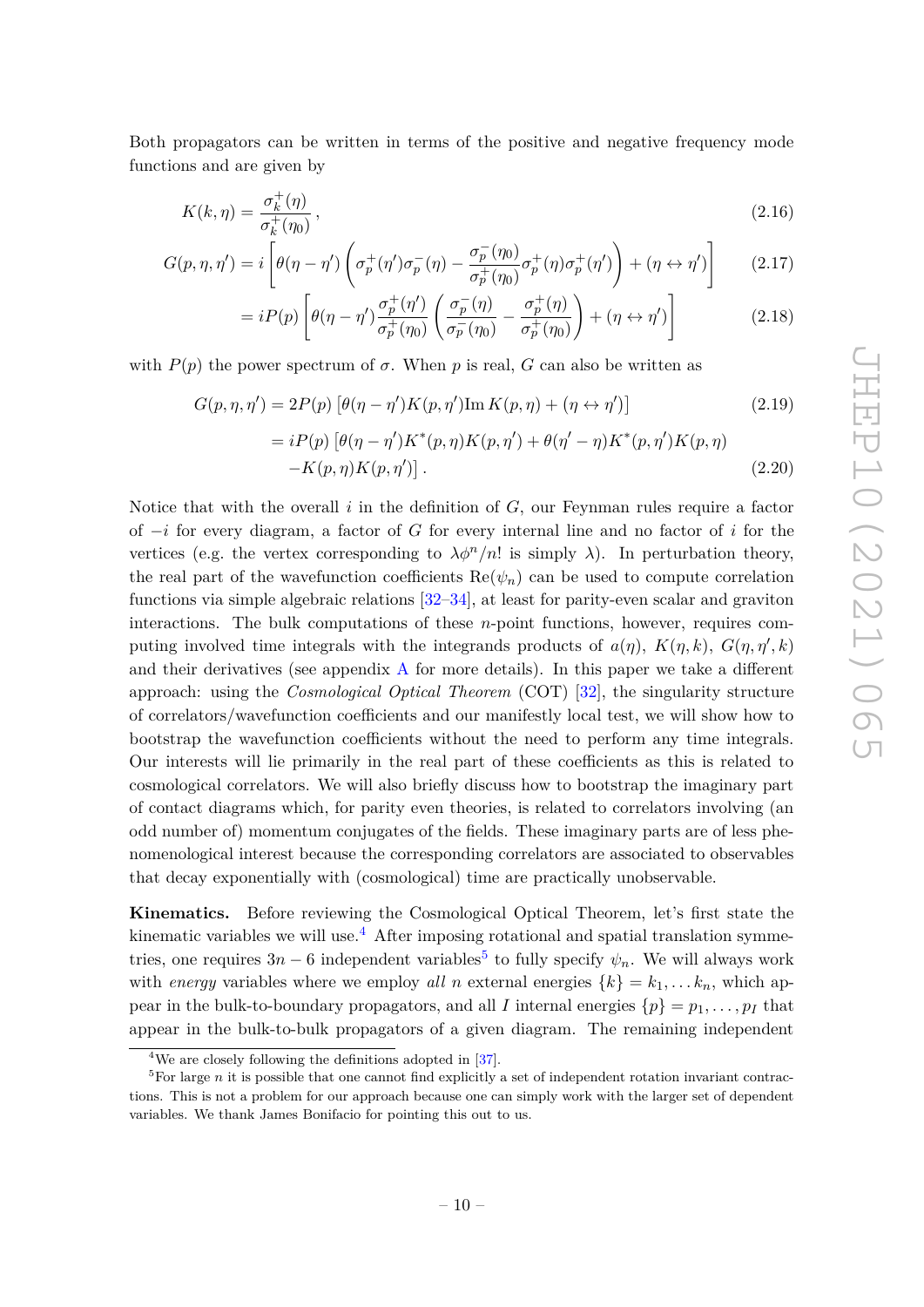

<span id="page-11-0"></span>**Figure 1**. A single exchange diagram with external scalars exchanging a generic field.

variables are chosen from contractions of external momenta with  $\delta_{ij}$ ,  $\epsilon_{ijk}$  or polarisation vectors. We refrain from using angles. In compliance with the little group scaling, the dependence on the polarisation vectors must be in a factorised form. We only encounter two examples that involve spinning fields, in sections [\(4.2\)](#page-27-0) and [\(4.3\)](#page-29-0). Until then we focus on scalar *n*-point functions. Our choice of variables therefore depends on the Feynman diagram of interest.

For *contact n*-point functions we need 2*n*−6 independent inner products and we write

$$
contact: \qquad \psi_n(\{k\}; \{\mathbf{k}\}) \equiv \psi_n(k_1, \dots, k_n; \mathbf{k}_a \cdot \mathbf{k}_b, \mathbf{k}_a \cdot (\mathbf{k}_b \times \mathbf{k}_c), \mathbf{k}_a \cdot \epsilon(\mathbf{k}_b)). \tag{2.21}
$$

For our discussion any set of  $2n - 6$  choices will do the job. Let's see this in two examples. For a contact 3-point function we require three independent variables and these are already provided by the three external energies and so there is no need to introduce any inner products. Indeed, each inner product can be written as a linear combination of squared energies due to momentum conservation. For a contact 4-point function we need six independent variables, namely the four external energies and two inner product such as  $k_1$ *.***k**<sub>2</sub> and **k**<sub>3</sub>*.***k**<sub>4</sub>, or **k**<sub>1</sub>*.***k**<sub>2</sub> and **k**<sub>1</sub>*.***k**<sub>3</sub>*.* 

For *exchange diagrams*, we use all the external  $\{k\}$  and internal  $\{p\}$  energy variables and add to these the appropriate number of additional contractions. We therefore write

exchange: 
$$
\psi_n({k}; {\{p\}}; {\{k\}}) \equiv \psi_n({k}; p_1, \ldots, p_I; {\{k\}}),
$$
 (2.22)

where  $\{k\}$  stands for external energies and  $\{k\}$  stand for rotation invariant contractions, as above. For example, for say the *s*-channel 4-point exchange diagram we actually only need five variables, which we choose to be  $(k_1, k_2, k_3, k_4, s)$ . The remaining channels, *t* and *u*, also only require five energy variables. The sum of the three channels naively therefore contains seven variables but due to the relation in  $(1.13)$ , there is a one-variable redundancy and so the number of independent variables is six, as expected. It is worth noting that, as we have seen in this 4-point example, not all the internal energies are independent. However, in this paper our treatment is channel-by-channel and so we will not encounter sums of internal energies due to different channels. We can therefore take each internal energy to be an independent variable. In the rest of this paper we will employ these variables, and one can easily find expressions in a new set of variables by employing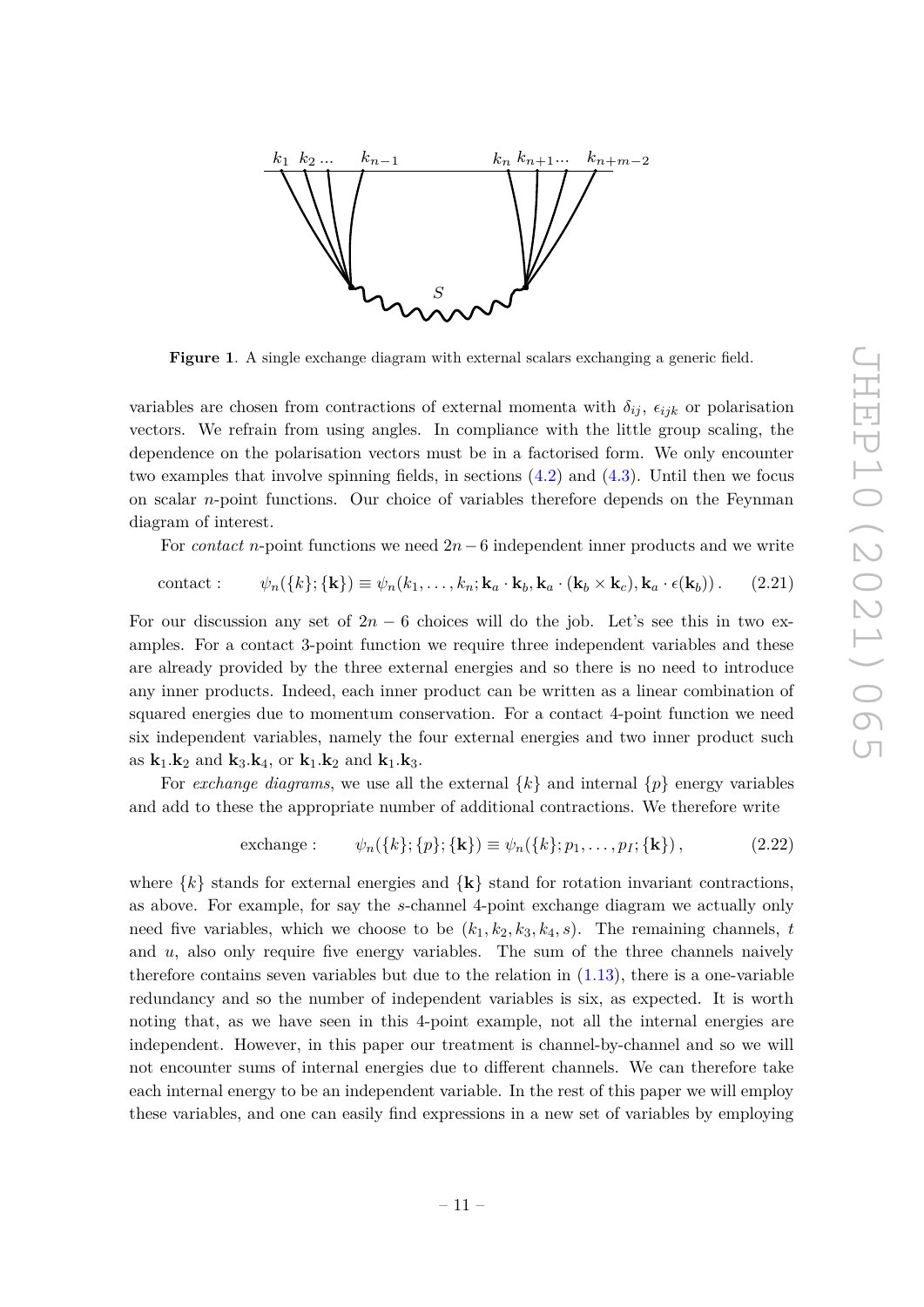the chain rule, where appropriate. Furthermore, we will often employ these variables away from the physical configuration. Indeed, we will sometimes need to analytically continue the energy variables in  $\psi_n$  to the lower complex half-plane, namely  $\{k\}, \{p\} \in \mathbb{C}^-$ . In the majority of cases, however, we keep all energies real but allow them to be negative. Throughout we will keep the inner products real.

In summary, our notation for our choice of variables is

$$
\psi_n = \psi_n(n \text{ external}; I \text{ internal}; \text{rotation-invariant contractions}). \tag{2.23}
$$

**The Cosmological Optical Theorem (COT).** Under a limited number of assumptions, it was shown in [\[32\]](#page-54-7) that perturbative unitarity implies a set of powerful constraints on both contact and exchange contributions to the wavefunction coefficients in the form of a Cosmological Optical Theorem (COT) (see also [\[35\]](#page-54-9) for a complementary derivation of the COT and [\[46–](#page-55-8)[48\]](#page-55-9) for analogous statements in anti-de Sitter (AdS) space). The derivation assumed de Sitter mode functions and Bunch-Davies initial conditions.[6](#page-12-0) Two immediate consequences of these assumptions are (*i*) the *Hermitian analyticity* of the bulkto-boundary propagator:

$$
K^*(-k^*, \eta) = K(k, \eta), \qquad k \in \mathbb{C}^-,\tag{2.24}
$$

and (*ii*) the factorisation property of the bulk-to-bulk propagator:

$$
\operatorname{Im} G(k, \eta, \eta') = P(k) \operatorname{Im} K(k, \eta) \operatorname{Im} K(k, \eta'), \qquad k \in \mathbb{R}^+.
$$
 (2.25)

Exploiting these two features in the bulk formalism, one can derive the Cosmological Optical Theorem for contact *n*-point functions which must be satisfied by any contact *n*-point function arising from unitary evolution in the bulk spacetime:

<span id="page-12-2"></span><span id="page-12-1"></span>
$$
\text{Disc}\left[i\psi_n(k_1,\ldots,k_n;\{\mathbf{k}\}\right)] = 0\,,\tag{2.26}
$$

where we have introduced the discontinuity function Disc, which acts on a general wavefunction coefficient as

$$
\text{Disc}_{k_1...k_j} f(k_1,...,k_n; \{\mathbf{k}\}) \equiv f(k_1,...,k_n; \{\mathbf{k}\}) - f^*(k_1,...,k_j, -k_{j+1}^*,..., -k_n^*; -\{\mathbf{k}\}).\tag{2.27}
$$

Note that all spatial momenta (internal or external) in the second term get a minus sign, **k** → −**k**, while only the energies that do *not* that appear in the argument of Disc are analytically continued. In other words, the argument of Disc indicates the spectator energies that are untouched by the Disc. For example, [\(2.26\)](#page-12-1) becomes

Disc 
$$
[i\psi_n(k_1,...,k_n;\{\mathbf{k}\})]
$$
 =  $i[\psi_n(k_1,...,k_n;\{\mathbf{k}\}) + \psi_n^*(-k_1^*,..., -k_n^*; -\{\mathbf{k}\})]$ . (2.28)

<span id="page-12-0"></span><sup>&</sup>lt;sup>6</sup>The original proof of the COT focused on scalar fields and restricted to contact and single exchange diagrams. However, similar expressions hold for fields of any mass and any spin, both on external and internal lines, as well as for more general tree diagrams with an arbitrary number of vertices [\[37\]](#page-55-0).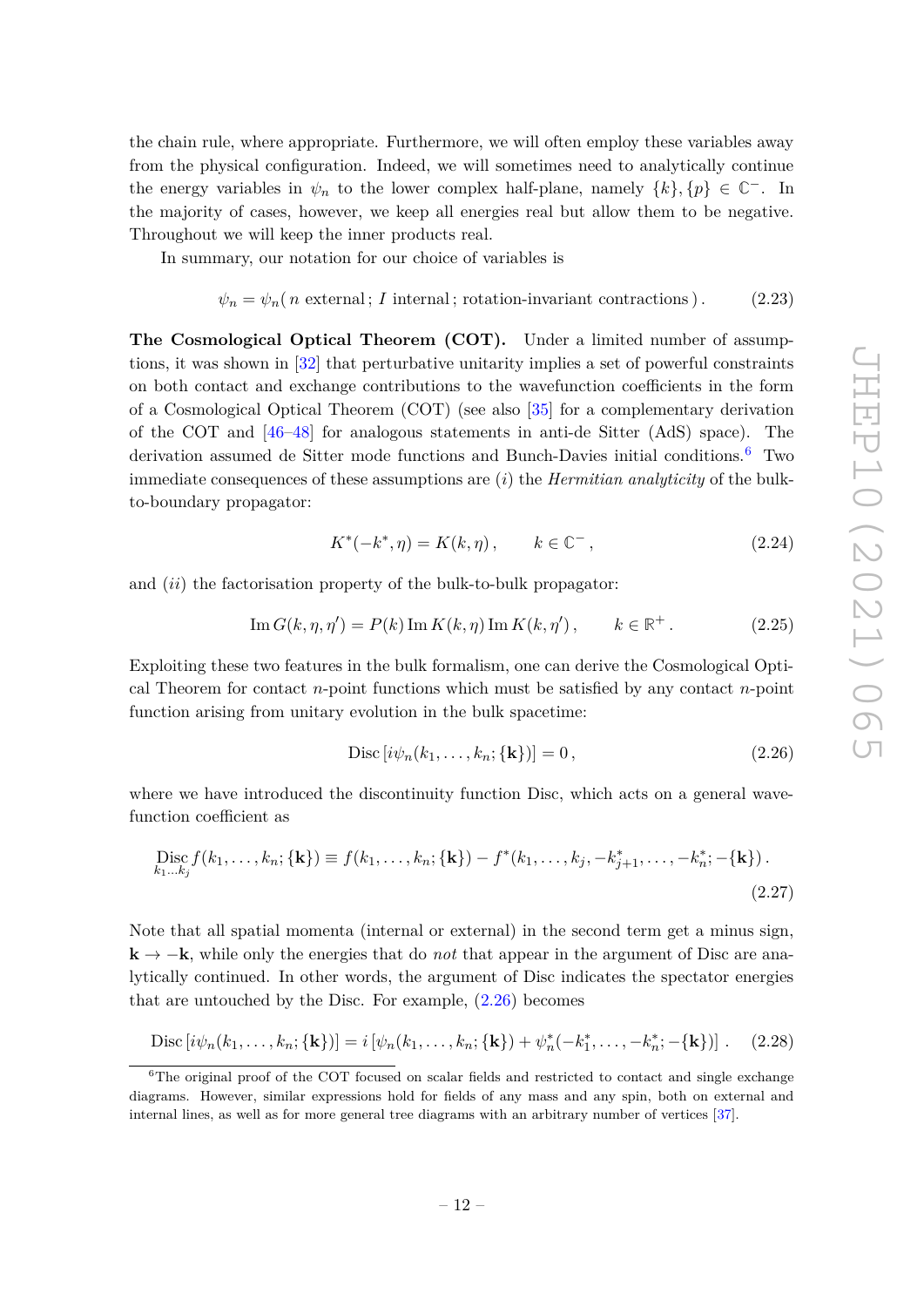

<span id="page-13-1"></span>**Figure 2**. Triple exchange 6-point diagram for scalars cut into the product of two 4-point exchange diagrams.

For general tree-level diagrams this generalises to "single-cut" rules (see figure [1\)](#page-11-0) [\[32,](#page-54-7) [37\]](#page-55-0). Denoting by **S** the momentum of the internal line to be cut and by  $\mathbf{p}_m$  all other internal momenta, we have

$$
\begin{aligned} \text{Disc}_{S} \left[ i \psi_{n+m-2}(\{k\}; \{p\}, S; \{\mathbf{k}\}) \right] &= -i P(S) \text{Disc}_{S} \left[ i \psi_{n}(k_{1}, \dots, k_{n-1}, S; \{p\}; \{\mathbf{k}\}) \right] \\ &\times \text{Disc}_{S} \left[ i \psi_{m}(k_{n}, \dots, k_{n+m-2}, S; \{p\}; \{\mathbf{k}\}) \right] \,, \end{aligned} \tag{2.29}
$$

where in the physical domain of momenta we have

<span id="page-13-2"></span>
$$
S = |\mathbf{S}| = \left| \sum_{a=1}^{m-1} \mathbf{k}_a \right| = \left| \sum_{b=m}^{m+n-2} \mathbf{k}_b \right|.
$$
 (2.30)

These expressions can be simplified for massless and conformally coupled fields, in the absence of IR-divergences. In such cases there is no branch-cut, and so we can freely assume that all the energies are real:  $-k_a^* = -k_a$  (in general the negative real axis is always approached from the lower-half complex plane). In this paper it will be important to go beyond single exchange diagrams and, as was elaborated on in [\[37\]](#page-55-0), the single-cut rules carry over to such cases. In section [5.3](#page-37-0) we will need the Cosmological Optical Theorem (COT) that relates a triple exchange 6-point function of a massless field to the product of its constituent 4-point exchange sub-diagrams, see figure [2.](#page-13-1) The resulting COT reads

$$
\psi_6(k_1, \dots k_6; p_1, S, p_2) + \psi_6^*(-k_1, \dots - k_6; -p_1, S, -p_2)
$$
  
=  $P(S) [\psi_4(k_1, \dots, k_3, S; p_1) + \psi_4^*(-k_1, \dots, -k_3, S; -p_1)]$   
×  $[\psi_4(k_4, \dots, k_6, S; p_2) + \psi_4^*(-k_4, \dots, -k_6, S; -p_2)],$  (2.31)

where for simplicity we have dropped a possible dependence on inner products. We refer the reader to [\[32,](#page-54-7) [37\]](#page-55-0) for more details.

# <span id="page-13-0"></span>**3 A Manifestly Local Test (MLT) for** *n***-point functions**

In this section we introduce a manifestly local test (MLT) that must be satisfied by *n*-point functions arising from manifestly local theories. We remind the reader that manifestly local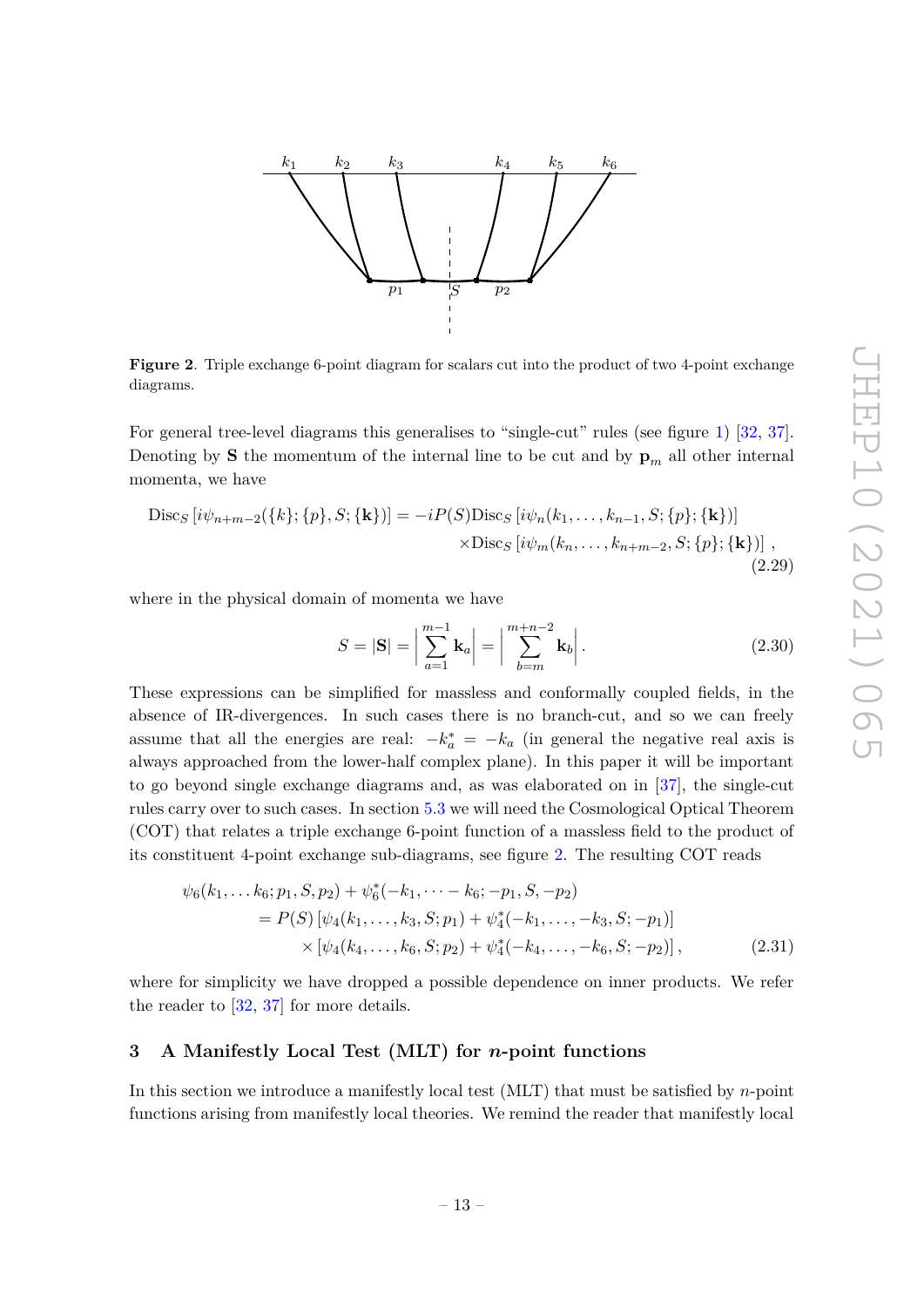interactions do not contain any inverse Laplacians (see [\[29\]](#page-54-4) for a recent discussion in the context of cosmology and for additional necessary conditions for locality). For example,  $\sigma'^2 \nabla^2 \sigma$  is a manifestly local interaction, whereas  $\sigma'^2 \nabla^{-2} \sigma$  is not. As we shall see, the MLT is a necessary condition for manifest locality, but it becomes sufficient when combined with a sub-set of the Bootstrap Rules of [\[29\]](#page-54-4) which we review in section [4.](#page-19-0)

In the following two subsections we present the MLT for massless mode functions given in [\(2.6\)](#page-8-0). Our test applies equally well to contact and exchange diagrams and to fields of any spin. We first present an argument for the MLT based on the allowed singularity structure of consistent wavefunction coefficients in section [3.1.](#page-14-0) We then provide an alternative derivation of the test from a purely bulk perspective in section [3.2.](#page-16-0) Finally, we extend the MLT to massive mode functions in section [3.3.](#page-17-0)

### <span id="page-14-0"></span>**3.1 Manifest locality from singularities**

The singularity structure of tree-level wavefunction coefficients is now well understood (see e.g. [\[1,](#page-53-0) [2,](#page-53-3) [13,](#page-53-2) [26,](#page-54-0) [32,](#page-54-7) [49\]](#page-55-10)). The only kinematical singularities that can arise are the following:

- Total energy singularities in  $1/k_T^p$ , which arise when the sum of all the (analytically continued) energies flowing to the boundary are taken to zero. The residue of the highest  $k_T$  singularity is fixed by a corresponding amplitude, as first noticed in [\[13,](#page-53-2) [49\]](#page-55-10) and proven in  $[32]$ . The order  $p$  of the singularity is linearly related to the mass dimension of the involved interactions according to a simple formula [\[29\]](#page-54-4). Here we will show for the first time that also the residue of *subleading k<sup>T</sup>* poles is fixed by a corresponding amplitude, as dictated by the manifestly local test.
- Partial energy singularities in the sum of (analytically continued) energies that enter a connected subdiagram. These singularities are absent for contact diagrams, so the simplest example is  $E_L = k_1 + k_2 + |\mathbf{k}_1 + \mathbf{k}_2| = k_1 + k_2 + s$  in the *s*-channel 4-point exchange diagram. This can be seen explicitly in the bulk representation of these quantities, as reviewed in appendix  $A$ . The residue of these leading-order partial-energy singularities is fixed by factorization, as used extensively in e.g. [\[26\]](#page-54-0). In section [5](#page-30-0) we will leverage the fact that all residues of leading *and subleading* partialenergy singularities are fixed by the Cosmological Optical Theorem (see also [\[32\]](#page-54-7) for a preliminary discussion) to bootstrap 4-point exchange diagrams.

One may wonder about the possibility of singularities as one of the external or internal energies vanishes. If the vertices of the theory are manifestly local, then it is clear that no singularities in the external energies can appear. Indeed, no such singularities arise from manifestly local vertices, and any poles arising from time integration correspond to a sum of partial energies, e.g.  $k_T$ ,  $E_L$  or  $E_R$ . However, what happens when internal energies go to zero? The bulk-to-bulk propagator [\(2.19\)](#page-10-2) contains a factor of the power spectrum which is indeed singular in this limit. For example,  $P(S) \sim 1/S^3$  for massless mode functions. Consider one of the possible bulk-bulk propagators appearing in an exchange diagram. We have

<span id="page-14-1"></span>
$$
G_{\phi}(\eta, \eta', S) = 2i P_{\phi}(S) [\text{Im}(K_{\phi}(\eta, S)) K_{\phi}(\eta', S) \theta(\eta - \eta') + (\eta \leftrightarrow \eta')]. \tag{3.1}
$$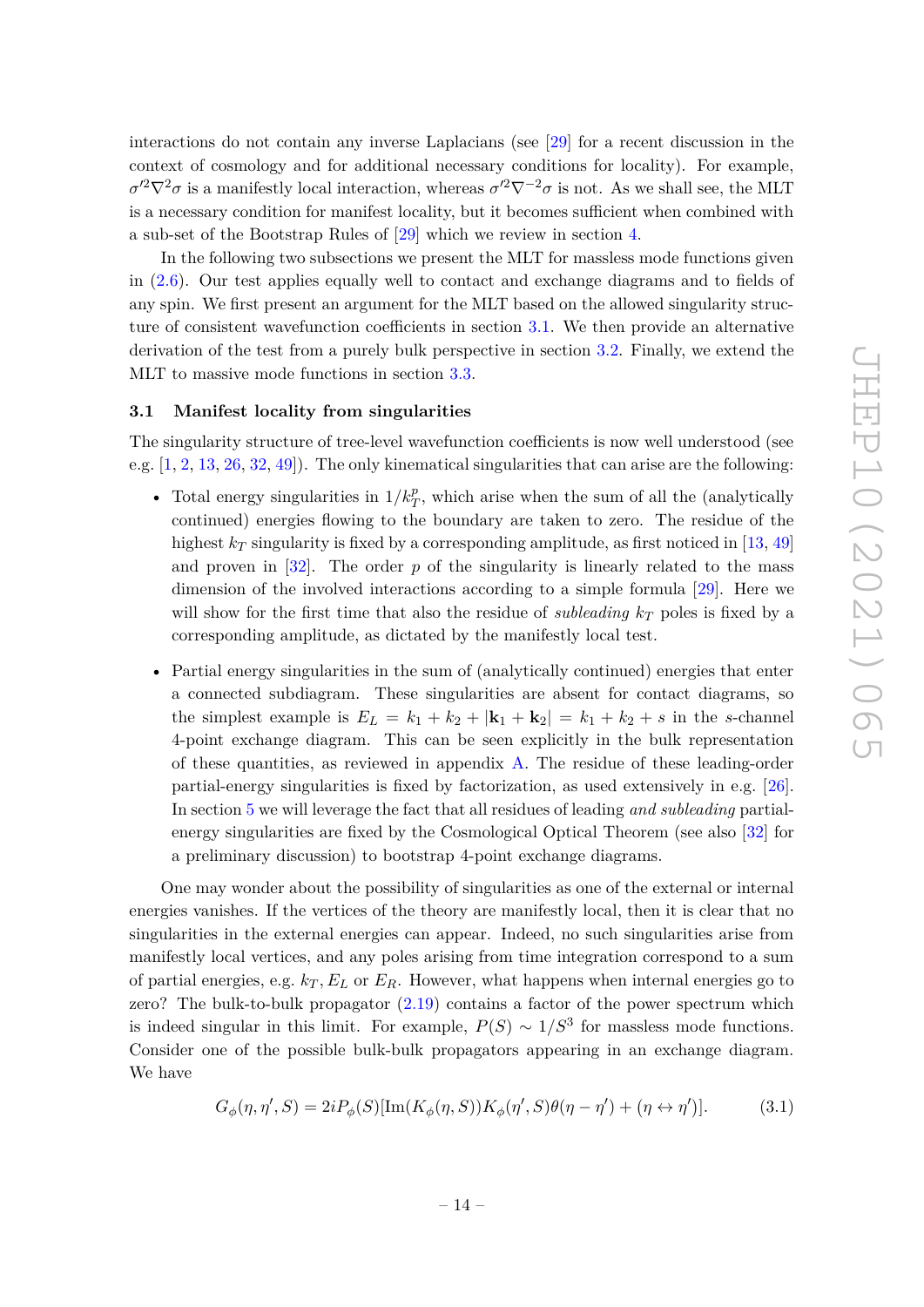Note that here we include the  $\phi$  subscript to indicate that this discussion applies to massless mode functions. For any finite time *η* we have

$$
\lim_{S \to 0} K_{\phi}(\eta, S) = 1 + \frac{1}{2} (c_{\phi} S \eta)^2 + \frac{i}{3} (c_{\phi} S \eta)^3 + \mathcal{O}(S^4), \tag{3.2}
$$

$$
\lim_{S \to 0} \text{Im} K_{\phi}(\eta, S) = \frac{1}{3} (c_{\phi} S \eta)^3 + \mathcal{O}(S^5), \tag{3.3}
$$

and so any potential  $S = 0$  singularities due to the power spectrum are cancelled by the factors of  $\text{Im}K_{\phi}(\eta, S)$  and  $\text{Im}K_{\phi}(\eta', S)$ . Note that the final term in [\(2.20\)](#page-10-3), which enforces the vanishing of *G* on the boundary, is crucial since it is this term that ensures that each term in  $(3.1)$  contains a factor of  $\text{Im}(K)$ . One may worry about the behaviour of the bulk integrals at  $\eta = -\infty$ . However, this limit could only affect our argument if there were exponential factors containing *e iSη* which would yield additional inverse powers of *S*. However, no such exponents occur: all exponents contain a *sum* of energies which is finite in the limit  $S \to 0$  as long as the other energies are kept fixed. We therefore conclude that in manifestly local theories, exchange diagrams are not singular as an internal energy is taken to zero.<sup>[7](#page-15-0)</sup>

Let's now consider the consequences of this result for the *n*-point functions that can contribute to an exchange diagram. Consider the COT given in [\(2.29\)](#page-13-2) which is valid for a single-cut. The left-hand side of this equation is regular as  $S \to 0$ , as we have just argued, and so the right-hand side must be too. Given that  $P(S) \sim 1/S^3$ , this tells us that the product

$$
[\psi_n(k_1,\ldots,k_{n-1},S;\{p\};\{\mathbf{k}\})+\psi_n^*(-k_1^*,\ldots,-k_{n-1}^*,S;-\{p\};-\{\mathbf{k}\})] \times [\psi_m(k_n,\ldots,k_{n+m-2},S;\{p\};\{\mathbf{k}\})+\psi_m^*(-k_n^*,\ldots,-k_{n+m-2}^*,S;-\{p\};-\{\mathbf{k}\})],
$$
\n(3.4)

must cancel this  $1/S^3$  contribution from the power spectrum. Now, given that  $(2.29)$  holds for all diagrams individually, we can take  $m = n$  and consider an exchange diagram with the same sub-diagram on each side of the cut. For IR-finite  $\psi_n$  that satisfy the contact COT, we can keep the *k<sup>a</sup>* real and then

$$
\psi_n(k_1,\ldots,k_{n-1},S;\{p\};\{\mathbf{k}\}) + \psi_n^*(-k_1^*,\ldots,-k_{n-1}^*,S;-\{p\};-\{\mathbf{k}\})
$$
  
=  $\psi_n(k_1,\ldots,k_{n-1},S;\{p\};\{\mathbf{k}\}) - \psi_n(k_1,\ldots,k_{n-1},-S;\{p\};\{\mathbf{k}\}),$  (3.5)

by scale invariance. This is odd in *S*, and so must its Taylor expansion around  $S = 0$ . Given that the square of this quantity has to cancel the  $S^{-3}$  pole in the power spectrum, and that at tree-level there are only integer powers of momenta, we must require

<span id="page-15-2"></span><span id="page-15-1"></span>
$$
\frac{\partial}{\partial S}\psi_n(k_1,\ldots,k_{n-1},S;\{p\};\{\mathbf{k}\})\Big|_{S=0}=0\,,\tag{3.6}
$$

to ensure that the right-hand side of the COT is regular at  $S = 0$ . To emphasise that the energy *S* is now external, after the cut, we write this constraint as

$$
\left. \frac{\partial}{\partial k_c} \psi_n(k_1, \dots, k_n; \{p\}; \{\mathbf{k}\}) \right|_{k_c=0} = 0, \quad (\Delta^+ = 3, \text{ e.g. massless scalar or graviton}) \right|,
$$
\n(3.7)

<span id="page-15-0"></span><sup>7</sup>We thank Austin Joyce for discussions about the absence of such singularities.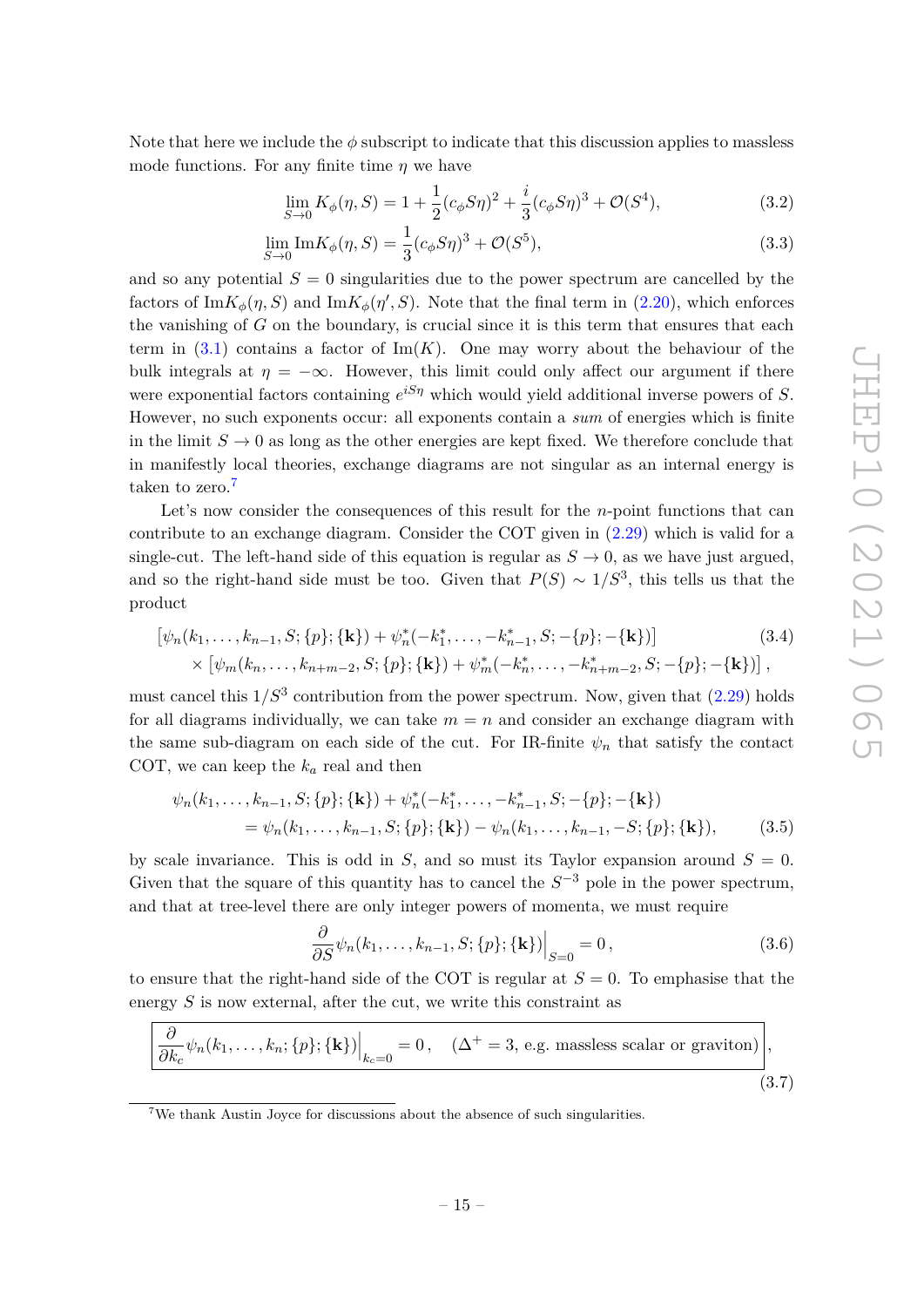where  $c = 1, \ldots n$  and we have relabelled *S* to  $k_n$ . Any of the external fields in this *n*-point function could be used as an internal line in an exchange diagram and so  $(3.6)$ should hold for each external energy (as long as the corresponding field's mode functions are those in  $(2.6)$ ). Note that here we are taking the derivative with respect to one of the energies while keeping all other variables fixed,<sup>[8](#page-16-1)</sup> and we have used the fact that *n*-point functions, arising from manifestly local theories, are finite in the soft limit of an external energy. Wavefunction coefficients of fields with a  $\Delta^+ = 3$  mode function (see [\(2.6\)](#page-8-0)), as for example massless scalars and gravitons, arising from unitarity, manifestly local theories must satisfy [\(3.7\)](#page-15-2), which we call the *Manifestly Local Test* (MLT).

It would be interesting to go beyond manifest locality because non-manifestly local interactions appear in the presence of massless spinning fields on non-trivial backgrounds, for example for a scalar field coupled to gravity (after solving the gravitational constraints [\[30\]](#page-54-5)). We leave such explorations for future work and for the rest of this paper concentrate on manifestly local theories.

# <span id="page-16-0"></span>**3.2 Manifest locality from the bulk representation**

As outlined in appendix [A,](#page-48-0) the computation of tree-level diagrams in the bulk reduces to nested time integrals of the following form

$$
\psi_n(\{k\};\{p\};\{\mathbf{k}\}) \sim \int \left(\prod_A^V d\eta_A F_A\right) \left(\prod_a^n \partial_\eta^{\#} K_\phi(k_a)\right) \left(\prod_m^I \partial_\eta^{\#} G(p_m)\right),\tag{3.8}
$$

where the  $F_A$ 's collect the momentum dependence of the spatial derivatives in the  $V$  vertices and we allowed for arbitrary time-derivative interactions denoted by  $\partial_{\eta}^{\#}$  acting on *n* external bulk-to-boundary propagators *K* and *I* internal bulk-to-bulk propagators *G*. Now consider the form of derivatives of  $K_\phi(k,\eta)$ ,

$$
\frac{d^N}{d\eta^N} K_{\phi}(\eta, k) = (ik)^N (1 - N - ik\eta) e^{ik\eta}.
$$
\n(3.9)

By direct calculation they satisfy

<span id="page-16-2"></span>
$$
\frac{\partial}{\partial k} \left( \frac{d^N}{d\eta^N} K_{\phi}(\eta, k) \right) \bigg|_{k=0} = 0, \tag{3.10}
$$

for *any* non-negative integer  $N \geq 0$ . This property is inherited by  $\psi_n$  when this  $\partial_{k}$ derivative is taken keeping all other internal and external energies and rotation-invariant contractions fixed. This is ensured by the two following observations: (*i*) the time integral does not affect this property since  $(3.10)$  is valid for all  $\eta$ ; (*ii*) the vertices  $F_A$  either depend on contractions of the momenta, which are kept fixed when we take the derivative in the MLT in [\(3.7\)](#page-15-2) (they are independent variables), or they involve squared energies and so  $\partial_k k^2$  vanishes at  $k = 0$ . It therefore follows that [\(3.10\)](#page-16-2) implies the MLT [\(3.7\)](#page-15-2). So the MLT in fact follows from a neat property of the bulk-boundary propagators of massless mode functions ( $\Delta^+ = 3$ ) in dS space. Notice that whether a  $\psi_n$  satisfies the MLT or not is

<span id="page-16-1"></span><sup>&</sup>lt;sup>8</sup>We are therefore working away from the physical configuration.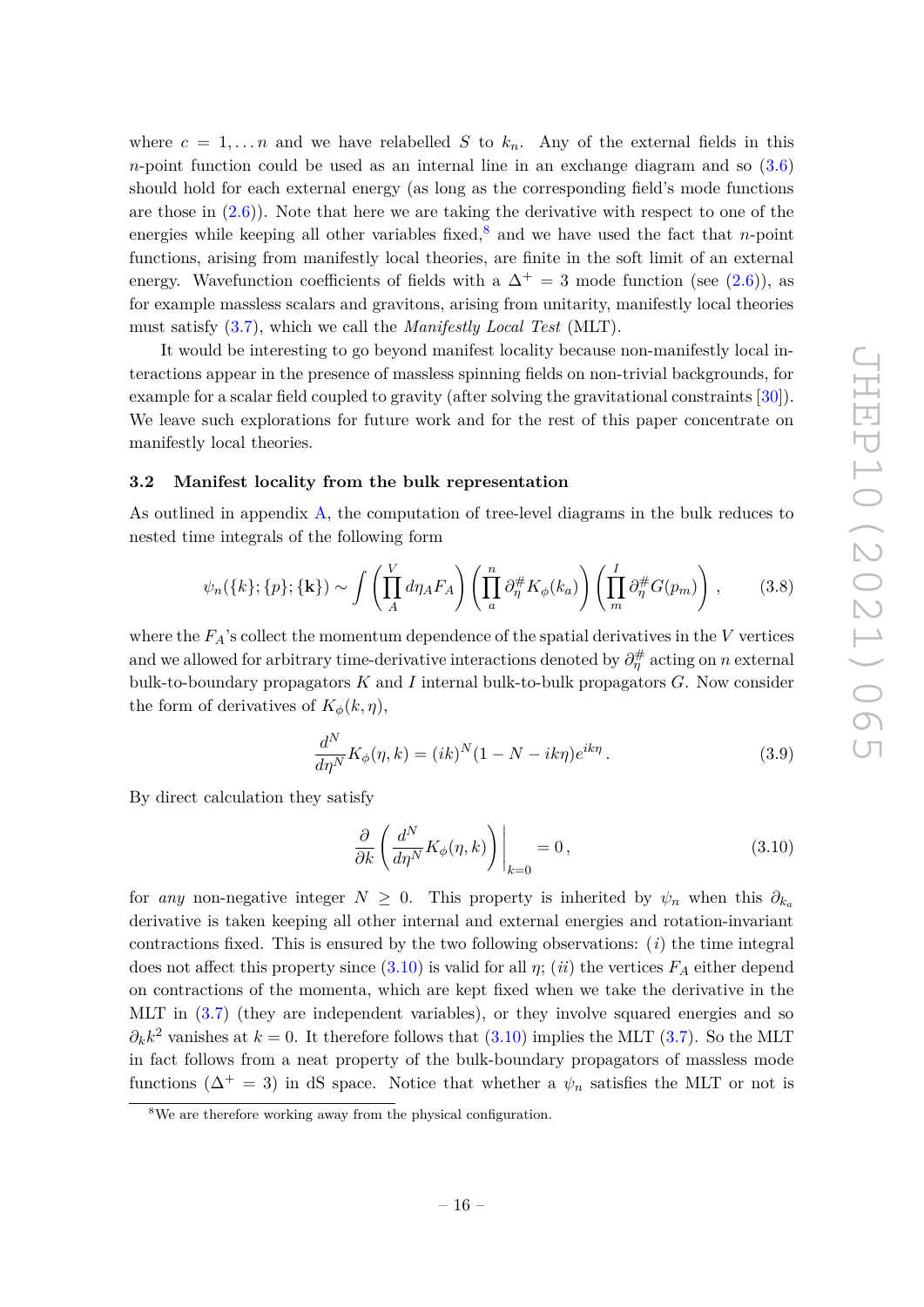independent of which rotation-invariant contractions we choose as variables, since all these are kept fixed. Also, note that we have not assumed anything about the ultimate form of the  $\psi_n$ . Indeed, this argument holds for IR-finite and IR-divergent *n*-point functions alike.

The above argument is also easily adapted to bosonic spinning fields where we also allow for contractions with polarisation vectors in *F*. The mode functions for spinning fields with the same  $\Delta^+$  as given in [\(2.5\)](#page-8-1) coincide with their scalar counterparts, the only difference being polarisation factors required to make up the indices and symmetries of the spinning field. If we keep the polarization factors fixed in taking the derivative in  $(3.7)$ , the behaviour of the bulk-boundary propagators is unaltered and so the MLT holds too for spinning fields with  $\Delta^+ = 3$ . Importantly, this includes massless gravitons.

In section [4](#page-19-0) we will show that the MLT allows us to bootstrap *all* contact 3-point functions arising from scalar self-interactions and those arising from coupling the scalar to an on-shell massless graviton. Then in section [5](#page-30-0) we will show that the MLT provides a key ingredient when bootstrapping complete 4-point exchange diagrams.

#### <span id="page-17-0"></span>**3.3 The Manifestly Local Test for massive fields**

In the previous two subsections we have derived a manifestly local test for *n*-point functions involving fields with massless mode functions. In this subsection we extend those arguments to massive fields with particular attention paid to the case of conformally coupled fields. First we follow the derivation based on singularities and the Cosmological Optical Theorem, then we discuss the bulk perspective.

Equation [\(3.1\)](#page-14-1) holds for any mass so again we are interested in the behaviour of  $P_{\sigma}(S)$ Im $K_{\sigma}(S,\eta)$  in the limit  $S \to 0$ . Given the general mode functions [\(2.4\)](#page-8-2), one can show that

$$
\lim_{S \to 0^+} P_{\sigma}(S, \eta_0) \operatorname{Im} K_{\sigma}(S, \eta) = \frac{1}{2i} \lim_{S \to 0^+} \left( \sigma^+(S, \eta) \sigma^-(S, \eta_0) - \sigma^-(S, \eta) \sigma^+(S, \eta_0) \right)
$$

$$
= \frac{1}{4\nu} (\eta \eta_0)^{3/2 - \nu} \left( (-\eta_0)^{2\nu} - (-\eta)^{2\nu} \right), \tag{3.11}
$$

and therefore the bulk-to-bulk propagator remains finite when the internal energy is taken soft. It follows that any *n*-point function arising due to the exchange of a massive field is also finite in this limit. Now turning to the right-hand side of the COT [\(2.29\)](#page-13-2), the power spectrum of the massive field behaves as

<span id="page-17-1"></span>
$$
\lim_{S \to 0^+} P_{\sigma}(S, \eta_0) = \frac{\eta_0^3 \cot(\pi \nu)}{2\nu} - \frac{2^{-2-2\nu} \pi \eta_0^3}{\Gamma^2(\nu+1) \sin^2(\pi \nu)} (-S\eta_0)^{2\nu} - \frac{2^{2\nu-2} \eta_0^3 \Gamma^2(\nu)}{\pi} (-S\eta_0)^{-2\nu}.
$$
\n(3.12)

For a generic light field  $(m < \frac{3}{2}H)$ , the last term in  $(3.12)$  dominates in the soft limit, and the power spectrum exhibits a non-analytic singularity around  $S = 0$ , with the two exceptional cases of conformally coupled ( $\nu = 1/2$ ) and massless ( $\nu = 3/2$ ) mode functions, where the power spectrum behaves as  $1/S$  and  $1/S<sup>3</sup>$  respectively. Given that the right-hand side of the COT must be regular in this limit, for  $m < 3H/2$  we must have

<span id="page-17-2"></span>
$$
\lim_{S \to 0^+} \left[ \psi_n(k_1, \dots, k_{n-1}, S; \{p\}; \{\mathbf{k}\}) + \psi_n^*(-k_1^*, \dots, -k_{n-1}^*, S; -\{p\}; -\{\mathbf{k}\}) \right] = \mathcal{O}(S^{\nu}),
$$
\n(3.13)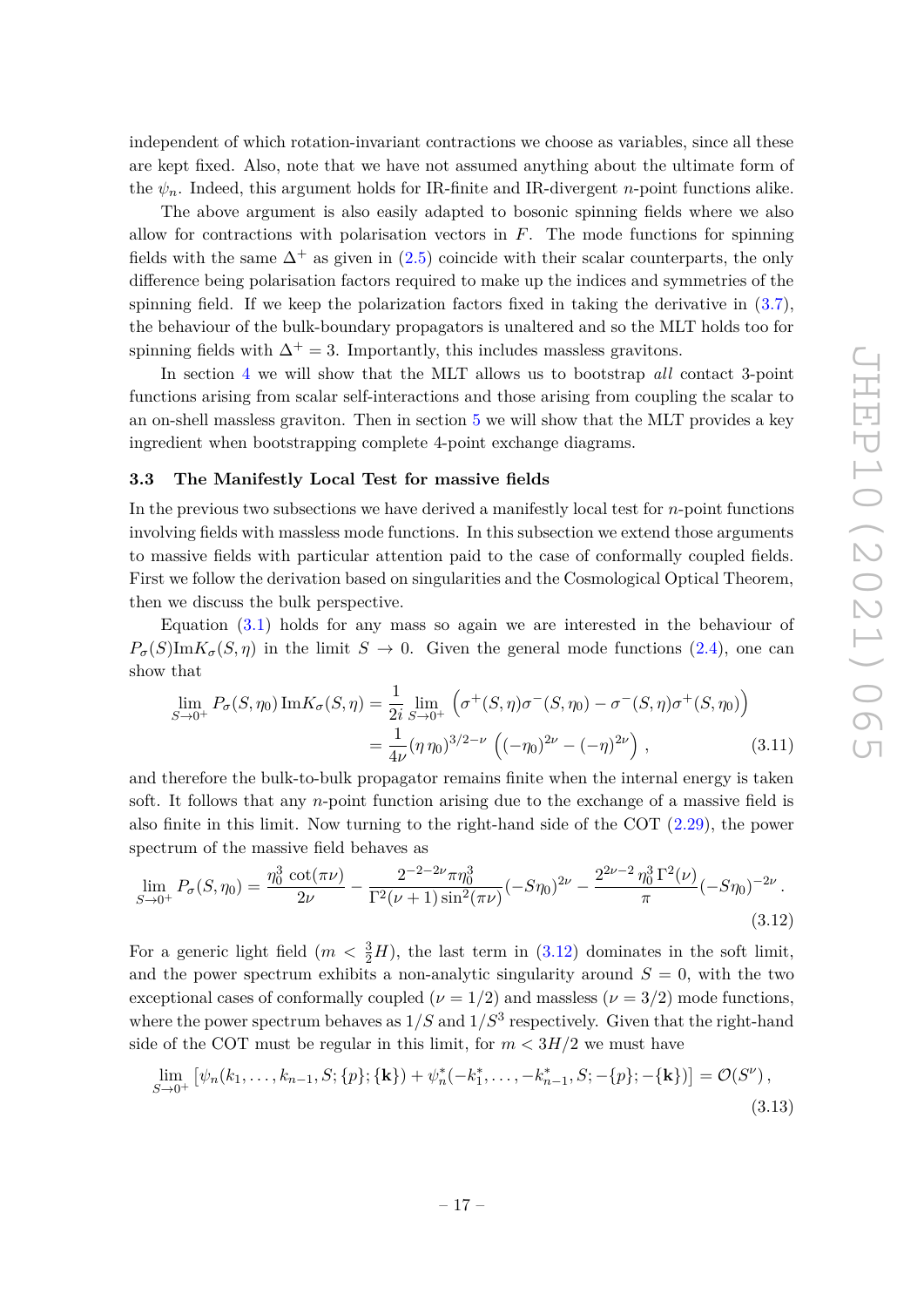where  $\psi_n$  is a generic *n*-point function involving at least one massive field with energy *S*. For heavy fields  $(m > 3/2H)$ , the power spectrum is regular at  $S = 0$ , and so we have

<span id="page-18-0"></span>
$$
\lim_{S \to 0^+} \left[ \psi_n(k_1, \dots, k_{n-1}, S; \{p\}; \{\mathbf{k}\}) + \psi_n^*(-k_1^*, \dots, -k_{n-1}^*, S; \{p\}; -\{\mathbf{k}\}) \right] = \mathcal{O}(S^0).
$$
\n(3.14)

Recall that for massless exchange, we replaced the complex energies with real ones and used scale invariance to arrive at the MLT  $(3.6)$ . However, when a massive field is exchanged,  $\psi_n$ has a branch cut at negative energies and so it is important to keep the energies complex (or alternatively one could insert  $k - i\epsilon$  as the modified energy in  $\psi_n(-k_1^*, \ldots, -k_n^*, S)$  in order to ensure the condition  $\text{Im}(-k_a) < 0$  is satisfied). We therefore take  $(3.13)$  and  $(3.14)$ as the Manifestly Local Tests for *n*-point functions with external massive fields of generic mass. Given a candidate *n*-point function due to the exchange of a massive field, one can use these equations to check if such a wavefunction coefficient is describing the bulk dynamics of a manifestly local theory. These conditions might provide a useful tool to bootstrap massive exchange *n*-point functions, which are at the heart of the cosmological collider physics programme [\[1,](#page-53-0) [50\]](#page-55-11). √

Among light fields, the case of a conformally coupled field  $(m =$ 2*H*) is particularly interesting as many of the expressions simplify. In this case, IR-finite *n*-point functions are analytic in all the energies and scale invariance dictates that  $\psi_n^{\varphi} \sim k^{3-n}$  (in contrast to  $k^3$ for the massless fields). Therefore, for real valued energies, equation [\(3.13\)](#page-17-2) reduces to

$$
\lim_{S \to 0^+} \psi_n(k_1, \dots, k_n, S; \{p\}; \{\mathbf{k}\}) - \psi_n(k_1, \dots, k_n, -S; \{p\}; \{\mathbf{k}\}) = \mathcal{O}(S^{1/2}), \quad (3.15)
$$

where we have used the contact COT  $(2.26)$ . This condition is automatically satisfied for manifestly local theories. Indeed,  $\psi_n$  is analytic in all external energies and so the lefthand side of  $(3.15)$  scales as  $\mathcal{O}(S)$ , or softer. The MLT for a conformally coupled field is therefore the simple requirement that  $\psi_n$  is finite as the energy of such an external field is taken soft. This can also easily be derived from the bulk representation since, given  $(2.7)$ , we have

<span id="page-18-2"></span><span id="page-18-1"></span>
$$
\lim_{S \to 0} K_{\varphi}(S, \eta) = \frac{\eta}{\eta_0} \left( 1 + i S (\eta - \eta_0) + \mathcal{O}(S^2) \right) , \qquad (3.16)
$$

which does not have vanishing coefficients in the first three terms of the expansion. In conclusion, when a conformally coupled field with momentum  $\mathbf{k}_a$  appears in  $\psi_n$ , we have the following weaker version of the MLT

$$
\frac{\partial}{\partial k_a} \psi_n(k_1, \dots, k_n; \{p\}; \{\mathbf{k}\})\Big|_{k_a=0} = \text{finite}, \quad (\Delta^+ = 2, \text{ e.g. conformally coupled scalar}).
$$
\n(3.17)

The existence of the  $\mathcal{O}(S)$  term in  $K_{\varphi}$ , which is absent for a massless field, explains why the MLT for conformally coupled field is different to that of a massless field. In section [6,](#page-39-0) we will show that the differing forms of the two MLTs can explain an intriguing difference between the 4-point functions for massless and conformally coupled fields due to graviton exchange.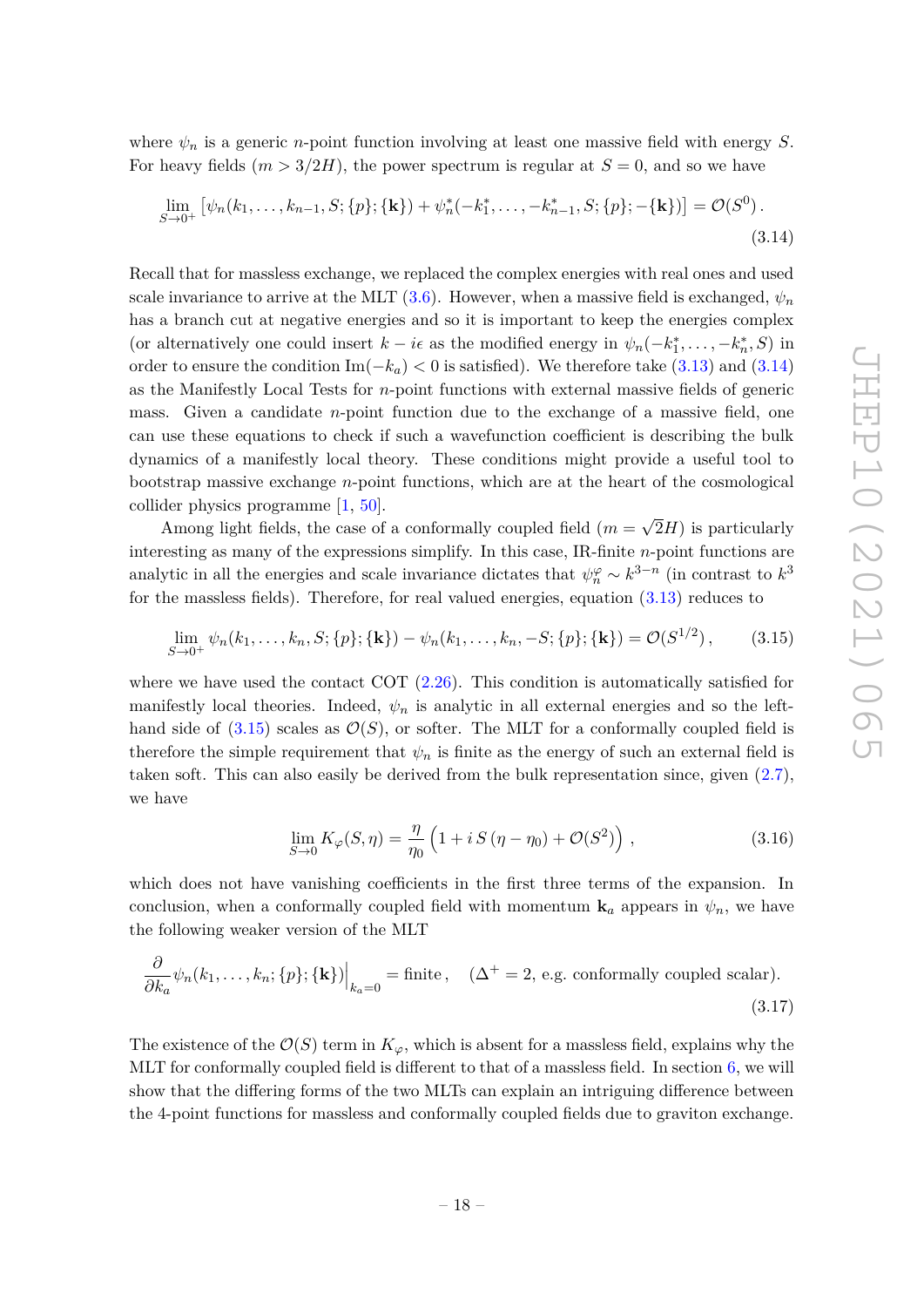# <span id="page-19-0"></span>**4 Bootstrapping 3-point functions using the MLT**

In this section we illustrate the power of the MLT by using it in combination with a sub-set of the Bootstrap Rules of [\[29\]](#page-54-4) to bootstrap 3-point functions of spectator scalars and gravitons, which capture inflationary bispectra to leading order in slow-roll. We first consider a massless scalar and concentrate on the 3-point function due to the scalar's selfinteractions,  $\psi_{\phi\phi\phi}$ . We then consider general manifestly local interactions between a scalar and the graviton  $\gamma$  and bootstrap  $\psi_{\phi\phi\gamma}$ . Finally, we do the same for a conformally coupled scalar and bootstrap  $\psi_{\varphi\varphi\gamma}$ . In all these cases we are able to bootstrap both the IR-finite, which is *η*-independent, and the IR-divergent part, which depends on regulated position of the boundary. We do not consider the cubic self-interactions for a conformally coupled scalars since the COT ensures that the real part of  $\psi_{\varphi\varphi\varphi}$  is zero [\[32\]](#page-54-7).

**Comparison with the previous literature.** Before proceeding, let's compare our derivation with the boostless bootstrap for the bispectrum presented in [\[29\]](#page-54-4). Here we will use some of the Bootstrap Rules proposed there, with the minor difference that here we use the language of the wavefunction rather than that of correlators. We focus on the real part of the wavefunction and briefly comment on how to bootstrap the imaginary part of contact diagrams in section [4.1.](#page-25-0) The bootstrap rules allow us to write a simple bootstrap Ansatz with some numerical coefficients, whose number increases as we consider higher and higher dimension operators, just like in the Lagrangian description of EFT's. Our derivation presents some advantages and improvements over that in [\[29\]](#page-54-4):

- We will not impose any soft limits (Rule 6) or the amplitude limit (Rule 3). Instead, we fix all the free parameters in the bootstrap Ansatz with the manifestly local test (MLT). This means that our derivation can be straightforwardly extended to multifield inflation, where there are no soft theorems in the most general case (but see [\[51\]](#page-55-12)). It should be stressed that here we calculate the *n*-point function of a spectator scalar, as opposed to  $\zeta$ , which differ by slow-roll suppressed terms.
- We will be able to fix all free coefficients with the MLT in all manifestly local cases. This is contrast with the results of [\[29\]](#page-54-4) where for the zero-derivative scalar bispectrum only five of the six parameters in the Ansatz could be fixed with soft limits (the sixth could be fixed with boost invariance, which we never invoke here). Furthermore, for the scalar bispectrum to higher derivatives in [\[29\]](#page-54-4), the constraint of a manifestly local amplitude was given explicitly only for the amplitude corresponding to the leading  $k_T$  pole. This missed some constraints starting at four derivatives. We will show that the MLT is able to enforce these constraints also on the amplitudes appearing at subleading poles.
- For the scalar-scalar-graviton bispectrum, in [\[29\]](#page-54-4) the ad hoc assumption had to be made that the bispectrum is symmetric in all momenta, which does not follow from Bose symmetry because the fields are distinct. In contrast, here we will see that this property is a consequence of the MLT.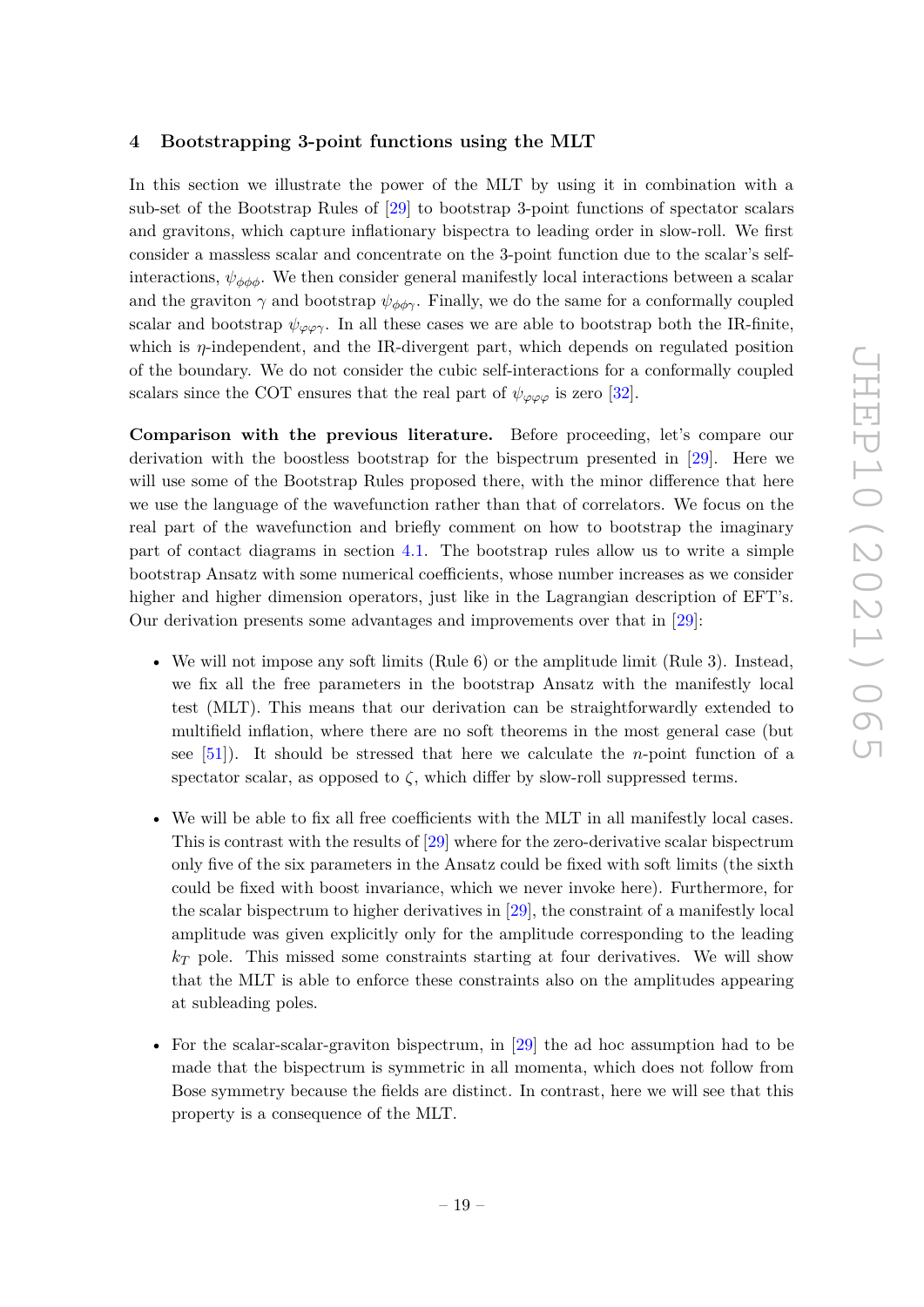Finally, our approach here has one shortcoming as compared to the that in [\[29\]](#page-54-4): since we only discuss manifestly local theories, we miss those gravitational interactions that arise in the off-shell description from integrating out constrained fields (the lapse and the shift in the ADM formalism). We hope to return to this problem in the future.

# <span id="page-20-0"></span>**4.1 Self-interactions of a massless scalar**

For a single massless scalar, IR-finite 3-point functions only depend on the three external energies  $k_1, k_2, k_3$ . These energies appear in symmetric combinations by Bose symmetry and so without loss of generality we apply the manifestly local test  $(MLT)$  to  $k<sub>3</sub>$  only, and require

<span id="page-20-1"></span>
$$
\frac{\partial}{\partial k_3} \psi_3^{(p)}(k_1, k_2, k_3) \Big|_{k_3=0} = 0, \qquad (4.1)
$$

where the superscript  $(p)$  denotes the degree of the leading  $k<sub>T</sub>$  pole which is equal to the largest number of derivatives in the EFT expansion [\[29\]](#page-54-4) (unless this vanishes by symmetry, as e.g. in DBI  $[52]$ ). We have dropped the  $\phi\phi\phi$  subscript since it will be clear throughout this section that we are considering a scalar self-interaction. We will now use the MLT to bootstrap *all* 3-point functions for *any p*. Initially our discussion will concentrate on the real part of the wavefunction but then we will turn to the imaginary part.

The Boostless Bootstrap Rules of [\[29\]](#page-54-4) enforce the following properties:

• Homogeneity, isotropy and scale invariance (but no assumption about dS boosts): this enforces

$$
\psi_n = \sum_{\text{contractions}} \left[ \epsilon^{h_1}(\mathbf{k}_1) \epsilon^{h_2}(\mathbf{k}_2) \epsilon^{h_3}(\mathbf{k}_3) \mathbf{k}_1^{\alpha_1} \mathbf{k}_2^{\alpha_2} \mathbf{k}_3^{\alpha_3} \right] \tilde{\psi}_n \tag{4.2}
$$

$$
= \sum_{\text{contractions}} (polarization factor) \times (trimmed wavefunction coefficient). \quad (4.3)
$$

Note that for scalars the trimmed wavefunction  $\tilde{\psi}_n$  coincides with  $\psi_n$ .

- $\Delta^+ = 3$  de Sitter mode functions, e.g. massless scalars and gravitons: this enforces that the trimmed wavefunction  $\tilde{\psi}_n$  is a rational function with overall momentum scaling  $k^3$ .
- The amplitude limit: this enforces the residue of the highest  $k_T$ -pole to be fixed in terms of a corresponding amplitude  $[13, 49]$  $[13, 49]$  $[13, 49]$  (see  $[32]$  for a derivation and an explicit formula). As we will see, we do need to use this rule since the MLT enforces this local amplitude limit automatically.
- Bose symmetry: this enforces invariance under permutations of the momenta of identical fields.
- Locality and the Bunch-Davies vacuum: this enforces that the only allowed poles for contact diagrams are in the total energy,  $1/k_T^p$  with  $p = 1 + \sum_A(\Delta_A - 4)$  where the sum is over all vertices (only one for a 3-point function) and  $\Delta_A$  is their mass dimension (three plus the number of derivatives for cubic bosonic interactions). This is necessary but not sufficient for locality.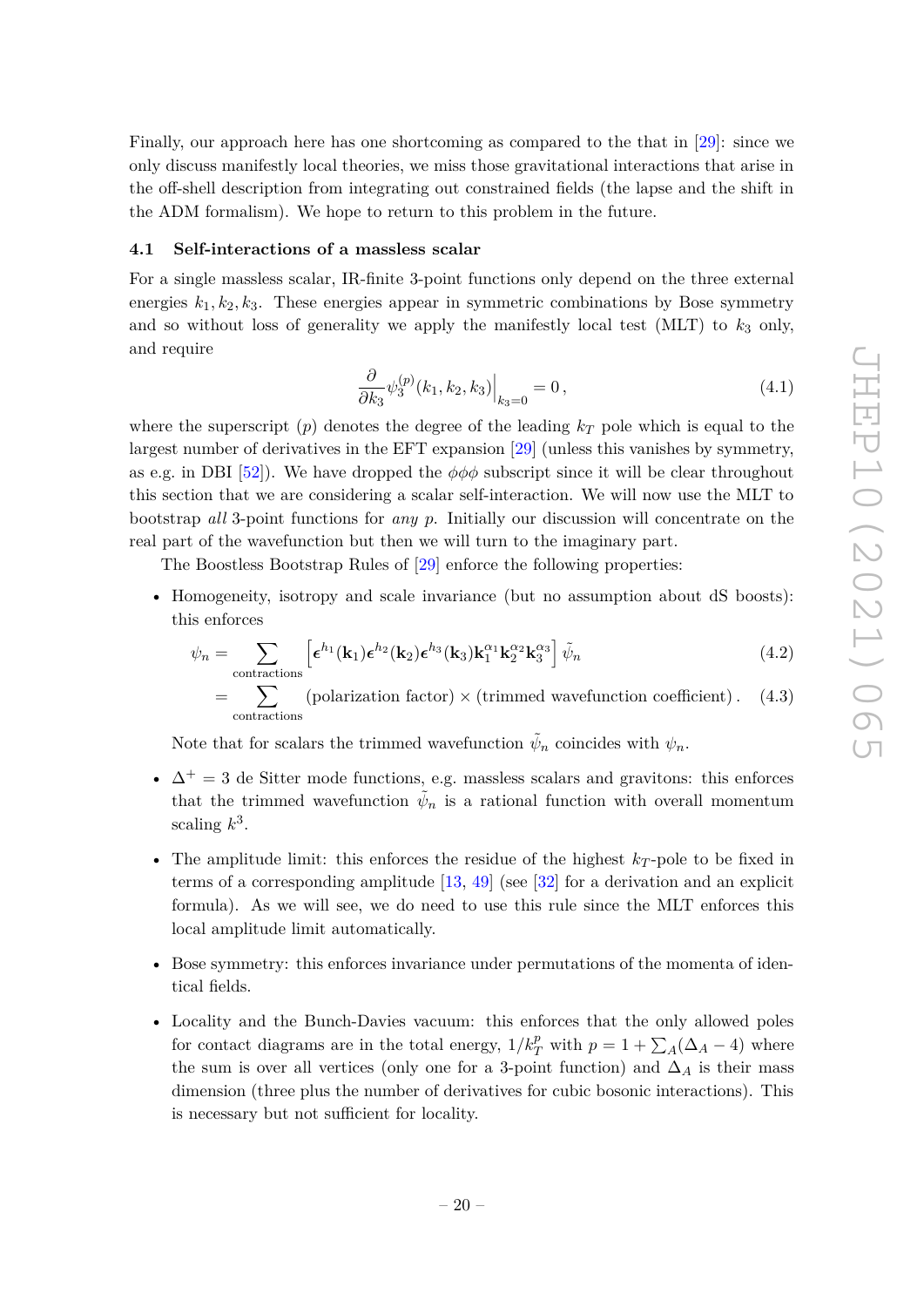These Bootstrap Rules allows us to write a relatively simple *bootstrap Ansatz*. In particular, the part of the cubic wavefunction coefficient of three scalars that survives when we compute the correlator must take the form

$$
\psi_3^{(p)}(k_1, k_2, k_3) = \frac{1}{k_T^p} \sum_{n=0}^{\lfloor \frac{p+3}{3} \rfloor} \sum_{m=0}^{\lfloor \frac{p+3-3n}{3} \rfloor} C_{mn} k_T^{3+p-2m-3n} e_2^m e_3^n,
$$
\n(4.4)

where  $e_2$  and  $e_3$  are the elementary symmetric polynomials in section [1.1,](#page-6-0)  $\ldots$  is the floor function, and  $C_{mn}$  are constant coefficients that are real by unitarity  $[32]$  and correspond to linear combinations of coupling constants in the bulk. Indeed, the COT tells us that [\[32\]](#page-54-7)

<span id="page-21-0"></span>
$$
\psi_3(k) + \psi_3(-k)^* = 0, \qquad (4.5)
$$

and in [\(4.4\)](#page-21-0) scale invariance has ensured that  $\psi_3(k) = -\psi_3(-k)$  and so we need  $\psi_3(k) =$  $\psi_3(k)^*$ . Given that these couplings are real, these contributions to the wavefunction also contribute to the correlator which is given by the real part of  $\psi_3$ . The total number  $N_{\text{ansatz}}$ of free coefficients in the bootstrap Ansatz  $(4.4)$  is equal to the number of non-negative integer solutions to  $3 + p \geq 2m + 3n$  which is given by [\[53\]](#page-55-14)

$$
N_{\text{ansatz}}(p) = \sum_{q=0}^{\lfloor \frac{p+3}{2} \rfloor} \left( 1 + \left\lfloor \frac{p+3-2q}{3} \right\rfloor \right). \tag{4.6}
$$

For  $p = 0$ ,  $\psi_3$  can also contain an IR-divergent logarithm which we will consider separately. To compute all possible  $\psi_3$  we now fix the  $C_{mn}$  using the MLT.

Now, the MLT [\(4.1\)](#page-20-1) imposes the following recursion relations on the *Cmn*:

$$
\sum_{m=0}^{\lfloor \frac{p+3}{2} \rfloor} m C_{m0} e_1^{4-2m} e_2^{m-1} + \sum_{m=0}^{\lfloor \frac{p+3}{2} \rfloor} (3-2m) C_{m0} e_1^{2-2m} e_2^m + \sum_{m=0}^{\lfloor \frac{p}{2} \rfloor} C_{m1} e_1^{-2m} e_2^{m+1} = 0,
$$
\n(4.7)

where we have used the non-vanishing partial derivatives with respect to  $k_3$ 

$$
\frac{\partial e_1}{\partial k_3} = 1, \qquad \frac{\partial e_2}{\partial k_3} = e_1, \qquad \frac{\partial e_3}{\partial k_3} = e_2, \tag{4.8}
$$

and have defined the elementary symmetric polynomials for the two remaining variables,

<span id="page-21-2"></span><span id="page-21-1"></span>
$$
\mathbf{e}_1 = k_1 + k_2, \qquad \mathbf{e}_2 = k_1 k_2. \tag{4.9}
$$

It is simple to see that the second term in  $(4.7)$  contains all the powers of  $e_1$  that are contained in the first and third terms, and so the total number of constraints is equal to the number of terms in the sum  $\sum_{m=0}^{\lfloor \frac{p+3}{2} \rfloor} (3-2m) C_{m0} e_1^{2-2m} e_2^m$  which is simply

$$
N_{\text{constraints}}(p) = 1 + \left\lfloor \frac{p+3}{2} \right\rfloor. \tag{4.10}
$$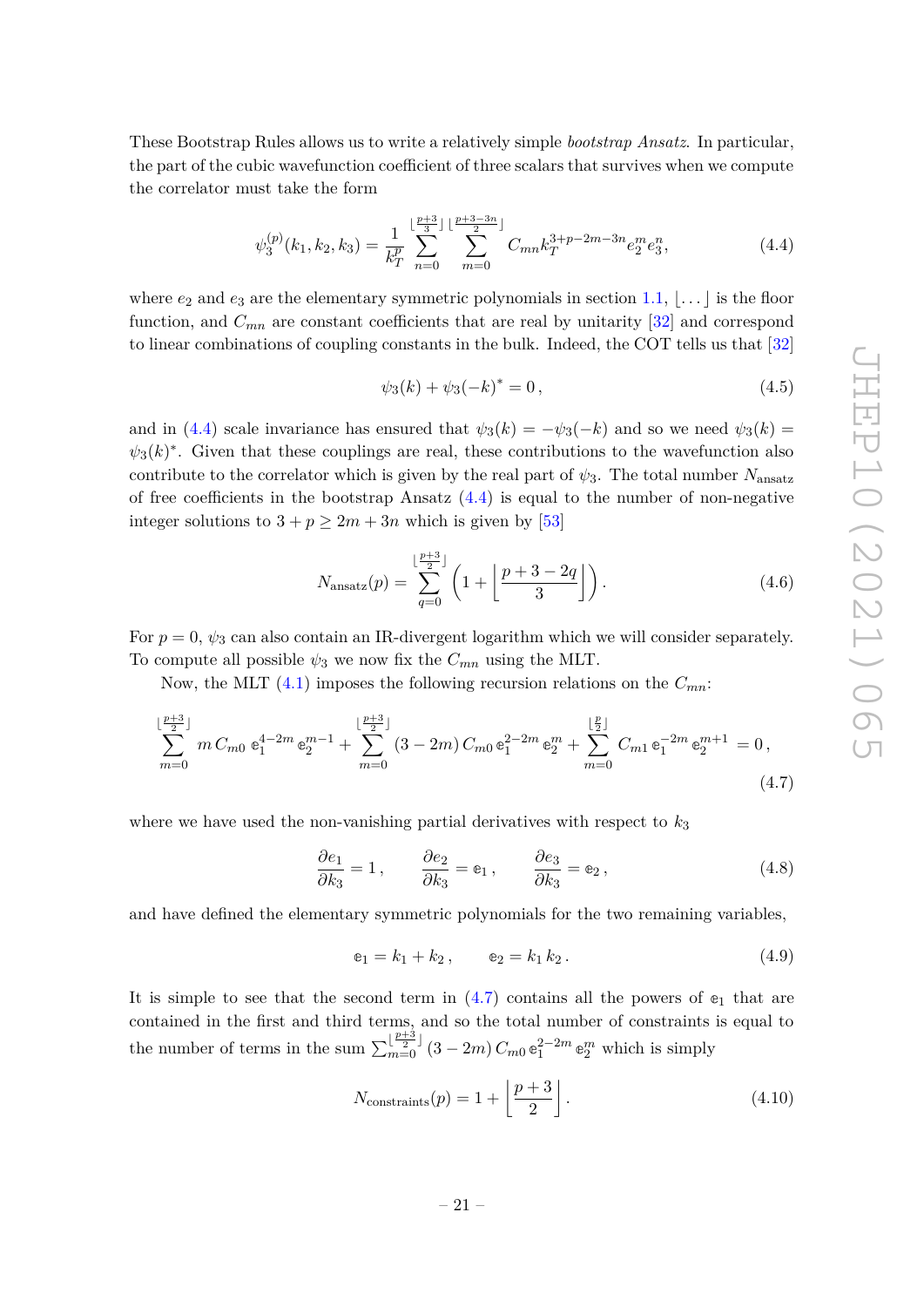After imposing all constraints, the final number of IR-finite 3-point functions arising from manifestly local theories is therefore

$$
N_{\text{total}}(p) = N_{\text{ansatz}}(p) - N_{\text{constraints}}(p) = \sum_{q=0}^{\lfloor \frac{p+3}{2} \rfloor} \left\lfloor \frac{p+3-2q}{3} \right\rfloor. \tag{4.11}
$$

Let's now look at the constraints in more detail. By looking at the terms with the largest power of  $e_2$  in  $(4.7)$  we conclude that

<span id="page-22-3"></span><span id="page-22-1"></span><span id="page-22-0"></span>odd p: 
$$
C_{\frac{p+3}{2}0} = 0,
$$
 (4.12)

even 
$$
p: C_{\frac{p}{2}1} = (p-1)C_{\frac{p+2}{2}0}.
$$
 (4.13)

For odd  $p$ , [\(4.12\)](#page-22-0) tells us that the residue of the leading  $k_T$  pole cannot be independent of *e*3. This constraint can be understood according to the following argument [\[29\]](#page-54-4). The residue of the highest  $k_T$  pole is a cubic scattering amplitude  $\mathcal{A}_3$ . For this amplitude to be manifestly local i.e. not contain any inverse powers of external energies, the numerator of  $\psi_3$  must contain at least one power of  $e_3$ . Indeed, a tree-level 3-point amplitude for a single scalar in a boost-breaking theory is a symmetric polynomial in the energies of the external particles  $[54]$ . A complete basis is provided by the two symmetric polynomials  $e_2$  and  $e_3$ since for scattering amplitudes energy is conserved:  $k_T = 0$ . A general amplitude for a manifestly local theory therefore takes the schematic form  $A_3 \sim e_2^{\alpha} e_3^{\beta}$  where  $2\alpha + 3\beta = p$ . For massless fields we have [\[32\]](#page-54-7)

<span id="page-22-2"></span>
$$
\lim_{k_T \to 0} \operatorname{Re}(\psi_3) \sim e_3 \frac{\operatorname{Re}(i^p \mathcal{A}_3)}{k_T^p},\tag{4.14}
$$

and so at least one power of  $e_3$  should appear on the leading  $k_T$  pole of the 3-point function, as ensured by the MLT. For even  $p$ , scale invariance guarantees that the leading  $k_T$  pole contains at least one factor of *e*<sup>3</sup> and so the corresponding amplitude is guaranteed to be manifestly local. However, there is a sub-leading  $k_T$  pole of degree  $p-1$  whose residue is independent of *e*3. If the coefficient of this term was unconstrained then one could cancel the leading *k<sup>T</sup>* pole such that this sub-leading pole became leading which would in turn yield an amplitude that could not come from a manifestly local theory. The MLT deals with this and indeed for even *p*,  $(4.13)$  fixes the coefficient of the  $k_T$  pole of degree  $p-1$ in terms of the coefficient of the leading *k<sup>T</sup>* pole. The remaining constraints, for both odd and even  $p$ , are similar in nature and constrain the coefficients of the  $e_3$  independent terms. Let's now look at some examples to illustrate the power of the MLT.

 $p = 0$ . To begin with, consider the bootstrap Ansatz for  $p = 0$ 

$$
\psi_3^{(0)} = C_{00}k_T^3 + C_{10}k_Te_2 + C_{01}e_3 + \log(-\eta_0 k_T) \left[ \tilde{C}_{00}k_T^3 + \tilde{C}_{10}e_2k_T + \tilde{C}_{01}e_3 \right], \quad (4.15)
$$

where we allowed for a  $\log(-k_T \eta_0)$ , representing the liming case  $p \to 0$ . The constraints from the MLT give

$$
C_{10} = -3C_{00} - \tilde{C}_{00}, \qquad \tilde{C}_{10} = -3\tilde{C}_{00}, \qquad C_{01} = 3C_{00} + 4\tilde{C}_{00}, \qquad \tilde{C}_{01} = 3\tilde{C}_{00}, \qquad (4.16)
$$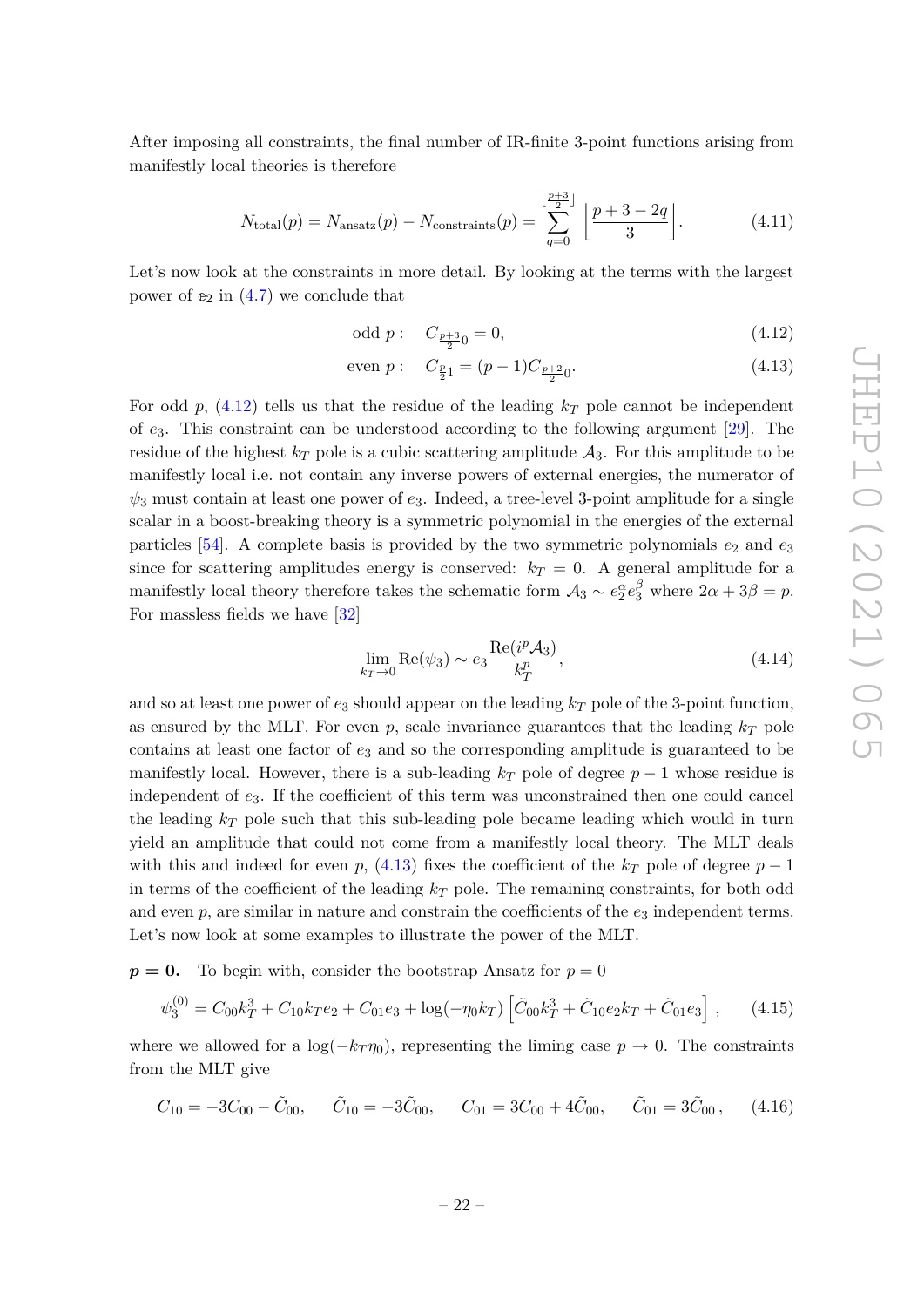and hence at this order there are only two allowed shapes

$$
\psi_3^{(0)} = C_{00}(k_T^3 - 3k_T e_2 + 3e_3) + \tilde{C}_{00} \left[ 4e_3 - e_2 k_T + (3e_3 - 3e_2 k_T + k_T^3) \log(-k_T \eta_0) \right]
$$
\n(4.17)

$$
= \tilde{C}_{00} \left[ 4e_3 - e_2 k_T + (3e_3 - 3e_2 k_T + k_T^3) \log(-k_T \eta_0/\mu) \right]. \tag{4.18}
$$

A few comments are in order. The first term, which is proportional to  $C_{00}$ , is the well-known "local" non-gaussianity [\[55\]](#page-55-16) that arises by taking the free theory for  $\phi(\mathbf{x})$  and performing the local field redefinition  $\phi(\mathbf{x}) \to \phi(\mathbf{x}) + \phi^2(\mathbf{x})$  to leading order. This does not alter the *S*-matrix and indeed this term is finite on the total energy pole,  $k_T \rightarrow 0$ . Note that this is the unique field redefinition that generates a manifestly local, and scale invariant 3 point function from the free theory. The reason is that for any field redefinition  $\Delta\phi$ , scale invariance requires us to have as many derivatives as inverse derivatives,  $9$  but manifest locality forbids any inverse spatial Laplacians, and so the only possibility is a zero-derivative polynomial redefinition. For future reference we define

<span id="page-23-3"></span>
$$
\psi_3^{\text{local}} = k_T^3 - 3kr e_2 + 3e_3. \tag{4.19}
$$

The second term, which is proportional to  $\tilde{C}_{00}$ , corresponds to the polynomial interaction<sup>[10](#page-23-1)</sup>  $\phi^3$ . Indeed this term is singular on the total energy pole and in fact it has a corresponding amplitude, $11$  which is just a constant. In slow-roll inflation this term is present and is second order in the slow-roll parameters; however, in the limit  $\epsilon \to 0$  this is the only surviving term and it enjoys an approximated conformal invariance [\[21\]](#page-54-11). When using soft theorems instead of the MLT to fix the free parameters in the bootstrap Ansatz, one of the above constraints is missed and one needs to resort to conformal invariance [\[29\]](#page-54-4). Here we show that the MLT has no trouble dealing with this interaction or with the log. Finally, we note that the real and rational part of the wavefunction automatically satisfies the unitarity constraint imposed by the COT. Conversely, the log term does not satisfy the COT by itself. Indeed, the COT demands that log term always appears in the combination  $\log(-k_T \eta_0) + i\pi/2$ (see [\[32\]](#page-54-7) for a detailed discussion). One might expect the log term to come with a term of the form  $\gamma_E \times \text{Poly}_3$  where  $\gamma_E$  is Euler's constant. From the bulk calculation one can verify that this polynomial is precisely the local non-gaussianity in  $(4.19)$  and so it is correctly captured by our derivation.

 $p = 1$ . The new Ansatz for  $p = 1$  is expanded to

Ansatz: 
$$
\psi_3^{(1)} = \frac{1}{k_T} \left[ C_{00} k_T^4 + C_{10} k_T^2 e_2 + C_{01} k_T e_3 + C_{20} e_2^2 \right],
$$
 (4.20)

where we neglected to write the log because the MLT obliges it to only arises at  $p = 0$ , and we have already discussed that case above. The MLT yields the following constraints

$$
C_{20} = 0, \qquad 3C_{00} = C_{01} = -C_{10}, \tag{4.21}
$$

<span id="page-23-0"></span><sup>9</sup>This is because in real space our massless scalar is a singlet under a scale transformation; only in momentum space does it transform.

<span id="page-23-1"></span><sup>&</sup>lt;sup>10</sup>It was noticed in [\[56\]](#page-55-17) that the result for this interaction in (25) of [\[57\]](#page-55-18) missed a few terms. For a corrected and pedagogical derivation see Sec 3.3 of these [lecture notes.](https://www.dropbox.com/s/nwau7po9w11w6kx/field_theory_in_Cosmology.pdf?dl=0)

<span id="page-23-2"></span><sup>&</sup>lt;sup>11</sup>In  $p = 0$  case the amplitude limit in  $(4.14)$  is modified, as derived in [\[32\]](#page-54-7).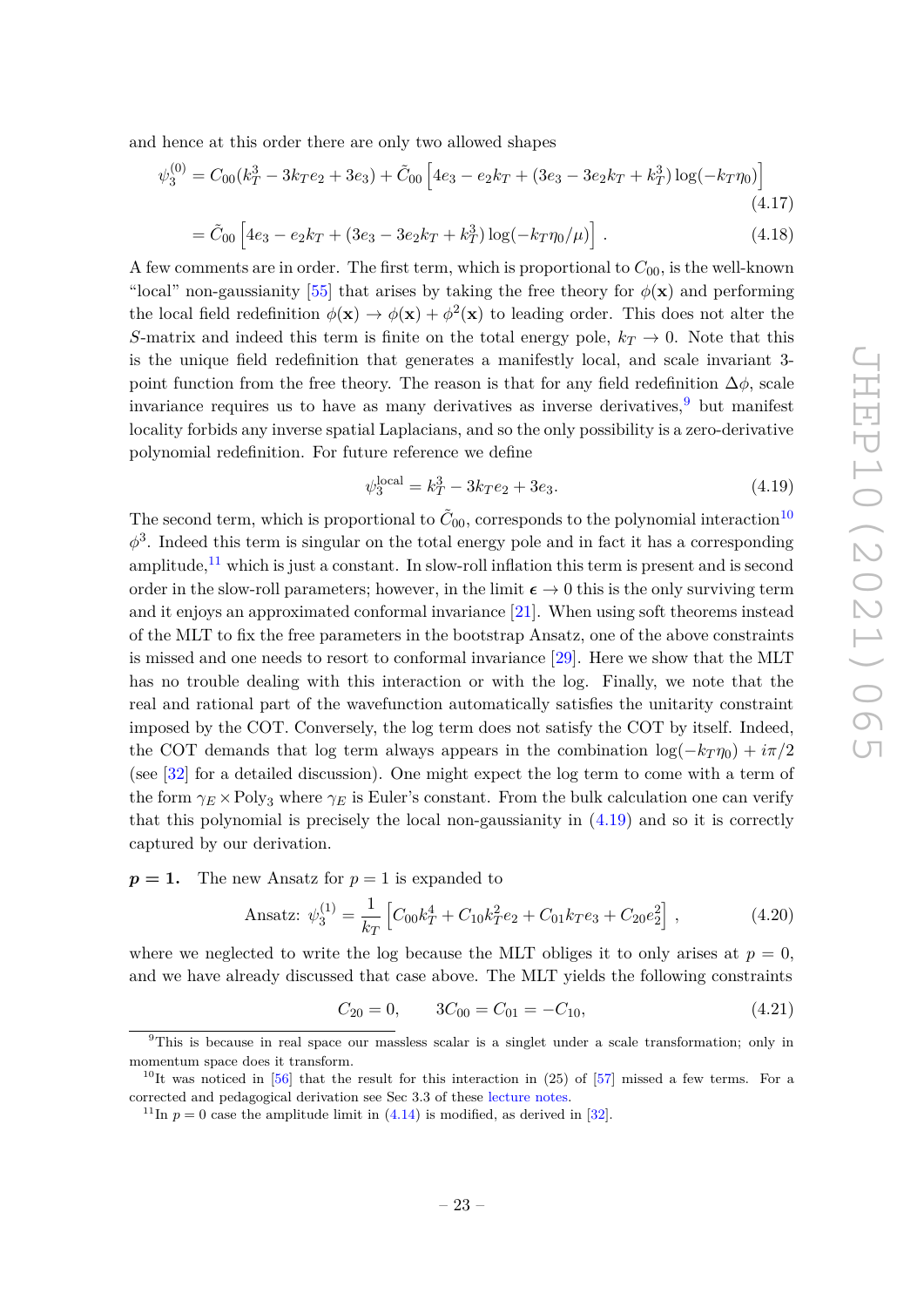and so there are no new  $\psi_3$  allowed at this level. This is to be expected because there exist no boost-breaking cubic amplitudes for three scalars. The only term allowed by dimensional analysis and Bose symmetry would be  $k_T$ , but this is the total energy and vanishes for amplitudes. Equivalently, the  $k<sub>T</sub>$  factor cancels the  $k<sub>T</sub>$  pole hence reducing us to the  $p = 0$  case. Remarkably, the cubic scalar wavefunction generated by gravitational interactions has precisely  $p = 1$  [\[30\]](#page-54-5). Here we cannot see it because it is associated with a non-manifestly local amplitude. This is to be expected since this interaction arises from solving the GR constraints for the lapse and the shift, which requires inverting the Laplace operator. For an extended discussion of this non-manifestly local contribution see [\[29\]](#page-54-4).

 $p = 2$ . Now consider  $p = 2$ , with the Ansatz from  $(4.4)$ . The MLT yields the following constraints

$$
C_{20} = C_{11}, \quad C_{10} = -3C_{00}, \quad C_{01} = -2C_{11} + 3C_{00}, \tag{4.22}
$$

so the only new 3-point function is

<span id="page-24-0"></span>
$$
\psi_3^{(2)} = \frac{C_{11}}{4} \psi_3^{\text{DBI}} + \text{lower } k \text{-singularity}, \tag{4.23}
$$

where we have defined

$$
\psi_3^{\text{DBI}} = -k_T^3 + 3k_T e_2 - 11e_3 + \frac{4e_2^2}{k_T} + \frac{4e_2 e_3}{k_T^2}.
$$
\n(4.24)

This is the 3-point function of the DBI limit of the EFT of inflation [\[28,](#page-54-2) [52,](#page-55-13) [58\]](#page-56-0). As explained in [\[52\]](#page-55-13), despite the EFT of inflation operators having three-derivatives, the leading  $k_T$  pole for the DBI limit is degree 2 due to its vanishing amplitude in the flat-space limit, which in turn is due to the non-linearly realised  $ISO(1,4)$  symmetry in that limit.

 $p = 3$ . Now consider  $p = 3$ . The MLT yields the following set of constraints

$$
C_{30} = 0
$$
,  $C_{20} = C_{11}$ ,  $C_{10} = -3C_{00}$ ,  $C_{01} = 3C_{00} - 2C_{11}$ . (4.25)

Hence, the new 3-point function with a non-vanishing  $k_T^{-3}$  pole is simply

$$
\psi_3^{\text{EFT1}} = \frac{e_3^2}{k_T^3} + \text{lower } k_T\text{-singularity.} \tag{4.26}
$$

This is the 3-point function arising from the boost-breaking  $\phi'^3$  (EFT1) term in the EFT of inflation [\[28\]](#page-54-2). There is a second three-derivative self-interaction for this goldstone mode, namely  $\phi'(\nabla\phi)^2$  (EFT2). This yields a wavefunction coefficient that is a linear combination of our  $p = 2$  and  $p = 3$  MLT solutions. Indeed,  $\psi_3^{\text{DBI}} = 12\psi_3^{\text{EFT1}} - \psi_3^{\text{EFT2}}$ , which is the unique combination in the EFT of inflation for which the leading  $k_T$  pole is degree 2 rather than 3.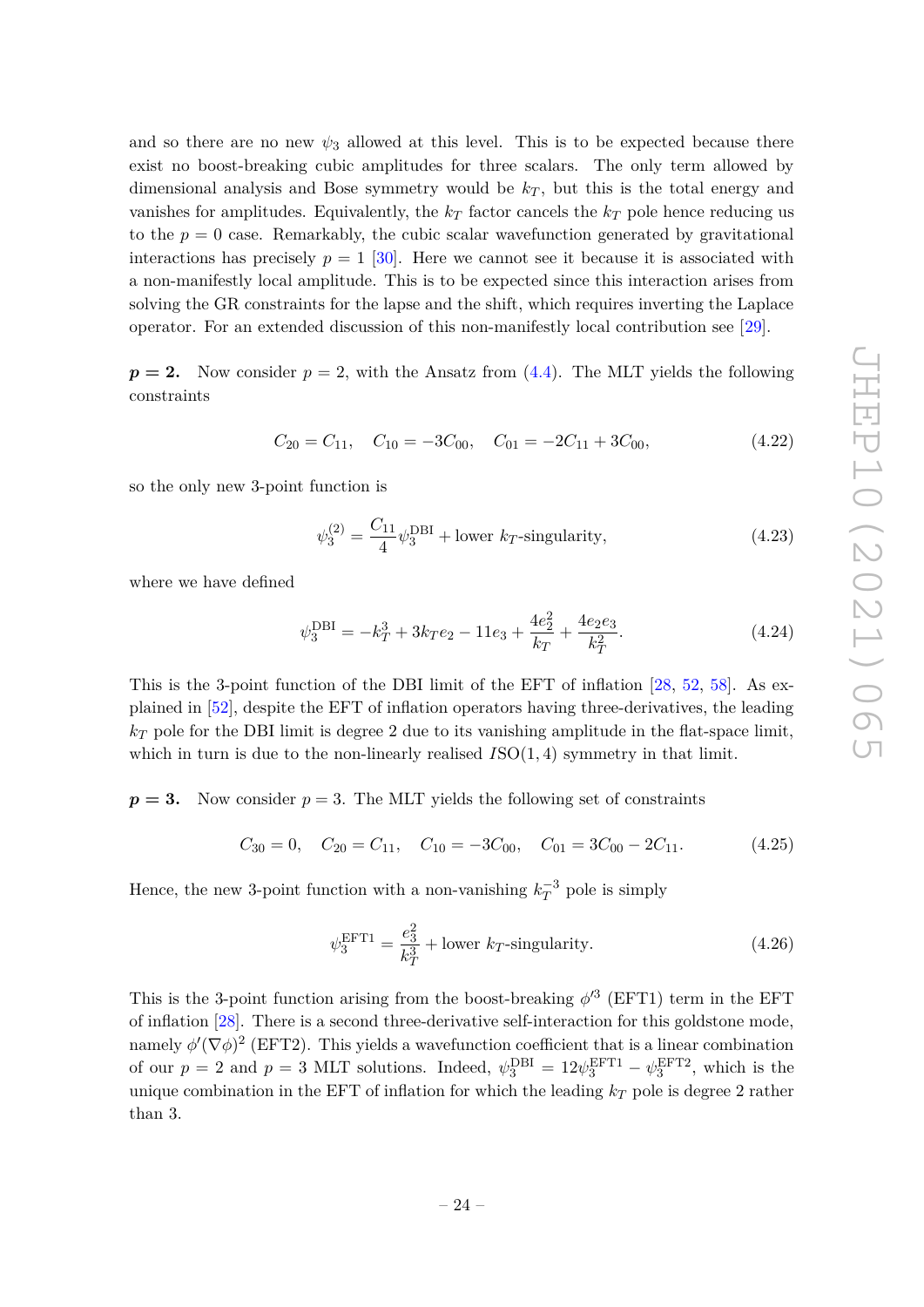$p = 4$ . As a final example consider  $p = 4$ . The MLT constraints are

$$
C_{21} = 3C_{30}
$$
,  $C_{10} = -3C_{00}$ ,  $C_{01} = 3C_{00} - 2C_{20}$ ,  $C_{20} = C_{11} + 3C_{30}$ , (4.27)

and after imposing these constraints we can write

$$
\psi_3^{(4)} = C_{30} \psi_3^{\phi \phi^{\prime\prime 2}} + \text{lower } k \text{-singularity}, \tag{4.28}
$$

where we have defined

$$
\psi_3^{\phi\phi''^2} = \frac{1}{k_T^4}(-3k_T^2e_2e_3 + k_Te_2^3 + 3e_2^2e_3). \tag{4.29}
$$

This is the wavefunction coefficient arising from a  $\phi \phi^{\prime\prime 2}$  operator in the bulk. There are indeed other four-derivative operators one can write down at cubic order in  $\phi$ , but they are all degenerate with  $\phi\phi^{\prime\prime 2}$ , up to the presence of lower derivative operators, after integration by parts and use of the scalar's equation of motion. This is made completely manifest in our bootstrap approach since the MLT only allows for a single wavefunction coefficient with a leading  $1/k_T^4$  pole.

We have therefore seen that a sub-set of the Bootstrap Rules of [\[29\]](#page-54-4) combined with the Manifestly Local Test (MLT) provides a conceptually transparent and computationally very efficient way to derive bispectra. Not only does the MLT ensure that the leading  $k_T$  poles yield manifestly local amplitudes, it also fixes the *full shapes* of manifestly local 3-point functions. For example, the highly non-trivial structure of  $(4.24)$  is completely fixed by the MLT and any deviations from these tunings for the sub-leading *k<sup>T</sup>* poles would represent a deviation from manifest locality and/or unitary time evolution in the bulk. Our results therefore contain the full 3-point functions for the EFT of inflation up to any order in derivatives, which captures some constraints that were missed in [\[29\]](#page-54-4). Furthermore, as shown in appendix [B,](#page-50-0) the number of real wavefunction coefficients is equal to the number of amplitudes plus one,

$$
N_{\text{total}}(p) = N_{\text{amplitudes}}(p) + 1 = 1 + \sum_{q=0}^{\lfloor \frac{p+3}{2} \rfloor} \left[ \frac{p+3-2q}{3} \right],\tag{4.30}
$$

to any order *p* in derivatives (note that here we have included the logarithmic term in the counting). The one extra 3-point function can be traced back to the fact that the *S*-matrix is invariant under perturbative field redefinitions whereas  $\psi_3$  is not. In particular, the much studied local non-Gaussianity arises from the only scale invariant and manifestly local field redefinition at this order:  $\phi(\mathbf{x}) \to \phi(\mathbf{x}) + \phi^2(\mathbf{x})$ . Each of the remaining 3-point functions are tied to an amplitude that in turn can be derived from a manifestly local operator in Minkowski space. This implies that each of the 3-point functions we have derived from the MLT come from manifestly local operators in dS space.

<span id="page-25-0"></span>**The imaginary part.** So far we concentrated on the real part of the wavefunction since this is what contributes to the correlator.<sup>[12](#page-25-1)</sup> However, our methods can also constrain the

<span id="page-25-1"></span> $12$ This is true for parity even interactions. For parity odd interactions the correlator picks up the imaginary part of the wavefunction coefficient. However, parity odd interactions have more derivatives and do not generate the imaginary IR-divergent terms that we bootstrap below.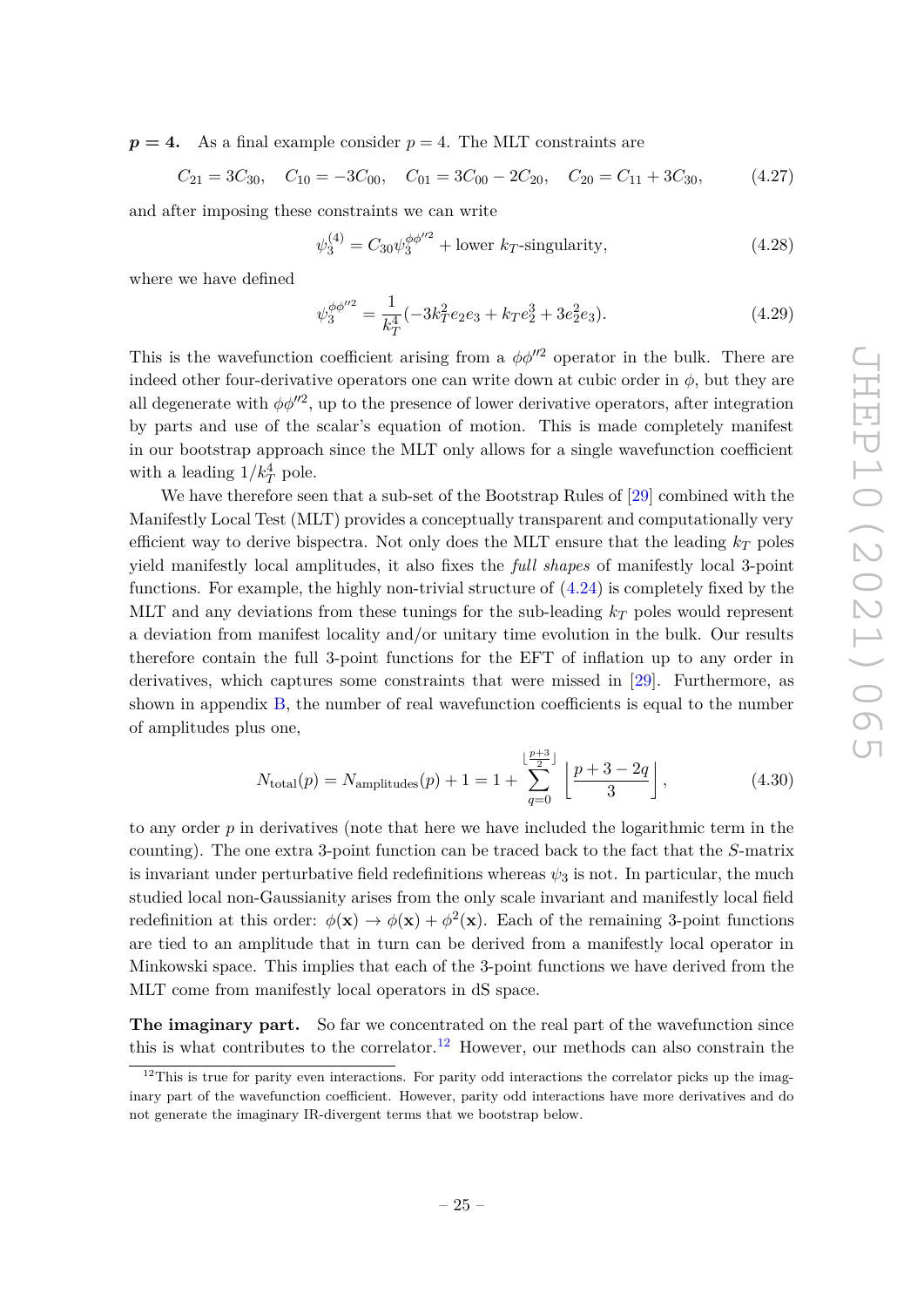imaginary part of the wavefunction, where there can be inverse powers of  $\eta_0$ . First of all, notice that by scale invariance we have

$$
\psi_3(\lambda k, \eta_0 \lambda^{-1}) = \lambda^3 \psi_3(k, \eta). \tag{4.31}
$$

Furthermore, the only *k*-dependent denominators one can have are powers of  $k_T$ , due to the choice of the Bunch-Davies vacuum, and the residues of these poles must contain an amplitude which cannot depend on time. Therefore the most generic Bootstrap Ansatz in the late-time limit  $\eta_0 \to 0$  is

$$
\psi_3 = \frac{\text{Poly}_{3+p}}{k_T^p} + \log(-\eta_0 k_T) \text{Poly}_3 + \frac{\text{Poly}_2}{\eta_0} + \frac{\text{Poly}_1}{\eta_0^2} + \frac{\text{Poly}_0}{\eta_0^3},\tag{4.32}
$$

where  $Poly_n$  are polynomials in momenta of degree  $n$ . We have already bootstrapped the first two terms in this Ansatz so here we concentrate on the latter three where, a priori, these polynomials can have complex coefficients. Now the COT dictates [\[32\]](#page-54-7)

<span id="page-26-1"></span><span id="page-26-0"></span>
$$
\psi_3(k) + \psi_3(-k)^* = 0, \qquad (4.33)
$$

and so Poly<sub>2</sub> and Poly<sub>0</sub> must be pure imaginary since they are invariant under  $k \to -k$ , while the  $Poly_1$  must be real. We will now constrain these polynomials using the MLT.

The numerator of the most divergent term,  $\eta_0^{-3}$ , must be a number by scale invariance, and so it is not constrained further by the MLT. We will denote it as *a*. It is easy to see that Poly<sub>1</sub> must vanish. Indeed, there is no linear combination of the energies that can satisfy the MLT, since the latter forbids all linear terms. Finally, the least trivial case is that of  $\eta_0^{-1}$  where by writing down a general ansatz for Poly<sub>2</sub> and imposing the MLT, we find

$$
Poly_2 = ib\left(k_1^2 + k_2^2 + k_3^2\right) = ib(k_T^2 - e_2),\tag{4.34}
$$

where *b* is a real number. Here we have imposed Bose symmetry given that in this section our focus is on the three-point function of identical scalars. However, if we had considered the three-point function for three distinct fields that all satisfy  $(4.1)$ , Poly<sub>1</sub> would still have to be set to zero, whereas for  $Poly_2$ ,  $k_1^2$ ,  $k_2^2$  and  $k_3^2$  could have arbitrary coefficients. So a combination of the MLT and the COT tells us that for three identical scalars

$$
\lim_{\eta_0 \to 0} \psi_3 \supset i b \frac{(k_T^2 - e_2)}{\eta_0} + i \frac{a}{\eta_0^3} \,. \tag{4.35}
$$

This result means that the late-time, time-dependent part of the full  $\psi_3$  (other than the log term) is actually purely imaginary. This ensures that the correlator does not see any of these late-time divergences since the correlator only depends on the real part of  $\psi_3$ . Notice that, when converted to real space, both contributions above are contact terms that vanish at separated points. This is to be expected from experience with AdS/CFT where these contact terms are non-universal and are indeed related to non-universal divergences that depend on how the IR limit is regulated.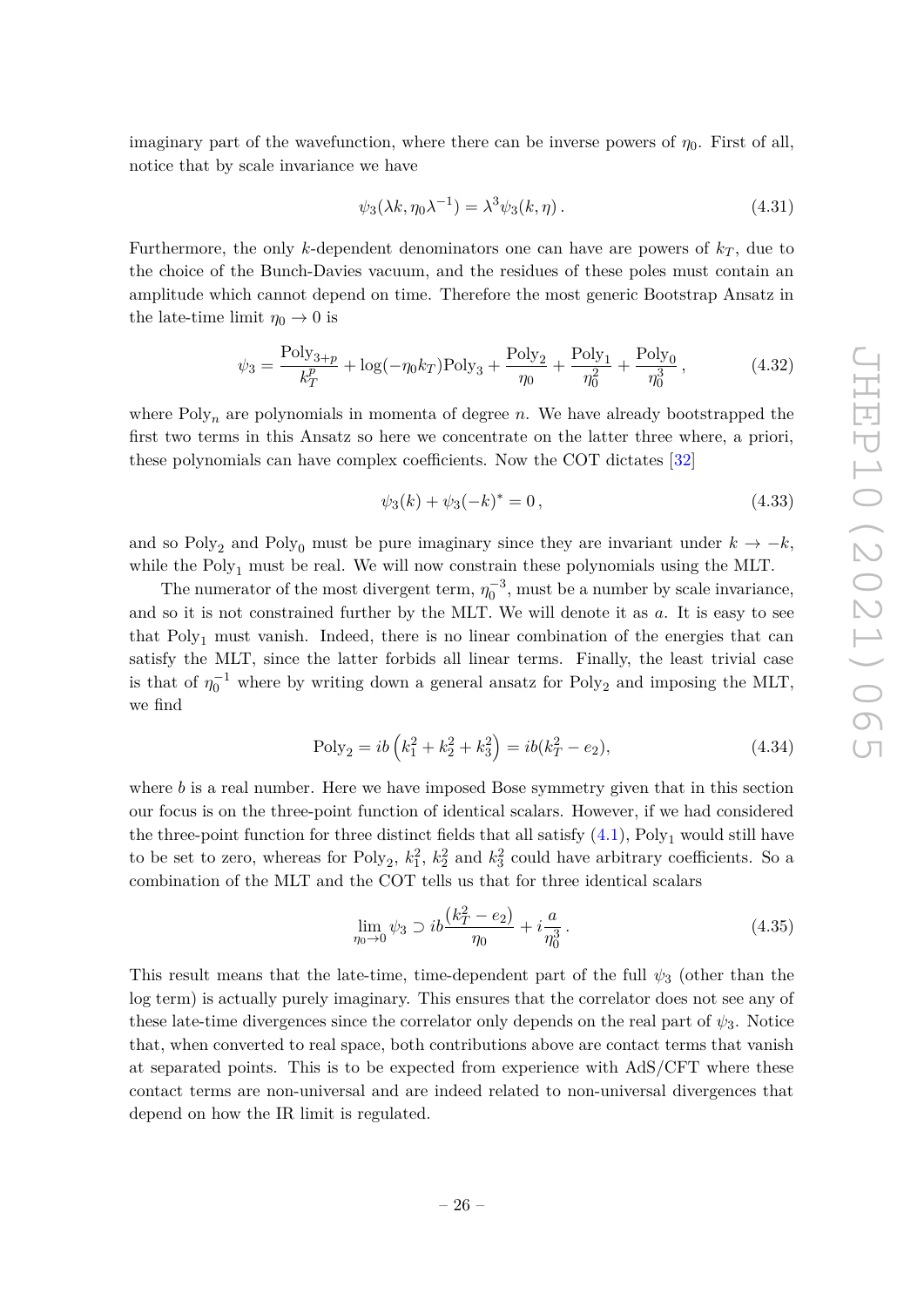In fact, this result can quite easily be extended to any *n*-point functions. Indeed, with three spatial dimensions, all *n*-point wavefunction coefficients satisfy

$$
\psi_n(\lambda k, \eta_0 \lambda^{-1}) = \lambda^3 \psi_n(k, \eta), \qquad (4.36)
$$

and so any poles at  $\eta_0 = 0$  take the form shown in [\(4.32\)](#page-26-0) with the polynomials a function of the *n* external energies but still with the shown degrees. Now the COT  $\psi_n(k) + \psi_3(-k)^* = 0$ is valid for any *n*-point function  $[32]$  and so it remains true that only the  $1/\eta_0^2$  term can have real coefficients and therefore have the chance of appearing in the correlator. However, if all external fields are subject to the MLT, which is the case if they have massless mode functions, then the MLT ensures that no such Poly<sub>1</sub> is allowed and therefore no  $\eta_0 = 0$ poles appear in the correlator.

#### <span id="page-27-0"></span>**4.2 A massless scalar coupled to gravity**

We now consider the case where our massless scalar  $\phi$  couples to gravity. We consider minimal coupling to a massless graviton, and bootstrap the  $\psi_{\phi\phi\gamma}$  for  $p=2$ , corresponding to minimal coupling to gravity as in General Relativity. In contrast, note that we cannot bootstrap  $\psi_{\phi\phi\phi}$  from graviton interactions because this arises after integrating out the nondynamical lapse and shift in the ADM formalism [\[30\]](#page-54-5), which leads to non-manifestly local interactions involving inverse Laplacians. A detailed discussion of this scalar bispectrum appeared in [\[29\]](#page-54-4), together with other bispectra involving the graviton. In a future publication we will provide a general result for any bispectra of spinning particles to all orders in derivatives [\[45\]](#page-55-7).

The bootstrap rules of [\[29\]](#page-54-4), which we reviewed earlier for scalars, apply to gravitons too and so we only need to make a few small tweaks to our previous Ansatz. There are two main differences compared with the scalar case. First, by little group scaling,  $\psi_{\phi\phi\gamma}$ must contain a polarisation factor  $\epsilon_{ij}^h(\mathbf{k}_3)$  where  $h = \pm 2$  is the graviton's helicity. Now to form a little group invariant we need to contract these two indices with  $k_1^i$  or  $k_2^i$  given that the polarisation tensor is transverse and traceless. By momentum conservation, each of the three choices are degenerate so we write  $\epsilon_{ij}(\mathbf{k}_3)k_1^ik_2^j$  $\frac{J}{2}$  as the appropriate little group invariant without loss of generality. Second, there is no reason for this 3-point function to be symmetric under the exchange of one of the scalar's momentum and the graviton's momentum since Bose symmetry only applies to identical fields. This is an improvement over the treatment in [\[29\]](#page-54-4) where such symmetry needed an ad hoc assumption. We therefore only assume symmetry under the interchange of  $k_1$  and  $k_2$ . So the variables we will use to write the boostrap Ansatz are  $e_1$ ,  $e_2$  (defined in  $(4.9)$ ) and  $k_3$ . Taking these into account and including a possible logarithm, our general Ansatz for the real part of  $\psi_3$  up to  $p = 2$  is

$$
\psi_{\phi\phi\gamma}^{(2)}(k_1, k_2, k_3) = \frac{\epsilon_{ij}(\mathbf{k}_3)k_1^i k_2^j}{k_T^2} [D_{00}k_3^3 + D_{10}k_3^2\mathbf{e}_1 + D_{01}k_3\mathbf{e}_2 + D_{20}k_3\mathbf{e}_1^2 + D_{11}\mathbf{e}_2\mathbf{e}_1
$$
  
+ 
$$
D_{30}\mathbf{e}_1^3 + k_T^2 \log(-k_T\eta_0)(\tilde{D}_{00}k_3 + \tilde{D}_{10}\mathbf{e}_1)],
$$
 (4.37)

where in the following we will drop the  $\phi\phi\gamma$  subscript. We now have to apply the Manifestly Local Test (MLT) to one of the scalar energies and the graviton's energy. Let's first consider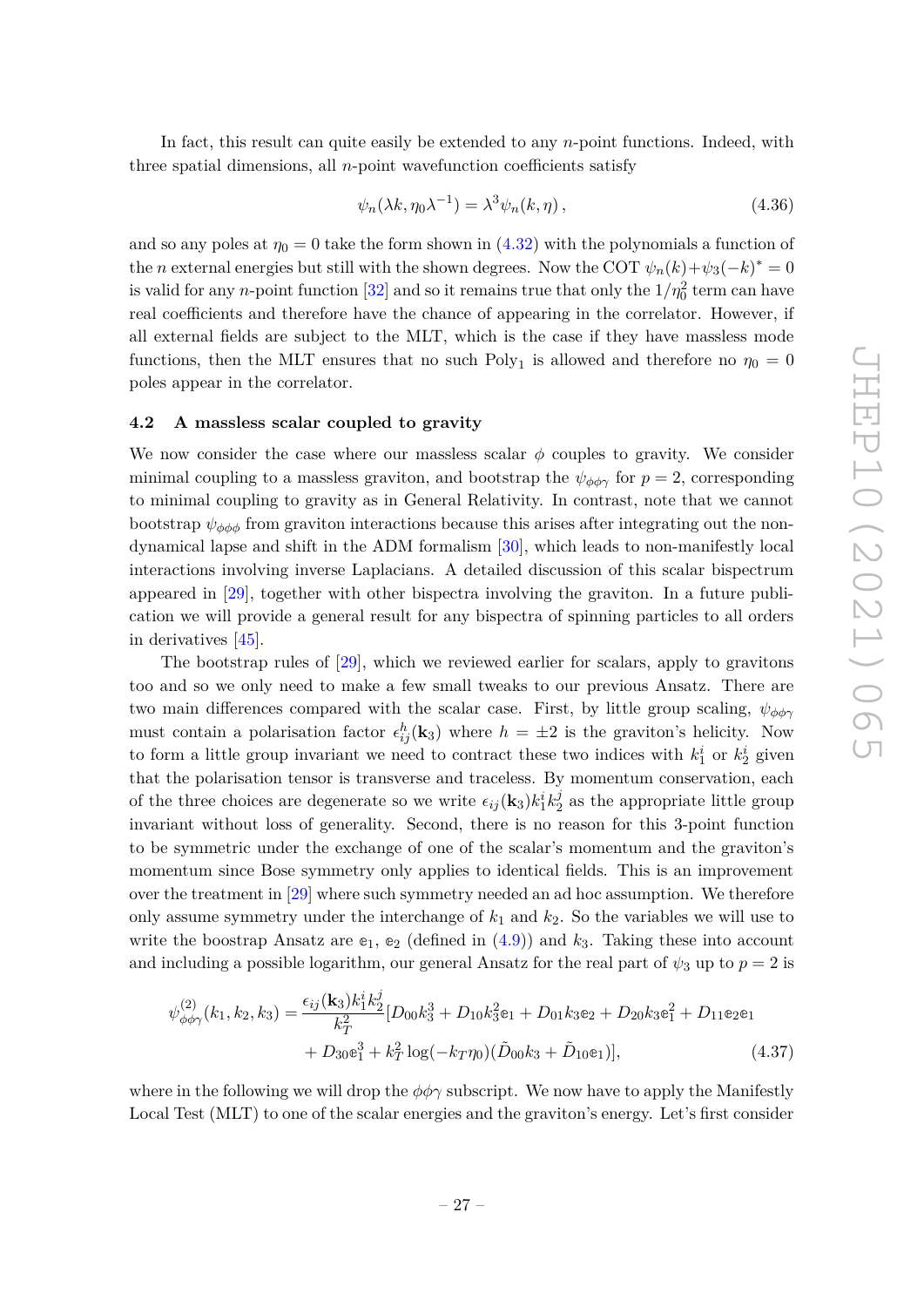the scalar. Without loss of generality we consider  $k_2$  and so the MLT is

$$
\frac{\partial}{\partial k_2} \psi_3^{(2)}(k_1, k_2, k_3) \Big|_{k_2=0} = 0, \qquad (4.38)
$$

which yields the constraints

$$
D_{30} = -D_{11}, \qquad 2D_{11} = D_{01}, \qquad D_{01} = D_{10} - 2D_{20}, \qquad D_{10} = 2D_{00}, \qquad \tilde{D}_{10} = 0.
$$
\n
$$
(4.39)
$$

Now for the graviton we have

<span id="page-28-0"></span>
$$
\left. \frac{\partial}{\partial k_3} \psi_3^{(2)}(k_1, k_2, k_3) \right|_{k_3 = 0} = 0, \tag{4.40}
$$

which, after imposing [\(4.39\)](#page-28-0), yields

$$
D_{20} = -2D_{00}, \qquad \tilde{D}_{00} = 0.
$$
\n(4.41)

After imposing all of these constraints we are left with a unique  $p = 2$  3-point function which turns out to be *fully symmetric* and can be written as

$$
\psi_3^{(2)} = \frac{D_{00}\epsilon_{ij}(\mathbf{k}_3)k_1^i k_2^j}{k_T^2} (k_T^3 - k_T e_2 - e_3),\tag{4.42}
$$

which is the 3-point function arising from the familiar minimal coupling  $\gamma^{ij}\partial_i\phi\partial_j\phi$ .

A few comments are in order. First, notice that the MLT forces the trimmed wavefunction of  $\psi_{\phi\phi\gamma}$ , namely what's left after stripping off the polarization factor  $\epsilon_{ij}k_1^ik_2^j$  $\frac{J}{2}$ , to be fully symmetric under permutation of all three momenta, which is not a consequence of Bose symmetry. From the bulk point of view, this property arises from the fact that the graviton has the same mode functions as the massless scalar and so the integral over time of the bulk-to-boundary propagators is fully permutation invariant. It is remarkable that the MLT enforces this property as well. This happens because we have imposed the MLT for the graviton as well as for the scalars, which brings in the information that their mode functions are the same. Indeed this will not be the case in next example involving two conformally coupled scalars and a graviton. Second, the MLT teaches us that the lowest derivative interaction has two derivatives and correspond to minimal coupling in General Relativity. This is true even though we allow for boost breaking interactions. This is a particular case of a more general set of results obtained in [\[59](#page-56-1)[–61\]](#page-56-2), where it was also concluded that the first boost breaking  $\psi_{\phi\phi\gamma}$  generated from coupling to the inflaton foliation of time comes at three-derivatives. In that work the authors work at the level of the Lagrangian and use field redefinitions to remove redundant couplings in the EFT of inflation. Our on-shell approach should be able to reproduce in an efficient manner all their more general results, including the graviton non-Gaussianities. We plan to discuss this in [\[45\]](#page-55-7). Finally, we note that this 3-point function was derived in  $[16]$  using de Sitter symmetries. Here we see that the MLT efficiently forces the result even when no assumptions about de Sitter boosts have been made.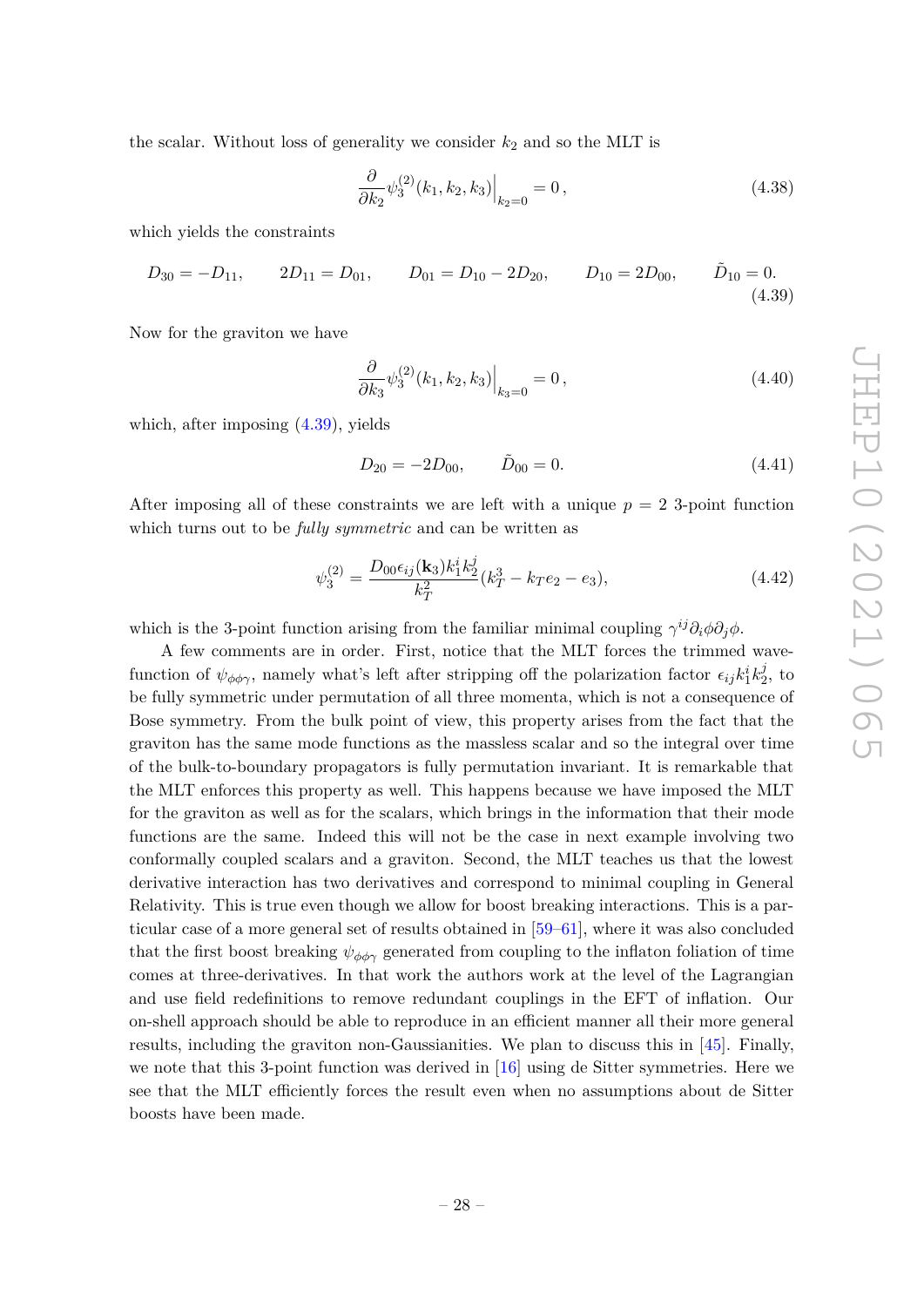$\overline{(\Gamma)}$ 

In this case one can also bootstrap the imaginary part of the wavefunction. Given that the polarisation factor already scales as  $k^2$ , the only term we haven't yet discussed has a  $1/\eta_0$  late-time singularity. The COT ensures that its coefficient is a pure imaginary number which of course passes the MLT. Indeed, as explained in [\[37\]](#page-55-0), the polarisation factor appearing in this three-point function should be kept fixed on the l.h.s. of [\(4.33\)](#page-26-1) and so the only way to satisfy this unitarity constraint is to have an imaginary coefficient. We therefore have

<span id="page-29-1"></span>
$$
\psi_3 \supset \epsilon_{ij}(\mathbf{k}_3) k_1^i k_2^j \frac{i}{\eta_0},\tag{4.43}
$$

as the only possible late-time divergent contribution to the wavefunction.

#### <span id="page-29-0"></span>**4.3 A conformally coupled scalar coupled to gravity**

We now turn to interactions between a conformally coupled scalar and gravity. We consider  $\psi_{\varphi\varphi\gamma}$  which, in contrast to  $\psi_{\varphi\varphi\varphi}$ , can indeed have a non-vanishing real part. The bootstrap rules of [\[29\]](#page-54-4) were not directly applied to conformally coupled scalars but many of the arguments presented there for massless fields also apply to conformally coupled fields. Indeed, symmetries of the theory and the choice of a Bunch-Davies initial state still dictate that a general IR-finite 3-point function is given by a polynomial in the three external energies, with the appropriate symmetry as dictated by Bose statistics, divided by a power of  $k_T$  (multiplied by the appropriate little group invariants if we have spinning fields). However, the scaling with momenta differs for conformally coupled fields. The overall scaling of an *n*-point function due to scale invariance is (see e.g. [\[32\]](#page-54-7))

$$
\psi_n \sim k^{3(1-n) + \sum_{a=1}^n \Delta_a^+,} \tag{4.44}
$$

and so for two conformally coupled scalars ( $\Delta^+ = 2$ ) and one graviton ( $\Delta^+ = 3$ ), we have  $ψ_3 ∼ k$ .

Given the above discussion, let's now bootstrap  $\psi_{\varphi\varphi\gamma}$  for  $p=2$ . We leave a more general analysis to [\[45\]](#page-55-7). Our general Ansatz is

$$
\psi_3^{(2)}(k_1, k_2, k_3) = \frac{\epsilon_{ij}(\mathbf{k}_3)k_1^i k_2^j}{k_1^2 \eta_0^2} (E_{00}k_3 + E_{10}e_1),\tag{4.45}
$$

where again we have dropped the  $\varphi \varphi \gamma$  subscript and have add two factors of  $\eta_0$  in the denominator as required by dimensional analysis. In contrast to the massless case, scale invariance and little group scaling do not allow for a logarithm in this Ansatz. Now, as explained in section [3.3,](#page-17-0) the MLT for a conformally coupled scalar is automatically satisfied by the form of our Ansatz and so we only need to apply the MLT to the graviton's energy. We have

$$
\frac{\partial}{\partial k_3} \psi_3^{(2)}(k_1, k_2, k_3) \Big|_{k_3=0} = 0, \qquad (4.46)
$$

which fixes  $E_{00} = 2E_{10}$ , and so the unique manifestly local 3-point function is

$$
\psi_3^{(2)}(k_1, k_2, k_3) = \frac{E_{10}\epsilon_{ij}(\mathbf{k}_3)k_1^ik_2^j}{k_T^2\eta_0^2}(2k_3 + \mathbf{e}_1),\tag{4.47}
$$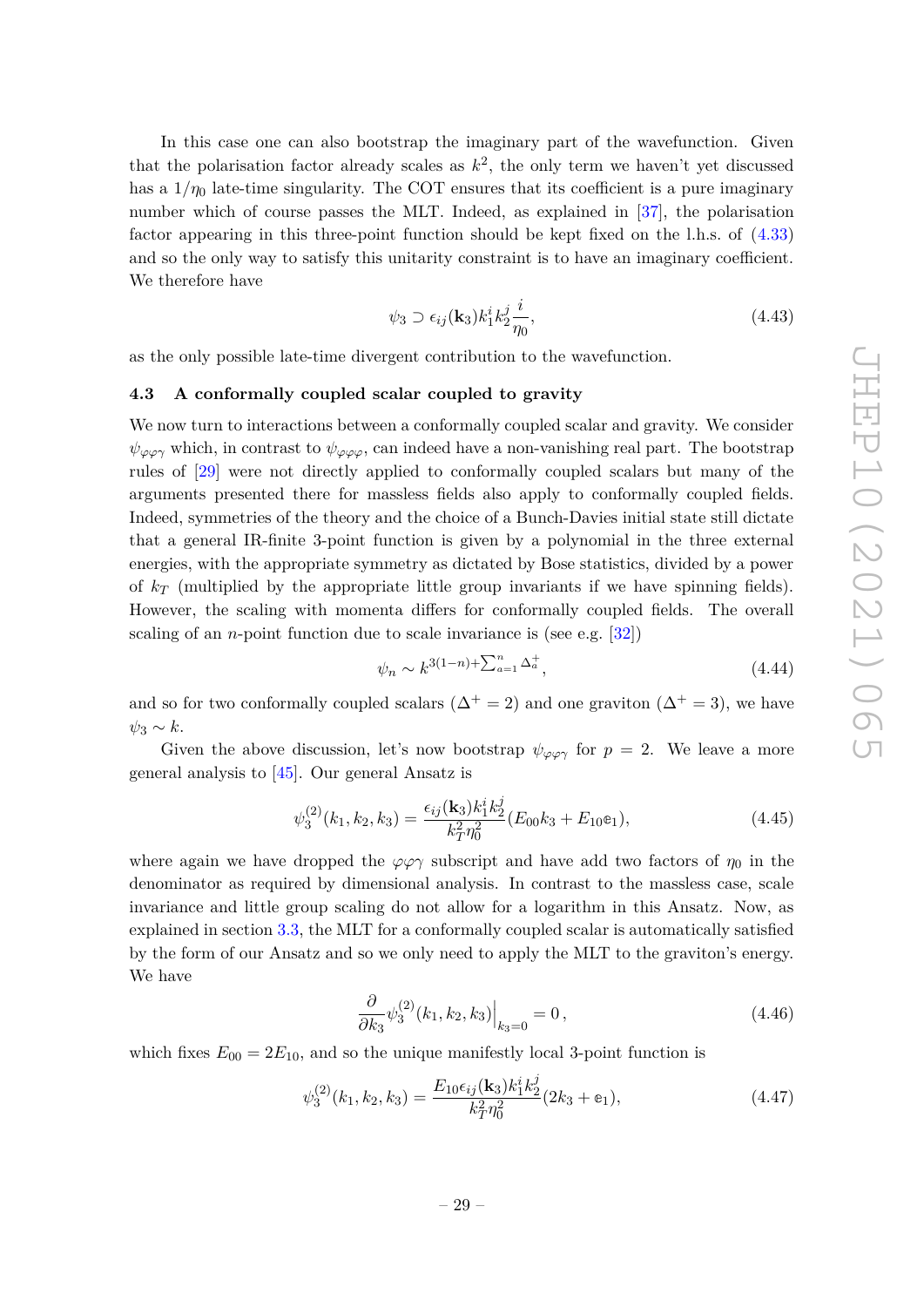which is the wavefunction coefficient arising from the minimal coupling operator  $\gamma^{ij}\partial_i\varphi\partial_j\varphi$ in the bulk. In comparison to massless scalars, we therefore see that there cannot be leading order  $k_T$  poles of degree  $\lt 2$ . Also, in contrast to the case of  $\psi_{\phi\phi\gamma}$ , the MLT does not force the 3-point function to be fully symmetric in the external energies, which is to be expected since the mode function of a conformally coupled scalar is different from that of the massless graviton. The only imaginary term we can add to this wavefunction is also [\(4.43\)](#page-29-1). In section [6](#page-39-0) we will use this 3-point function to bootstrap the 4-point function for conformally coupled scalars due to graviton exchange.

# <span id="page-30-0"></span>**5 Bootstrapping 4-point functions using partial energy shifts**

In the previous sections we exploited the Manifestly Local Test (MLT) to bootstrap contact diagrams for various 3-point interactions. This begs the question: *how do we bootstrap exchange diagrams from their constituent contact subdiagrams?* In this section we introduce a systematic way for computing *rational* 4-point exchange diagrams from their constituent 3-point functions, and we expect our formalism to generalise to higher-point functions too. We present a three-step procedure. In the Step I we leverage the analyticity of 4 point functions by use of the Cauchy's integral theorem, which relates the desired 4-point function to the residues and boundary term associated with a meromorphic function  $\tilde{\psi}_4(z)$ of a single complex variable *z*. The function  $\tilde{\psi}_4(z)$  is obtained by an appropriate shift by *z* of the partial energies in the arguments of  $\psi_4$ , as we discuss in the next section. All the residues of  $\tilde{\psi}_4(z)/z$  on its *z* poles, both leading and subleading, are *completely* fixed by the Cosmological Optical Theorem (COT). The sum over the residues will generically *not* satisfy the COT by itself and so in Step II a suitable boundary term will be added to ensure that our bootstrapped 4-point function arises from unitary time evolution. Finally, in Step III we use the 6-point MLT to fix the remaining parts of the boundary term. After going through these three steps, the 4-point function satisfies both the COT and the MLT. However, we still have the liberty to add any function of the kinematics that itself satisfies  $(i)$  the COT in  $(5.30)$  and  $(ii)$  the MLT in  $(3.6)$ . We expect that when combined with a generalisation of the bootstrap rules of [\[29\]](#page-54-4), these conditions give us an on-shell *definition* of contact 4-point functions. Here we assume a rational ansatz for the wavefunction coefficients. This is a valid assumption at tree-level for massless scalar and tensor fields in the absence of logarithmic IR-divergences. In section [6,](#page-39-0) we work through a number of examples where we explicitly find the local quartic operators that account for the difference between our bootstrap procedure and bulk computations.

#### <span id="page-30-1"></span>**5.1 Step I: partial energy recursion relations**

Locality implies that wavefunction coefficients can only diverge when: (*i*) the sum of energies entering a subdiagram vanishes, these are partial energy poles, or (*ii*) when the sum of all external energies vanishes which is the total energy pole. Unitarity, in the form of the cosmological single-cut rules [\[32\]](#page-54-7), relates the (leading and subleading) singular behaviour near each of the partial energy singularities to the *sub-diagrams* that emerge after cutting an appropriate internal line. For concreteness, consider an *s*-channel 4-point diagram of a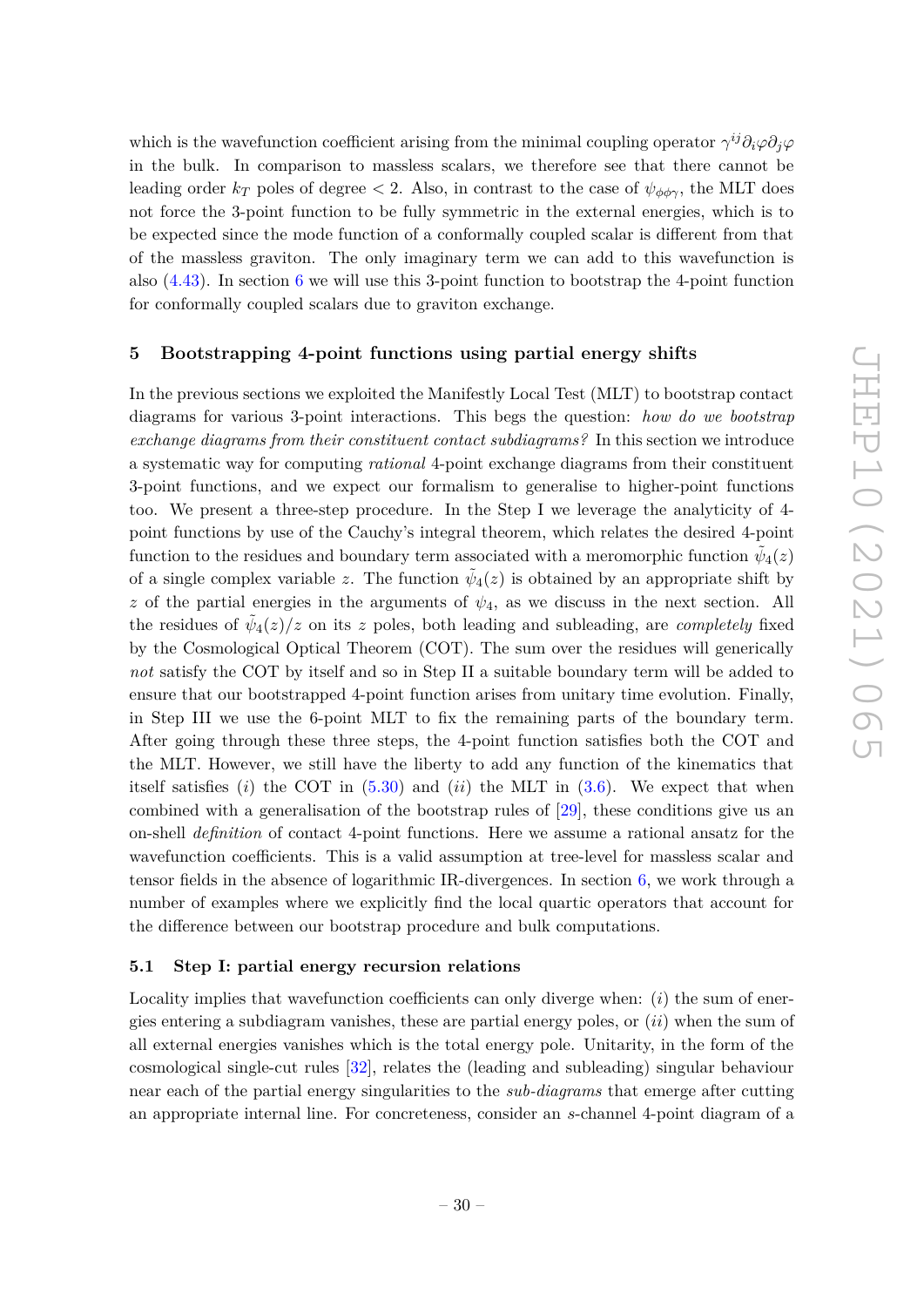single massless field, represented by  $\psi_4(k_1, k_2, k_3, k_4, s)$ . The allowed singularities are at

$$
E_L = k_1 + k_2 + s = 0, \qquad E_R = k_3 + k_4 + s = 0, \qquad k_T = k_1 + k_2 + k_3 + k_4 = 0. \tag{5.1}
$$

We take  $\psi_4$  to be symmetric in the external pairs  $(k_1, k_2)$  and  $(k_3, k_4)$ , but generalisations should be straightforward. To make the following expressions algebraically simpler, we make the following change of variables in the arguments of the 4-point function and its 3-point subdiagrams:

$$
\psi_4: \qquad (k_1, k_2, k_3, k_4, s) \to (E_L, E_R, k_1 k_2, k_3 k_4, s), \qquad (5.2)
$$

$$
\psi_3^L: \qquad (k_1, k_2, s) \to (E_L, k_1 k_2, s), \tag{5.3}
$$

$$
\psi_3^R: \qquad (k_3, k_4, s) \to (E_R, k_3 k_4, s). \tag{5.4}
$$

Notice that with this new set of variables, the total energy is not an independent quantity but is given by  $k_T = E_L + E_R - 2s$ . It is straightforward to verify that  $\psi_4$  and  $\psi_3$  retain their rational format upon performing this change of variables. Now, near the  $E_L = 0$  pole, *ψ*<sup>4</sup> admits the Laurent series

$$
\psi_4 = \sum_{0 < n \le m} \frac{R_n(E_R, k_1, k_2, k_3, k_4, s)}{E_L^n} + \mathcal{O}(E_L^0),\tag{5.5}
$$

where *m* is an integer that encodes the degree of the leading pole. Notice that we always symmetrise between the left and right vertices and so the same expansion holds near the  $E_R = 0$  pole, upon permuting  $E_L$  with  $E_R$  and  $k_1k_2$  with  $k_3k_4$ . We want to prove that unitarity fully fixes the coefficients of this expansion except for the last analytical part. Writing the Cosmological Optical Theorem with the new kinematical variables we have

$$
\psi_4(E_L, E_R, k_1 k_2, k_3 k_4, s) + \psi_4^*(-E_L + 2s, -E_R + 2s, k_1 k_2, k_3 k_4, s) = \Xi \tag{5.6}
$$

where for future convenience we have denoted by  $\Xi$  the right-hand side of the COT:<sup>[13](#page-31-0)</sup>

$$
\Xi = P(s) \left( \psi_3(E_L, k_1 k_2, s) - \psi_3(E_L - 2s, k_1 k_2, -s) \right) \times \left( \psi_3(E_R, k_3 k_4, s) - \psi_3(E_R - 2s, k_3 k_4, -s) \right). \tag{5.7}
$$

The key observation is that the second term on the left-hand side of this expression is analytic around  $E_L = 0$ , and so can be dropped in the limits  $E_L \rightarrow 0$  or  $E_R \rightarrow 0$ . This implies that the right-hand side of the COT determines all of the leading and subleading partial energy poles  $R_n$  of  $\psi_4$ . This is more information than what is provided by the factorization results recently employed in [\[26\]](#page-54-0), which fix the leading singularity. For reference, we summarise the singularities of the components of the COT in table [1.](#page-32-0) We present the singularities that involve  $E_L$  but those for  $E_R$  are again the same with appropriate change of arguments in  $\psi_3$ . The COT identifies the integer m with the degree of the total energy pole in the 3-point function i.e.

$$
\lim_{E_L \to 0} \psi_3 \propto \frac{1}{E_L^m}, \qquad m = \text{dimension of the vertex } -3. \tag{5.8}
$$

<span id="page-31-0"></span><sup>&</sup>lt;sup>13</sup>As compared with [\(2.28\)](#page-12-2), here we used the contact COT to write  $\psi_3^*(-E_L+2s,k_1k_2,s) = -\psi_3(E_L-s)$  $2s, k_1k_2, -s$ , as in [\[32\]](#page-54-7).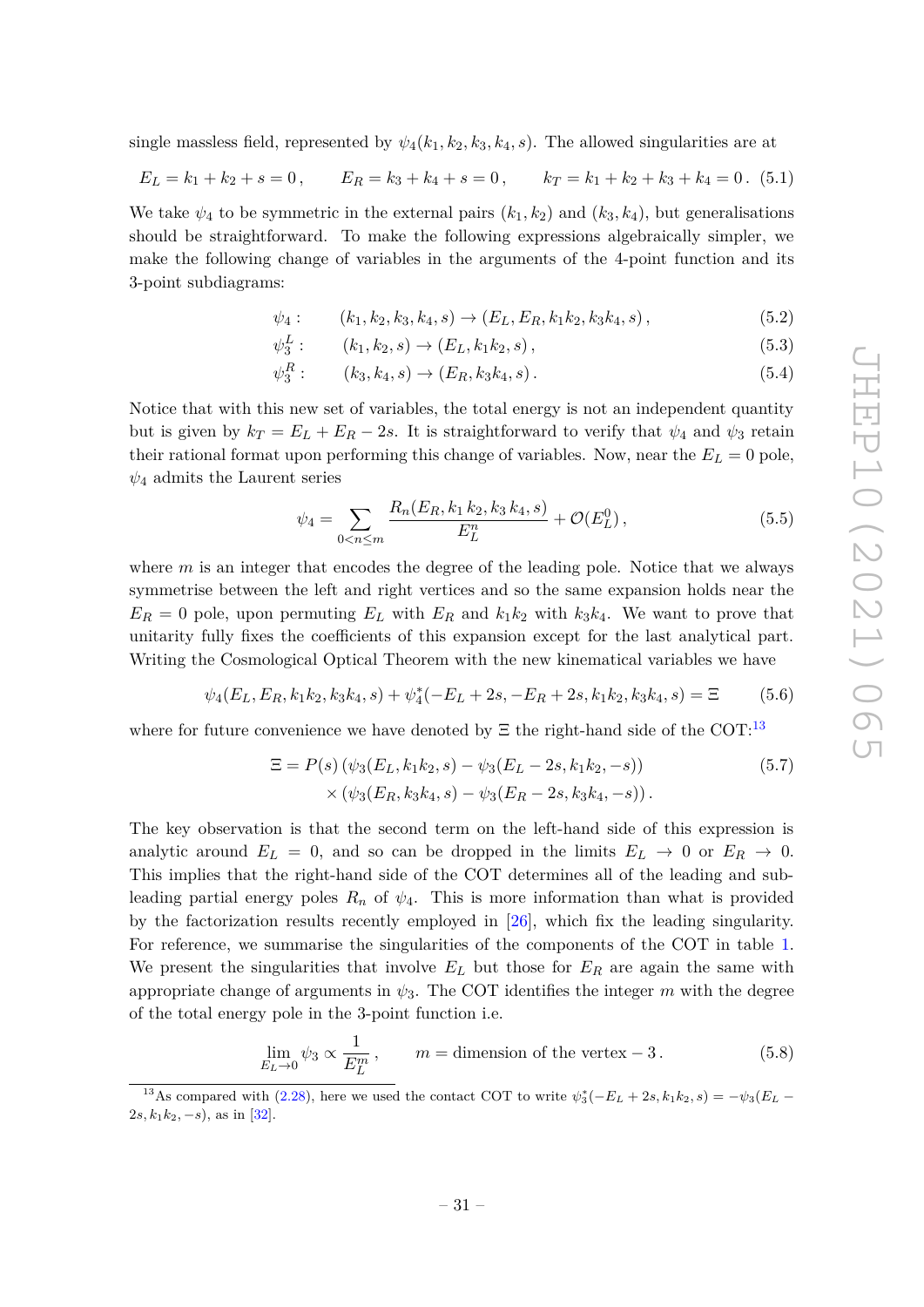|                                      |  | $\psi_4(k_a, s)$ $\psi_4(-k_a, s)$ $\psi_3(k_1, k_2, s)$ $\psi_3(k_1, k_2, -s)$ |
|--------------------------------------|--|---------------------------------------------------------------------------------|
| (partial energy pole) $E_L = 0$      |  |                                                                                 |
| (collinear pole) $E_L = 2s$          |  |                                                                                 |
| (total energy pole) $E_L + E_R = 2s$ |  |                                                                                 |

<span id="page-32-0"></span>**Table 1**. Singularities of the elements apearing in the 4-point exchange COT. The same applies to *E*<sub>*R*</sub> singularities as well with the substitution  $\psi_3(k_1, k_2, s) \rightarrow \psi_3(k_3, k_4, s)$ .

Moreover, the COT gives the coefficients  $R_n$  in terms of the partial derivatives of its righthand side with respect to the partial energy *E<sup>L</sup>* as

$$
R_n(E_R, k_1 k_2, k_3 k_4, s) = \frac{1}{(m-n)!} \frac{\partial^{m-n}}{\partial E_L^{m-n}} \left[ E_L^m \Xi(E_L, E_R, k_1 k_2, k_3 k_4, s) \right]_{E_L = 0} . \tag{5.9}
$$

What about the analytical part of the expansion? It might appear that it is not constrained by unitarity at all, precluding us from bootstraping the full 4-point function. This is, however, a rushed judgment as we have not yet used the full knowledge of the allowed poles. Recall that  $\psi_4$  must be regular in the collinear limit, i.e.  $E_R = 2s$  (or  $E_L = 2s$ ), *iff* we keep *E<sup>L</sup>* (or *ER*) finite. However, the coefficients of its Laurent expansion will generically inherit such spurious poles from  $\Xi$  which requires the *non-singular* part of  $\psi_4$ to come to the rescue and cancel these bad singularities. Let us see how this happens in a concrete example. Consider the 4-point function of a massless scalar in flat space arising from the cubic interaction  $\phi^3$ . It is given by

$$
\psi_4 = \frac{1}{E_L E_R (E_L + E_R - 2s)} = \frac{1}{E_L} \frac{1}{E_R (E_R - 2s)} + \sum_{n \ge 1} \frac{(-1) E_L^{n-1}}{E_R (E_R - 2s)^{n+1}}.
$$
(5.10)

We see that by expanding the total energy pole around  $E_L = 0$  one generates an infinite number of terms analytic in *E<sup>L</sup>* that are singular at the collinear limit, and yet the full 4-point is free of the latter singularity. There is still one more property that the Laurent expansion should satisfy: it should reproduce a similar expansion around  $E_R = 0$ . Ensuring the cancellation of spurious poles and the correct Laurent expansion around each partial energy pole turns out to be very restrictive.

It is very natural to then seek an integrated approach in order to satisfy these properties all at once. The most pedestrian way forward is to insert the most generic Ansatz for  $\psi_4$ , namely

$$
\psi_4 = \frac{\text{Poly}_{2+4m}(E_L, E_R, k_1 k_2, k_3 k_4, s)}{E_L^m E_R^m (E_L + E_R - 2s)^{2m-1}},
$$
\n(5.11)

into the COT and fix the free coefficients appearing in the polynomial in the numerator as much as possible (here the degree of the total energy pole is fixed by the power counting argument of [\[29\]](#page-54-4), and Poly*<sup>l</sup>* is a polynomial of energy dimension *l* with its degree fixed by scale invariance for external fields with massless mode functions). The downside of this approach is the proliferation of parameters needed to write down such an Ansatz as we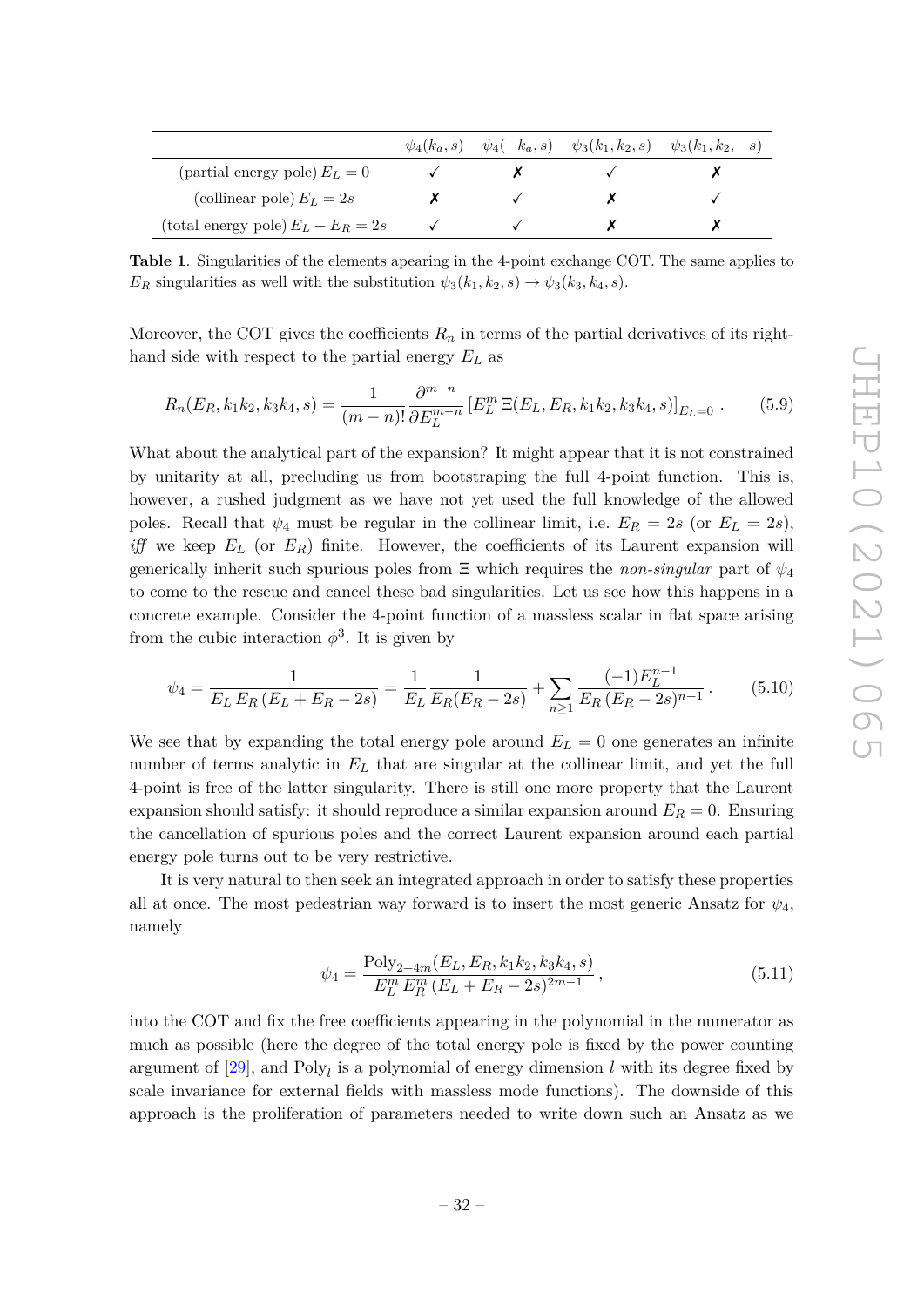increase the degree of the singularity of the vertices. We instead take a different approach and bootstrap  $\psi_4$  using the miracles of Cauchy's integral theorem. The trick is to shift the arguments of  $\psi_4$  by a *single complex variable z* and subsequently arrive at a shifted four-point function  $\tilde{\psi}_4(z)$  such that:

- $(\alpha) \ \tilde{\psi}_4(z=0) = \psi_4,$
- (*b*)  $\tilde{\psi}_4(z)$  is an analytic function of *z* except for isolated poles,
- (*c*) the residues of  $\tilde{\psi}_4(z)/z$  at  $z \neq 0$  are fixed by the Cosmological Optical Theorem.

A shift that satisfies all of these requirements is the following *partial energy shift*[14](#page-33-0)

$$
\psi_4(E_L, E_R, k_1 k_2, k_3 k_4, s) \to \tilde{\psi}_4(z) = \psi_4(E_L + z, E_R - z, k_1 k_2, k_3 k_4, s).
$$
 (5.12)

Let us verify that  $(a) - (c)$  are satisfied. Condition  $(a)$  is trivial since the shift vanishes at  $z = 0$ . Condition (*b*) is satisfied since  $\tilde{\psi}_4(z)$  inherits the analytical properties of  $\psi_4$ . Indeed, it is an analytic function in the complex plane of *z* except for two isolated poles located at

singularities of 
$$
\tilde{\psi}_4(z)
$$
:  $z = -E_L$  and  $z = E_R$ . (5.13)

The singular part of the Laurent expansion of  $\tilde{\psi}_4$  around these poles is dictated by the right-hand side Ξ of the COT i.e.

$$
\tilde{\psi}_4(z) = \sum_{0 < n \le m} \frac{A_n(E_R, E_L, k_1 k_2, k_3 k_4, s)}{(z + E_L)^n} + \mathcal{O}(z + E_L),\tag{5.14}
$$

$$
A_n = \frac{1}{(m-n)!} \left[ \partial_z^{m-n} (z + E_L)^m \, \Xi(E_L + z, E_R - z, k_1 k_2, k_3 k_4, s) \right]_{z=-E_L} \,. \tag{5.15}
$$

Notice that, in principle, the coefficients  $A_n$  can be expressed in terms of  $R_n$ . As a corollary to (*a*) and (*b*), we can use the residue theorem to write,

<span id="page-33-2"></span><span id="page-33-1"></span>
$$
\psi_4(E_L, E_R, k_1 k_2, k_3 k_4, s) = \frac{1}{2\pi i} \oint_{C_0} dz \, \frac{\tilde{\psi}_4(z)}{z} \,, \tag{5.16}
$$

where  $C_0$  is a contour that rotates around the origin (see figure [3\)](#page-34-0). We adopt the clockwise direction for contour integration throughout. So condition (*c*) is also satisfied since the Laurent expansion of  $\tilde{\psi}_4$  around  $z = -E_L$  and  $z = E_R$  directly follows from that of  $\psi_4$  at  $E_L = 0$  and  $E_R = 0$  respectively which are in turn fixed by the COT in terms of lower-point vertices, as we explained above. Using that Laurent expansion, we can straightforwardly compute the residues of  $\tilde{\psi}_4/z$  at these locations. They are given by

$$
\frac{1}{2\pi i} \oint_{\mathcal{C}_L} dz \, \frac{\tilde{\psi}_4(z)}{z} = \text{Res} \left[ \frac{\tilde{\psi}_4(z)}{z} \right]_{z=-E_L} = - \sum_{0 < n \le m} \frac{A_n(E_L, E_R, k_1 k_2, k_3 k_4, s)}{E_L^n}, \quad (5.17)
$$

$$
\frac{1}{2\pi i} \oint_{\mathcal{C}_R} dz \, \frac{\tilde{\psi}_4(z)}{z} = \text{Res}\left[\frac{\tilde{\psi}_4(z)}{z}\right]_{z=E_R} = -\sum_{0 < n \le m} \frac{A_n(E_R, E_L, k_3 k_4, k_1 k_2, s)}{E_R^n} \,. \tag{5.18}
$$

<span id="page-33-0"></span> $14$ Energy shifts were introduced in [\[2\]](#page-53-3) to fix the residues of simple poles. Our partial-energy shifts, combined with the Cosmological Optical Theorem, enable us to fix the leading *and all subleading* partial energy poles which is crucial for computing inflationary correlators.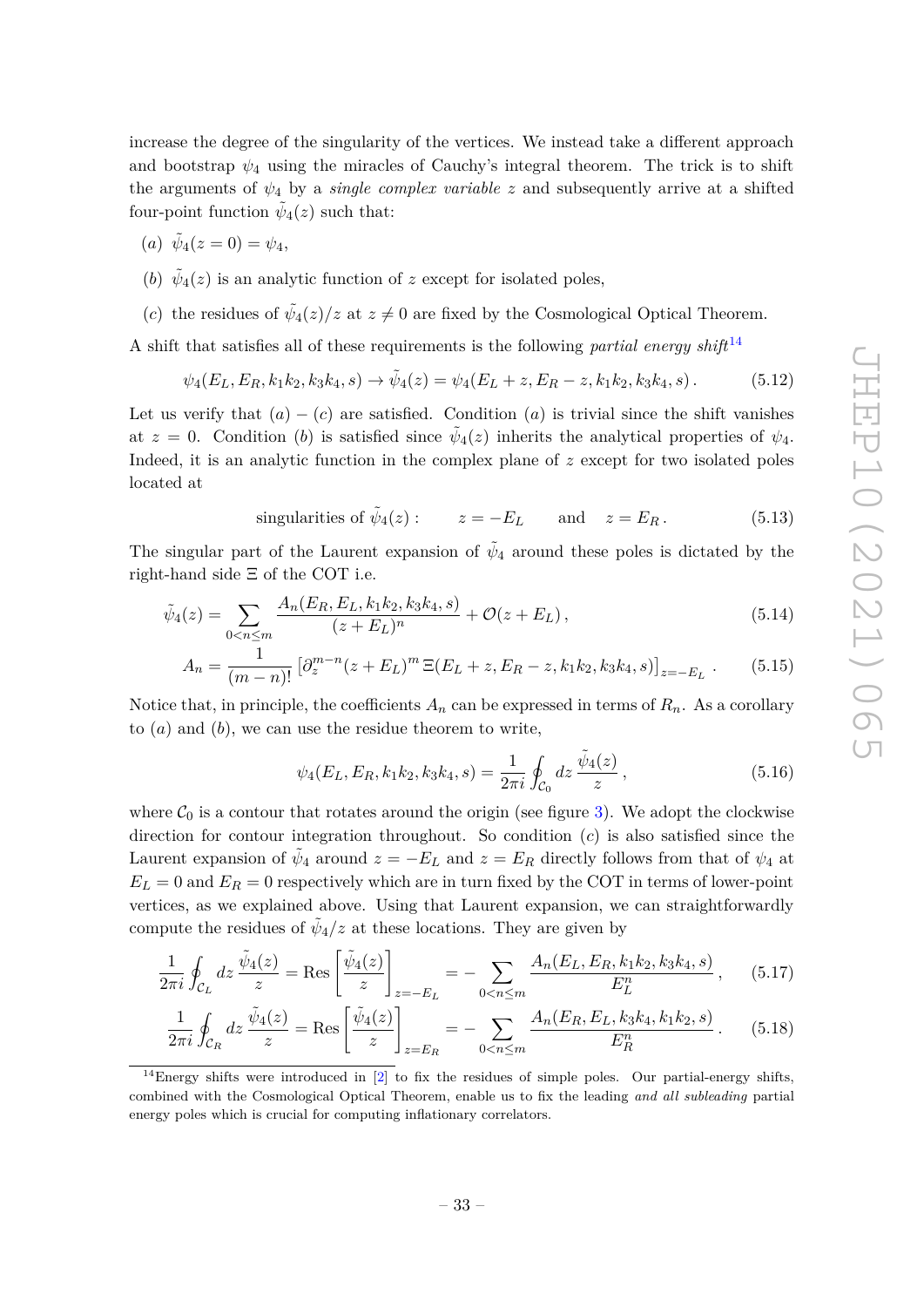

<span id="page-34-0"></span>**Figure 3**. The countour integrals adopted for relating the value of  $\tilde{\psi}(z)$  at the origin to its residues and an associated boundary term at infinity.

Notice that our partial energy shift was carefully chosen such that the total energy is independent of *z*:

$$
k_T(z) = (E_L - z) + (E_R + z) - 2s = k_T.
$$
\n(5.19)

Any shift that does not have this property will introduce additional singularities at *z<sup>T</sup>* (defined via  $k_T(z_T) = 0$ ). The residues of  $\tilde{\psi}_4/z$  at such poles cannot be fixed by the COT since the total energy poles precisely cancel on each side of the equation, see e.g. table [1.](#page-32-0)

We now make use of the analyticity of  $\tilde{\psi}_4(z)$  in order to deform the  $\mathcal{C}_0$  contour and arrive at

$$
\psi_4(E_L, E_R, k_1 k_2, k_3 k_4, s) = -\text{Res}\left[\frac{\tilde{\psi}_4(z)}{z}\right]_{z=-E_L} - \text{Res}\left[\frac{\tilde{\psi}_4(z)}{z}\right]_{z=E_R} + B \tag{5.20}
$$

$$
= \psi_{\text{Res}} + B, \tag{5.21}
$$

where 
$$
B
$$
 is a boundary contribution at infinity i.e.

<span id="page-34-3"></span><span id="page-34-2"></span><span id="page-34-1"></span>
$$
B = \frac{1}{2\pi i} \oint_{\mathcal{C}_{\infty}} dz \, \frac{\tilde{\psi}_4(z)}{z} \,, \tag{5.22}
$$

and

$$
\psi_{\text{Res}} = \sum_{0 < n \le m} \frac{A_n(E_L, E_R, k_1 k_2, k_3 k_4, s)}{E_L^n} + \sum_{0 < n \le m} \frac{A_n(E_R, E_L, k_3 k_4, k_1 k_2, s)}{E_R^n} \,. \tag{5.23}
$$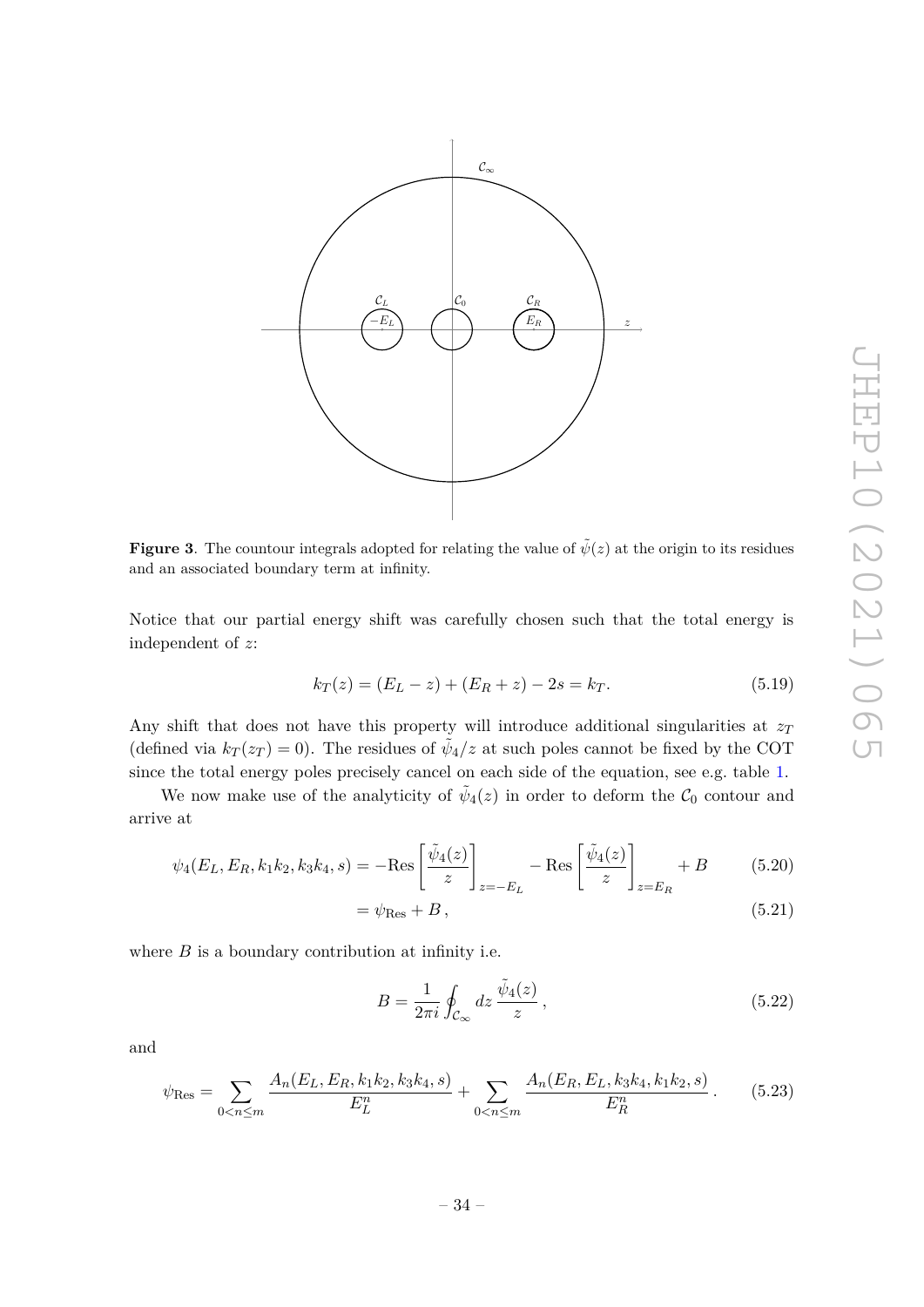Notice that we could perform the integral in Cauchy's theorem in full generality, for any interaction at once. Using the above formula, the calculation of  $\psi_{\text{Res}}$  is reduced to the elementary process of taking derivatives of linear combinations of lower-point functions, as dictated by  $(5.15)$ . As compared to the Feynman rules for representing  $\psi_n$  as integrals in time in the bulk of de Sitter, [\(5.23\)](#page-34-1) *provides an alternative and equivalent representation of (the singular part of) the wavefunction coefficients, where time has completely disappeared*.

As we illustrate in a number of examples below, the boundary term is generically nonvanishing and cannot be fixed by the COT alone because both shifted terms on the left-hand side of the COT diverge as *z* goes to infinity. However, we know the following facts:

- *B* cannot have any partial energy poles<sup>[15](#page-35-0)</sup> and the Laurent expansion of  $\psi_4(E_L + E_L)$  $z, E_R - z, \ldots$ ) around  $z = \infty$  is analytic in  $E_L$  and  $E_R$ . This follows from noticing that for any finite constant *c* we have  $B(E_R, E_L) = B(E_R + c, E_L - c)$ , and so it cannot have isolated *E<sup>L</sup>* or *E<sup>R</sup>* poles.
- All the partial energy singularities of  $\psi_4$  are in  $\psi_{\text{Res}}$  (since none are in *B*). Furthermore the Laurent expansion of *ψ*Res around each partial energy singularity only has negative powers of that partial energy. This is because shifting  $\psi_4$  in [\(5.20\)](#page-34-2) for a second time and computing the contour integral at infinity should be consistent with Equation  $(5.22)$ , which cannot happen unless the shifted residue sector vanishes at  $z \to \infty$ .
- The partial energy shift forces  $ψ_{\text{Res}}$  to have a *total energy pole*. At first glance, this seems odd as the right-hand side  $\Xi$  of the COT — the very origin of the residue sector— does not admit such a pole. The reason is that  $\Xi$  has a pole in the collinear limit  $(E_R - 2s = 0)$ , so after shifting the kinematics and evaluating  $\Xi$  and its derivatives at  $z_L = -E_L$ , the collinear pole transmutes into a total energy singularity for *A*<sup>*n*</sup>'s, simply because  $k_T = E_L + E_R - 2s = (E_L + z_L) + (E_R - z_L) - 2s$ .

In summary, in Step I we determine the part  $\psi_{\text{Res}}$  of  $\psi_4$  that has any partial energy singularities using  $(5.23)$ ,  $(5.15)$  and the right-hand side  $\Xi$  of the Cosmological Optical Theorem for a given  $\psi_3$ . This determines  $\psi_4$  up to the boundary term *B* in [\(5.20\)](#page-34-2) that has no partial energy singularities. The goal of the next two steps is to fix *B*. We identify three contributions to the boundary term

$$
B = BCOT + BMLT + Bcontact.
$$
 (5.24)

The first contribution  $B_{\text{COT}}$  ensures that  $\psi_4$  satisfies the COT and is computed in Step II. The second contribution  $B_{\text{MLT}}$  ensures that  $\psi_4$  satisfies the MLT and is computed in Step III. Finally, we conjecture that the last contribution  $B_{\text{contact}}$  always corresponds to the  $\psi_4$ induced by a contact diagram corresponding to a (quartic) local operator. This cannot be fixed unless further input is given about the model under consideration, in comparison to the boundary term for scalar amplitudes in the BCFW formalism [\[62\]](#page-56-3).

<span id="page-35-0"></span><sup>&</sup>lt;sup>15</sup>This is very similar to BCFW for amplitudes where with a particular momentum shift, the boundary term can in principle have a pole as one out of the three Mandelstam variables is taken to zero. This is because for a given shift there is always a sum of two momenta that is independent of the deformation parameter.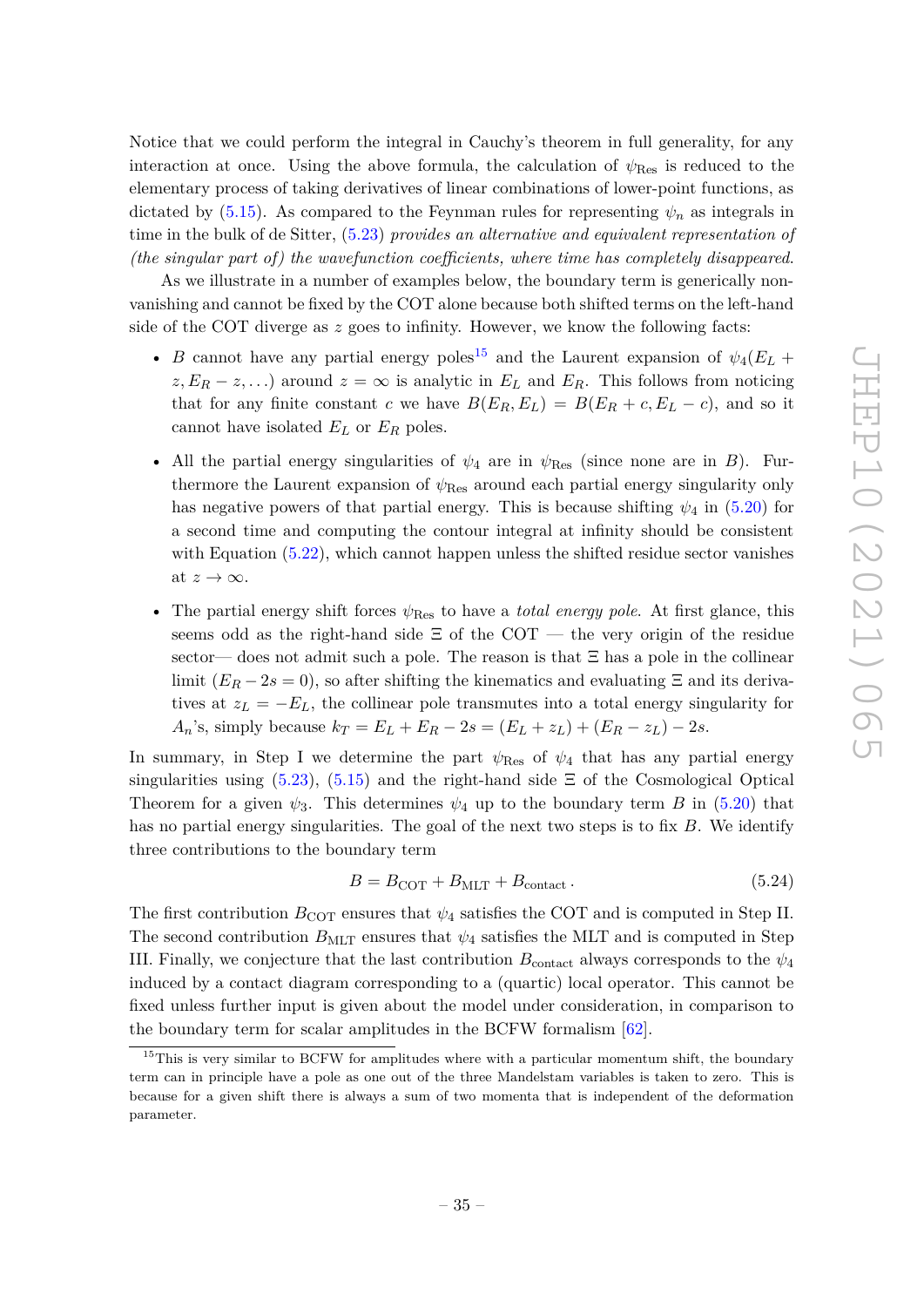### <span id="page-36-0"></span>**5.2 Step II: back to the Cosmological Optical Theorem**

In deriving  $\psi_{\text{Res}}$  in [\(5.14\)](#page-33-2), we have only used the structure of the right-hand side of the Cosmological Optical Theorem (COT). Therefore, in general *ψ*Res does *not* satisfies the COT. As we illustrate in a number of examples in section [6,](#page-39-0) generically one needs to include a necessary boundary term  $B_{\text{COT}}$  to ensure that  $\psi_4$  is consistent with unitarity. To see this, consider the right-hand side of the COT for a give cubic wavefunction  $\psi_3$ . We claim that the most general form of its Taylor expansion around  $s = 0$  is

$$
\Xi = \alpha_0 s^3 + \sum_{l \ge 1} s^{l+3} f_l(E_L, E_R, k_1 k_2, k_3 k_4), \qquad (5.25)
$$

where

<span id="page-36-3"></span>
$$
\alpha_0 = \frac{1}{3!} \frac{\partial}{\partial s} \Xi(E_L, E_R, s, k_1 k_2, k_3 k_4) \Big|_{s=0}.
$$
\n(5.26)

The reason behind this expansion is that  $(i) \n\equiv$  must scale as  $k^3$  by scale invariance,  $(ii)$  it only contains odd positive powers of *s* (no *s* singularities are allowed by manifest locality) and (*iii*) a linear term in *s* is precisely obliged to vanish by the MLT (we remind the reader that we are working with external massless fields). Therefore, to have the right scaling all  $f_l$ 's must have denominators. Since all  $k_T^{(4)}$  $T<sup>(4)</sup>$  poles cancel in the COT, the  $f<sub>l</sub>$ 's must be singular at  $E_L = 0$  and  $E_R = 0$ . This is in contrast with the boundary term *B* in [\(5.20\)](#page-34-2), which we argued cannot have partial energy singularities. It follows that the COT splits into two distinct conditions given by

$$
\psi_{\text{Res}}(k_a, s) + \psi_{\text{Res}}(-k_a, s) = \sum_{l \ge 1} s^{l+3} f_l(E_L, E_R, k_1 k_2, k_3 k_4), \qquad (5.27)
$$

$$
B(k_a, s) + B(-k_a, s) = \alpha_0 s^3.
$$
\n(5.28)

By construction  $\psi_{\text{Res}}$  should contain all the partial energy singularities, so the first equality has to hold. The second equality has the particular solution

<span id="page-36-2"></span><span id="page-36-1"></span>
$$
B_{\text{COT}}(k_a, s) = \frac{1}{2}\alpha_0 s^3, \qquad (5.29)
$$

and leaves the remaining terms to satisfy the homogeneous equation (the contact COT of [\[32\]](#page-54-7))

$$
(B(k_a, s) - BCOT(k_a, s)) + (B(-k_a, s) - BCOT(-k_a, s)) = 0.
$$
 (5.30)

Given that *B* can only have a total energy pole, we can write

$$
\Delta B \equiv B(k_a, s) - B_{\text{COT}}(k_a, s) = \frac{\text{Poly}_{2m+2}(k_a, s)}{k_T^{2m-1}},
$$
\n(5.31)

where we have used scale invariance to fix the degree of the polynomial in the numerator. Plugging this Ansatz into [\(5.30\)](#page-36-1) yields

$$
Poly_{2m+2}(k_a, s) - Poly_{2m+2}(-k_a, s) = 0.
$$
\n(5.32)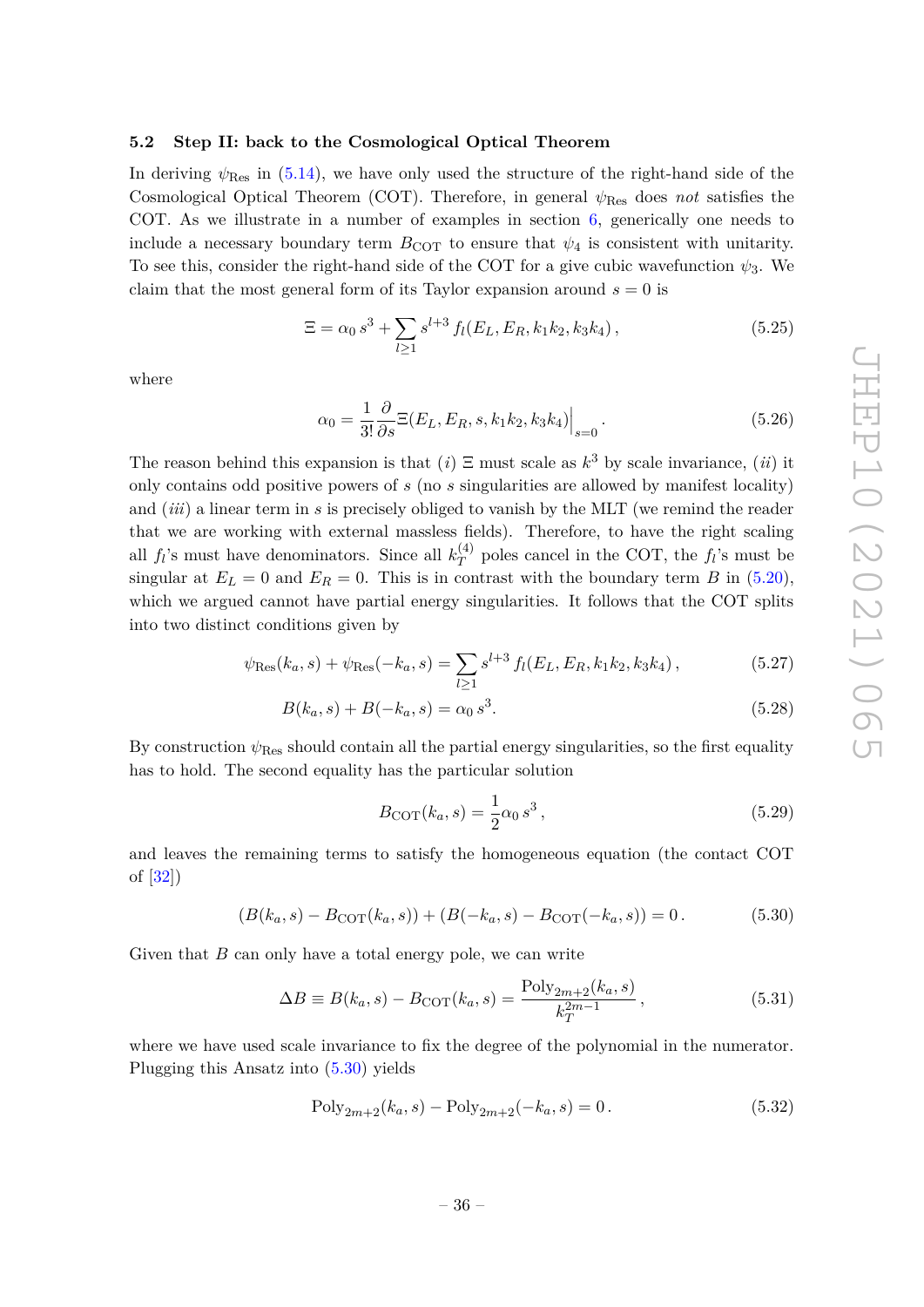This implies that the polynomial cannot have odd powers of *s*. Therefore, ∆*B* is an analytic function of  $s^2 = k_1^2 + k_2^2 + 2k_1 \cdot k_2$ , and we can rewrite [\(5.30\)](#page-36-1) as

<span id="page-37-2"></span>
$$
\Delta B(k_a; \dots) + \Delta B(-k_a; \dots) = 0, \tag{5.33}
$$

which is precisely the COT for a contact term and we have added the *. . .* to allow for rotation invariant contractions of the momenta. This equation is compatible with the hypothesis that  $\Delta B$  is a contact term, but in the next section we show that this is not always the case. Instead, there is a part of  $\Delta B$  that must necessarily be attributed to the exchange 4-point function  $\psi_4$ .

In summary, in Step II we reconstruct the part  $B_{\text{COT}}$  of *B* by demanding that the COT is satisfied. The result is given in  $(5.29)$  with  $\alpha_0$  defined in  $(5.25)$  in terms of the cubic couplings.

#### <span id="page-37-0"></span>**5.3 Step III: constraining the boundary term with the Manifestly Local Test**

The previous step has guaranteed that our 4-point function satisfies the Cosmological Optical Theorem (COT) and so is consistent with unitary time evolution in the bulk. This fixed  $B_{\rm COT}$  in [\(5.29\)](#page-36-2). However, we should also make sure that higher-point diagrams that include our 4-point function as a sub-diagram are consistent with manifest locality and unitarity. In particular, the 4-point diagram we are bootstraping must obey the Manifestly Local Test (MLT) (see section [3\)](#page-13-0)

$$
\left. \frac{\partial}{\partial k_a} \psi_4(\{k\}, s, \{\mathbf{k}\}) \right|_{k_a=0} = 0, \tag{5.34}
$$

where we are reverting back to the original kinematical parameters  $({k, s})$  in which the MLT takes a more compact form. The MLT ensures that the 6-point function shown in figure [2](#page-13-1) has the correct singularities for a manifestly local theory of massless scalars. Now, it is not guaranteed that  $\psi_{\text{Res}} + B_{\text{COT}}$  satisfies the MLT. When it does not, we must add an additional contribution  $B_{\text{MLT}}$  to the boundary term  $B$ . In cases where

<span id="page-37-1"></span>
$$
\frac{\partial}{\partial k_a} \psi_{\text{Res}}(\{k\}, s, \{\mathbf{k}\})\Big|_{k_a=0} \neq 0, \tag{5.35}
$$

 $B_{MLT}$  is found by solving

$$
\frac{\partial}{\partial k_a} B_{\text{MLT}}\Big|_{k_a=0} = -\frac{\partial}{\partial k_a} \psi_{\text{Res}}\Big|_{k_a=0},\tag{5.36}
$$

where we remind the reader that when a derivative is taken with respect to an external energy, all other variables are kept fixed (and so  $B_{\text{COT}}$  does not contribute). Let us emphasise that this is a very non-trivial constraint. Since  $B_{\text{MIT}}$  is only allowed to have  $k_T$ poles, if we differentiate with respect to say  $k_1$ , the left-hand side of  $(5.36)$  can only have a pole at  $k_2 + k_3 + k_4 = 0$ . This must also be the case on the right-hand side and given that  $\psi_{\text{Res}}$  can have  $k_T$ ,  $E_L$  and  $E_R$  poles, many cancellations must occur. As always, this equation must hold for the external energy of any field with a massless mode function and so can in principle yield a system of constraints. For conformally coupled fields (or any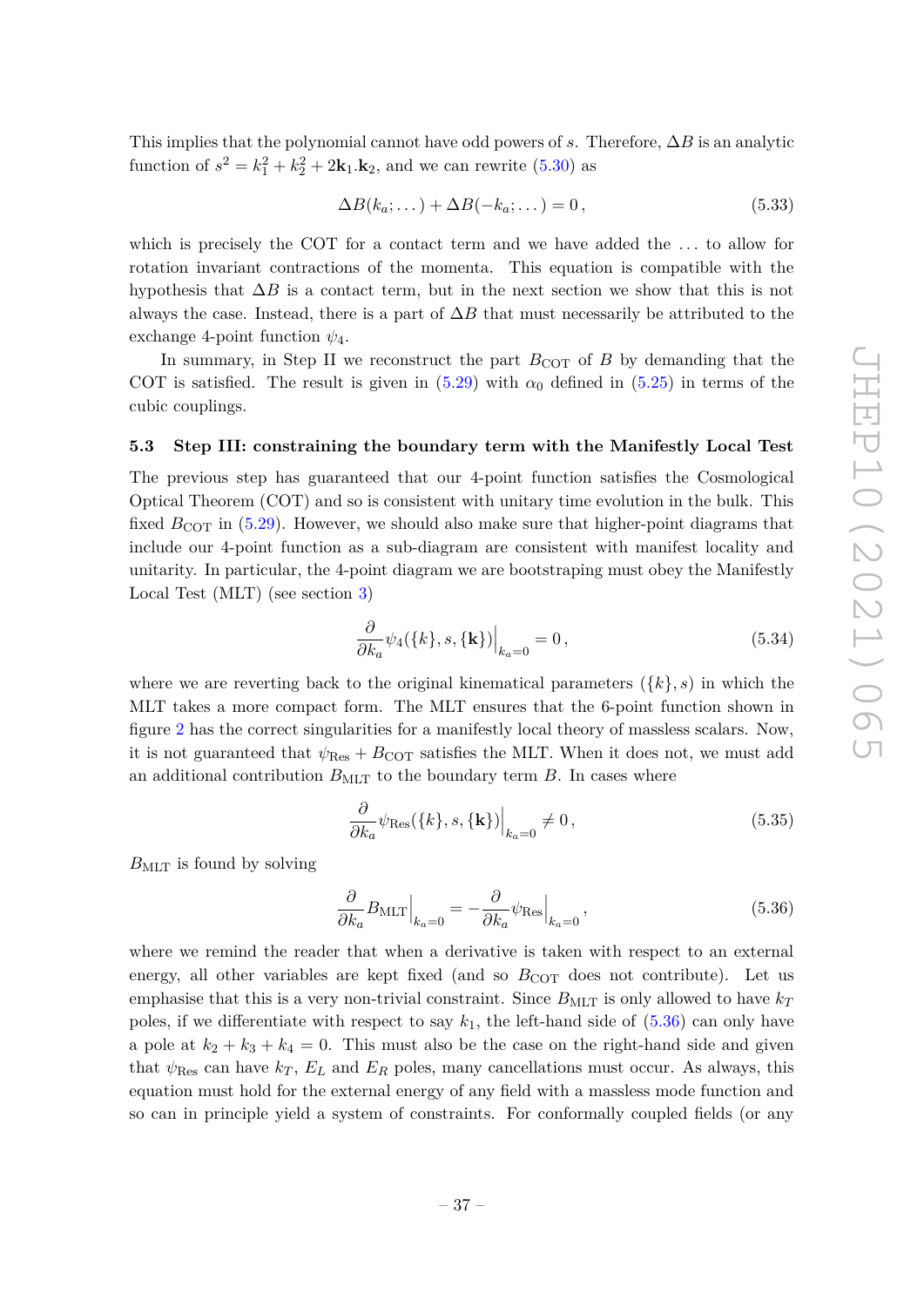field with  $\Delta^+ = 2$ ) the MLT is again automatically satisfied. In section [6](#page-39-0) we illustrate the power of the 6-point MLT in a number of informative examples.

With all the compulsory elements added to the boundary term, we are still free to add any correction  $\Delta \psi_4(E_L, E_R, k_1 k_2, k_3 k_4, s)$  which must:

- only have  $k_T$  poles,
- satisfy the homogeneous Cosmological Optical Theorem  $(5.30)$ ,
- satisfy the 4-point Manifestly Local Test [\(3.7\)](#page-15-2).

If  $\Delta\psi_4$  contains only real couplings and has the correct momentum scaling as dictated by scale invariance, it will always satisfy the homogeneous COT since this is equivalent to the COT for contact terms. As for the MLT, as we discussed around equation [\(5.33\)](#page-37-2),  $\Delta \psi_4$  can only depend on even powers of *s* which can in turn be written in terms of inner products of the external momenta. So the MLT actually takes the form for a contact term i.e.

$$
\frac{\partial}{\partial k_a} \Delta \psi_4(\{k\}, \{\mathbf{k}\})\Big|_{k_a=0} = 0. \tag{5.37}
$$

In section [4](#page-19-0) we saw that the Bootstrap Rules of [\[29\]](#page-54-4) along with the MLT allows one to bootstrap *all* 3-point functions arising from manifestly local theories. With an adapted form of the Bootstrap Rules of [\[29\]](#page-54-4), the 4-point contact MLT, and the fact that  $\Delta \psi_4$  is only permitted to have *k<sup>T</sup>* poles, we expect that this is enough to provide an *on-shell definition* of a contact 4-point function. This will be discussed in  $[63]$ . In section [6](#page-39-0) we consider a number of examples where we compute the difference between our bootstrap result for an exchange 4-point function, derived following our three-step procedure, and the result of the bulk computation and we show that the difference is given by contact diagrams of quartic interactions. Note that here we are bootstrapping the *s*-channel of an exchange process, so when we compare our result to the bulk computation we sum over permutations to also include the *t* and *u* channels. This ensures that any potential difference is a sum of contact terms with the correct symmetry.

In summary, Step III of our bootstrap procedure requires one to solve for  $B_{\text{MLT}}$  by demanding that full the 4-point function satisfies the MLT.

#### <span id="page-38-0"></span>**5.4 Comparison to BCFW momentum shifts**

The partial energy shifts we have introduced in this section are reminiscent of the BCFW momentum shifts [\[43\]](#page-55-5) extensively used in the *S*-matrix bootstrap programme, yet there are important differences. Below we compare the two methods:

• BCFW shifts [\[43\]](#page-55-5) are defined as complex deformations of a sub-set of the external spinors appearing in the spinor helicity formalism used to compactly write 4-point scattering amplitudes of massless particles (see e.g. [\[40](#page-55-3)[–42\]](#page-55-4) for reviews and [\[62\]](#page-56-3) for a discussion in the context of boost-breaking amplitudes). Two out of the four external momenta are deformed in such a way that the new momenta remain on-shell and satisfy momentum conservation. In contrast, our partial-energy shifts act on a sum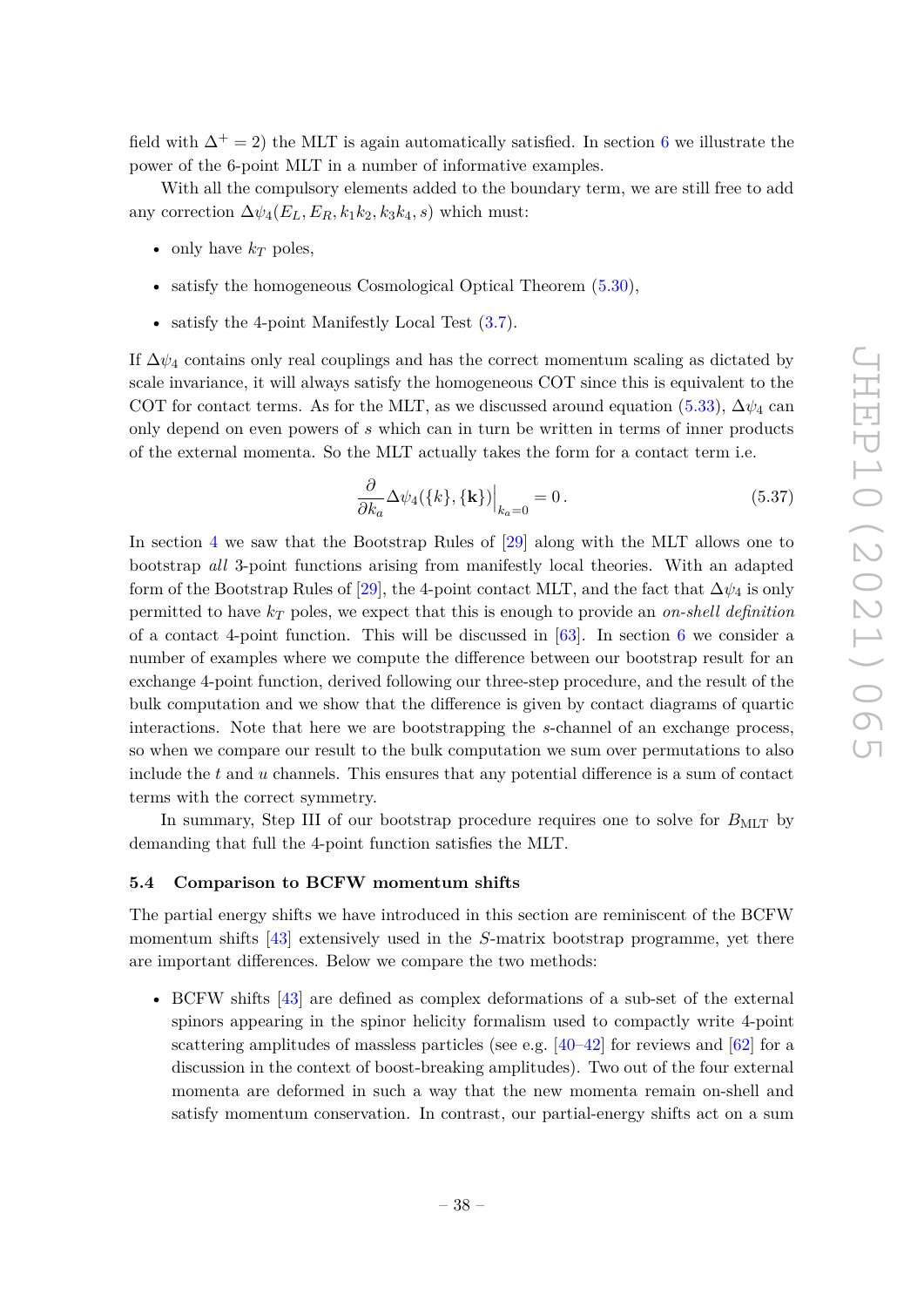| Cubic vertex                                    | $\alpha_0$               | $B_{\rm MLT}$                                     | Bootstrap-Bulk                             |
|-------------------------------------------------|--------------------------|---------------------------------------------------|--------------------------------------------|
| $\phi^3$ in Minkowski                           | х                        | x                                                 | $\cup$                                     |
| $\gamma^{ij}\partial_i\phi\partial_j\phi$       | X                        | $\sqrt{\text{in}(6.30)}$                          | $\theta$                                   |
| $\gamma^{ij}\partial_i\varphi\partial_j\varphi$ | Х                        | х                                                 | $\cup$                                     |
| $\phi\phi'^2$                                   |                          | $\sqrt{\text{in}(6.37)}$ $\sqrt{\text{in}(6.38)}$ | $\Delta\mathcal{L}_{\text{int}}$ in (6.40) |
| $\phi^{\prime 3}$                               | х                        | х                                                 | $\Delta\mathcal{L}_{\text{int}}$ in (6.48) |
| $\phi'(\nabla \phi)^2$                          | $\sqrt{\text{in}(6.50)}$ | $\sqrt{\text{in}(6.51)}$                          | $\Delta\mathcal{L}_{\text{int}}$ in (6.53) |

<span id="page-39-1"></span>**Table 2**. Here we summarise the main features of various 4-point exchange functions induced by two copies of the cubic vertex given in the first column and computed with our three-step procedure. Unless stated otherwise, the background geometry is de Sitter.

of energies while keeping the external momenta held fixed. This allows us to isolate the partial-energy poles of exchange diagrams without introducing branch-cuts in the deformation parameter.

- BCFW shifts isolate two out of the three allowed poles of full 4-point amplitudes. The allowed poles occur when one of the Mandelstam variables goes to zero, and the residues are fixed by consistent factorisation (see also [\[54,](#page-55-15) [64](#page-56-5)[–66\]](#page-56-6)). One of the Mandelstam variables is independent of the deformation parameter and so is analogous to  $k_T$  in the above discussion. The two deformed Mandelstam variables are analogous to  $E_L$  and  $E_R$ .
- The fact that BCFW shifts isolate two of the Mandelstam variables at the same time, means that these shifts do not rely on individual Feynman diagrams. Rather, the shifts act on the full 4-point amplitude. This has made the shifts particularly powerful for deriving recursion relations that fix the full tree-level *S*-matrix in Yang-Mills and General Relativity in terms of their 3-point amplitudes [\[43,](#page-55-5) [67,](#page-56-7) [68\]](#page-56-8), and is the basis of the four-particle test of Benincasa and Cachazo [\[69\]](#page-56-9). In contrast, our partialenergy shifts act diagram-by-diagram. It would be very interesting to generalise our partial-energy shifts such that they relate the poles of different channels. This will be particularly important for bootstrapping wavefunction coefficients with external spinning fields.

# <span id="page-39-0"></span>**6 Explicit examples**

In this section, we use the three-step procedure outlined in the previous section to bootstrap various tree-level 4-point exchange diagrams. For each case we summarise the main features in table [2.](#page-39-1) We state whether boundary terms are required to satisfy the Cosmological Optical Theorem (non-zero  $\alpha_0$ ) or the Manifestly Local Test (non-zero  $B_{MLT}$ ), and state whether our bootstrap result is equal to the bulk result, or differs by a sum of contact 4-point interactions  $\Delta \mathcal{L}_{\text{int}}$ .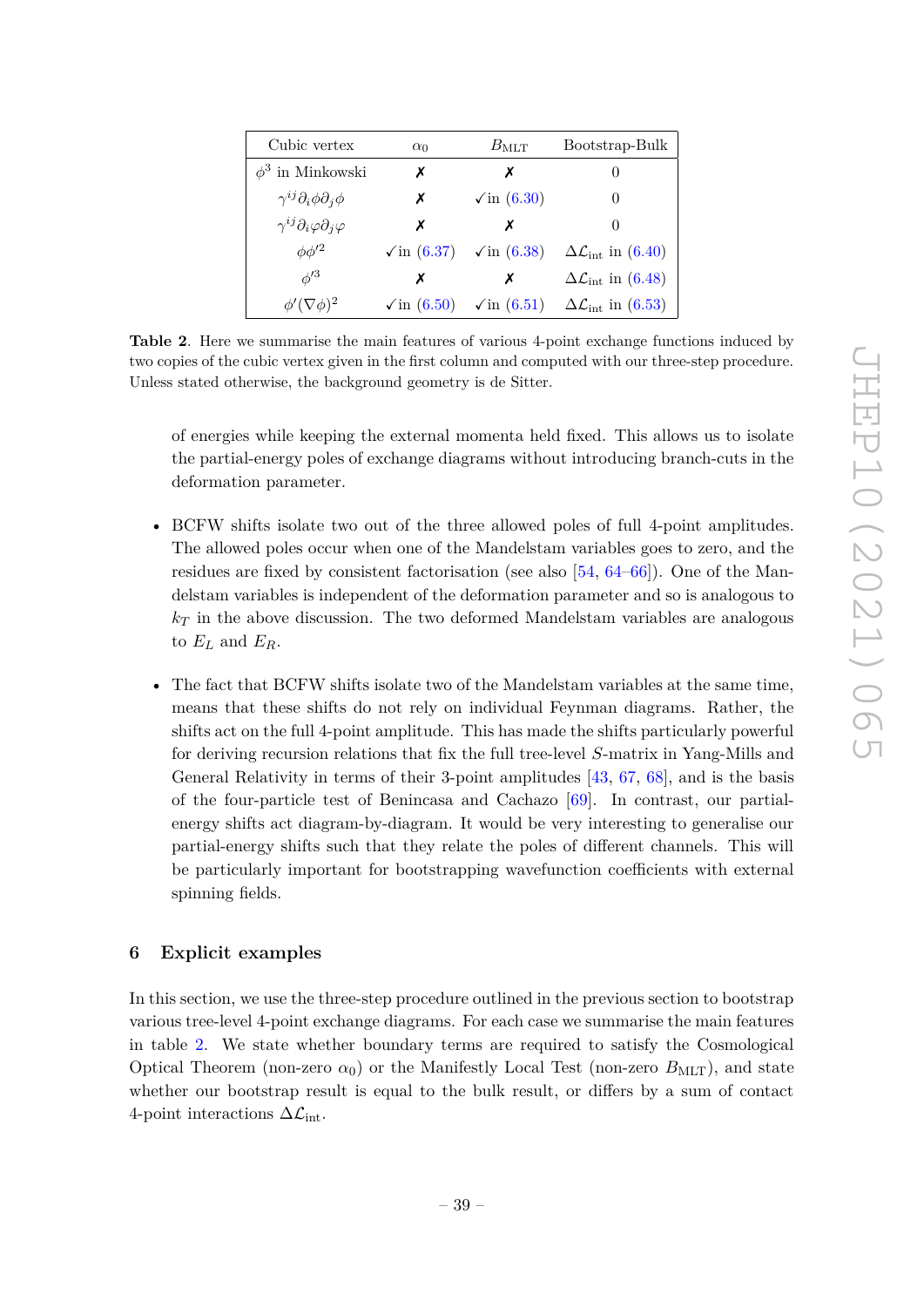#### <span id="page-40-0"></span>**6.1 A flat-space warm-up**

All of the results we derived so far apply *mutatis mutandis* to flat spacetime where the Manifestly Local Test (MLT) is the same as for conformally coupled fields, see [\(3.17\)](#page-18-2). Since in Minkowksi we find only *simple* partial and total energy poles,<sup>[16](#page-40-1)</sup> even for derivative interactions, this is a great place to start to demonstrate our techniques in explicit examples. Let's consider the following simple cubic polynomial interaction

$$
H_{\rm int} = \lambda \frac{\phi^3}{3!} \,. \tag{6.1}
$$

The cubic wavefunction can be easily bootstrapped adapting the Bootstrap Rules of [\[29\]](#page-54-4) to Minkowksi. Since  $\psi_3$  must scale as  $k^{-1}$  for a dimension three interaction and it must have a simple  $1/k_T$  pole, we must have  $\psi_3 \propto k_T^{-1}$ . The overall coefficient follows from matching the  $k_T$  residue to the corresponding amplitude,  $A_3 = \lambda$ . This precisely agrees with the bulk calculation

<span id="page-40-3"></span>
$$
\psi_3 = i \times \frac{\lambda}{3!} \times 3! \times \int d\eta \, e^{ik_T \eta} = \frac{\lambda}{k_T} \,. \tag{6.2}
$$

It's easy to check that this expression solves the contact Cosmological Optical Theorem (COT) in [\(2.26\)](#page-12-1). Following our discussion in section [5.1,](#page-30-1) we can write the tree-level, *s*-channel 4-point exchange generated by the above interaction as

$$
\psi_4(E_L, E_R, s) = \sum_{0 < m \le n} \left( \frac{A_m(E_L, E_R)}{E_L^m} + \frac{A_m(E_R, E_L)}{E_R^m} \right) + B \,,\tag{6.3}
$$

where

$$
\lim_{z \to -E_L} \psi_4(E_L + z, E_R - z) = \sum_{0 < m \le n} \frac{A_m(E_L, E_R)}{(z + E_L)^m} + \text{finite},\tag{6.4}
$$

$$
\lim_{z \to E_R} \psi_4(E_L + z, E_R - z) = \sum_{0 < m \le n} \frac{A_m(E_R, E_L)}{(E_R - z)^m} + \text{finite},\tag{6.5}
$$

and *B* is a boundary term that is non-singular when either of the partial energies vanishes,  $E_L = 0$  or  $E_R = 0$ . To compute the residues  $A_m$  we use the COT

<span id="page-40-2"></span>
$$
Disc[i\psi_4] = iP(s)Disc_s[i\psi_3(k_1, k_2, s)] Disc_s[i\psi_3(k_3, k_4, s)],
$$
\n(6.6)

where  $P(s) = 1/2s$  is the Minkowski power spectrum for a massless scalar field. As outlined in section [5.1,](#page-30-1) the second term in the definition of Disc on the left-hand side is not singular in the  $E_L \rightarrow 0$  limit. This follows from noticing that the *s*-channel  $\psi_4$  has only partial and

<span id="page-40-1"></span><sup>&</sup>lt;sup>16</sup>In de Sitter, the order *p* of the  $k_T$  pole is  $p = 1 + \sum_A \Delta_A - 4$  where  $\Delta_A$  are the mass dimensions of all the vertices in the diagram [\[29\]](#page-54-4). In the bulk representation, the factors of  $1/k<sub>T</sub>$  arise from all the inverse metric factors that contract derivatives bringing factors of  $a^{-1} \sim \eta$  which are then schematically integrated against  $e^{ik_T \eta}$ . In contrast, in Minkowski the integrals are always exponential functions  $e^{ik_T t}$  leading to simple poles irrespectively of the number of derivatives.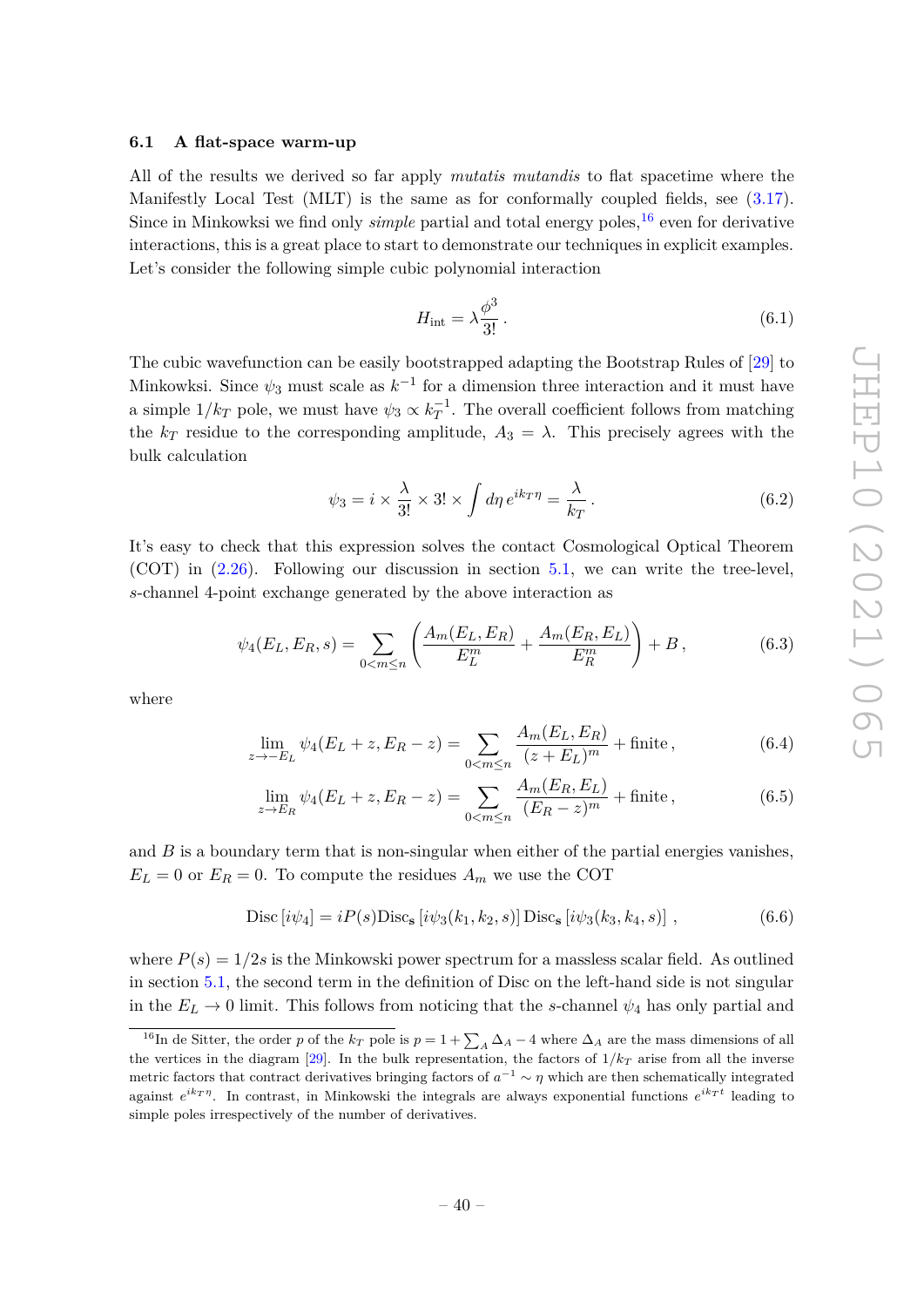total energy poles  $E_L$ ,  $E_R$  and  $k_T$ . Upon analytic continuation of the external momenta and energies, these singularities are moved to

$$
\psi_4^*(-k_a, s) \sim \frac{1}{(-k_1 - k_2 + s)} \frac{1}{(-k_3 - k_4 + s)} \frac{1}{-k_T} + \text{finite} \tag{6.7}
$$

$$
-\frac{1}{(2s - E_L)(2s - E_R)k_T},\tag{6.8}
$$

which is finite as  $E_L \to 0$  for  $s \neq 0$ . So

$$
\lim_{E_L \to 0} \text{Disc}\left[i\psi_4(k_a, s)\right] = \lim_{E_L \to 0} i\psi_4(k_a, s) + \text{finite} \,. \tag{6.9}
$$

The right-hand side of the COT hence gives us the residues we are after

$$
\text{Disc}\left[i\psi_3(k_1, k_2, s)\right] = \frac{i\lambda}{k_1 + k_2 + s} + \frac{i\lambda}{-k_1 - k_2 + s} = i\lambda \left[\frac{1}{E_L} - \frac{1}{E_L - 2s}\right],\tag{6.10}
$$

$$
\text{Disc}\left[i\psi_3(k_3, k_4, s)\right] = \frac{i\lambda}{k_3 + k_4 + s} + \frac{i\lambda}{-k_3 - k_4 + s} = i\lambda \left[\frac{1}{E_R} - \frac{1}{E_R - 2s}\right].\tag{6.11}
$$

Using these expressions and the COT in  $(6.6)$ , we find that

 $\sim$ 

$$
\lim_{E_L \to 0} i\psi_4 = \frac{i}{2s} \frac{-2is\lambda}{E_R(E_R - 2s)} \frac{-2is\lambda}{E_R(E_R - 2s)}.
$$
\n(6.12)

Hence, upon shifting  $E_L \to E_L + z$  and  $E_R \to E_R - z$  the residue of the pole at  $z = -E_L$ is found using  $(5.15)$ 

$$
A_1(E_L, E_R) = \lim_{z \to -E_L} (z + E_L) \psi_4(E_L + z, E_R - z, k_T)
$$
(6.13)

<span id="page-41-0"></span>
$$
=\frac{\lambda^2}{(E_L+E_R)k_T},\tag{6.14}
$$

which is the same as the residue at  $z = E_R$ . Notice the non-trivial appearance of  $k_T =$  $k_T^{(4)} = k_1 + k_2 + k_3 + k_4$  from a combination of cubic wavefunctions  $\psi_3$  that individually know nothing about  $k_T$ . Plugging the only non-vanishing residue we found  $(6.13)$  into  $(6.3)$ we conclude

$$
\psi_4 = \frac{A_1(E_L, E_R)}{E_L} + \frac{A_1(E_R, E_L)}{E_R} + B \tag{6.15}
$$

<span id="page-41-1"></span>
$$
=-\frac{\lambda^2}{k_T E_L E_R} + B\,. \tag{6.16}
$$

What can we say about the boundary term? Following Steps II and III of our procedure, outlined in sections [5.2](#page-36-0) and [5.3,](#page-37-0) we plug this expression for  $\psi_4$  back into the COT [\(6.6\)](#page-40-2) and find that it is satisfied with  $B = 0$ . The MLT  $(3.17)$  is also satisfied for  $B = 0$  since in flat-space the MLT only requires the 4-point function to be regular as one external energy is taken soft. Therefore [\(6.15\)](#page-41-1) with  $B = 0$  is our final result for  $\psi_4$ . This matches the expression derived by performing the two time integrals in the bulk representation.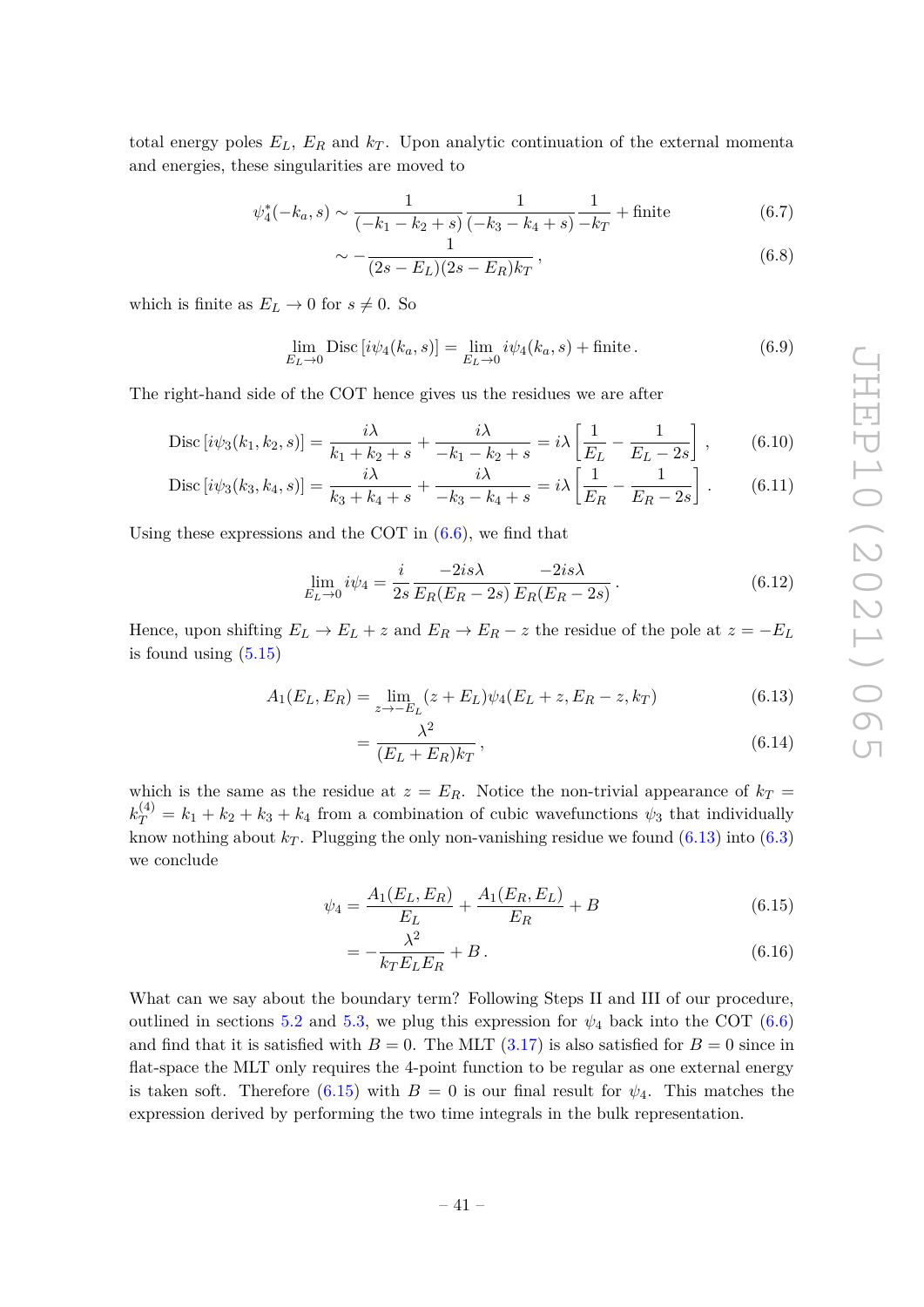# <span id="page-42-0"></span>**6.2 Graviton exchange in de Sitter**

We now turn to bootstrapping scalar 4-point functions arising due to graviton exchange in dS space.<sup>[17](#page-42-1)</sup> This trispectrum was first computed in  $[44]$  using traditional methods. We first consider a massless scalar then a conformally coupled scalar. For a massless scalar the relevant 3-point function, as bootstrapped in section [4,](#page-19-0) is

$$
\psi_3^{\phi\phi\gamma} = -\lambda_\phi \frac{\epsilon_{ij}(\mathbf{k}_3)k_1^i k_2^j}{k_T^2} (k_T^3 - k_T e_2 - e_3),\tag{6.17}
$$

which matches the result of  $[30]$  from the bulk operator

$$
\mathcal{L}_{int} = \frac{\lambda_{\phi}}{2} a^2(\eta) \gamma^{ij} \partial_i \phi \partial_j \phi.
$$
 (6.18)

We now follow Step I of section [5](#page-30-0) and compute the right-hand side of the COT followed by extracting the residues  $A_n = A_n(E_L, E_R, k_1k_2, k_3k_4, s)$ . After summing over the helicities of the exchanged graviton, the right-hand side of the COT contains the overall polarisation factor

$$
\sum_{\lambda=\pm 2} \epsilon_{ij}^{\lambda}(\mathbf{s}) \epsilon_{lm}^{\lambda}(-\mathbf{s}) k_1^i k_2^j k_3^l k_4^m, \tag{6.19}
$$

that does not affect the residues. Now since the *k<sup>T</sup>* pole of the 3-point function is degree 2, we have  $A_n = 0$  for  $n \geq 3$  while the remaining residues can be straightforwardly computed according to  $(5.15)$ ,

$$
A_2 = \frac{2\lambda_{\phi}^2 k_1 k_2 s}{k_T^2 (E_L + E_R)^2} [2k_3 k_4 + (E_L + E_R)k_T],
$$
\n(6.20)

$$
A_1 = \frac{\lambda_{\phi}^2}{k_T^3 (E_L + E_R)^3} \sum_{n=0}^{4} a_n s^n,
$$
\n(6.21)

where we have defined

$$
a_0 = 2k_1k_2(E_L + E_R)^2[(E_L + E_R)^2 + 2k_3k_4],
$$
\n(6.22)

$$
a_1 = -4k_1k_2(E_L + E_R)[(E_L + E_R)^2 - 2k_3k_4],
$$
\n(6.23)

$$
a_2 = -2(E_L + E_R)^4 - 4(E_L + E_R)^2(k_1k_2 + k_3k_4) - 16k_1k_2k_3k_4, \tag{6.24}
$$

$$
a_3 = 8(E_L + E_R)[(E_L + E_R)^2 + k_1k_2 + k_3k_4],
$$
\n(6.25)

$$
a_4 = -8(E_L + E_R)^2. \tag{6.26}
$$

Plugging these expressions into [\(5.23\)](#page-34-1) yields

$$
\psi_4 = 2\lambda_{\phi}^2 \sum_{\lambda = \pm 2} \epsilon_{ij}^{\lambda}(\mathbf{s}) \epsilon_{lm}^{\lambda}(-\mathbf{s}) k_1^i k_2^j k_3^l k_4^m f_{\phi}(k_a, s) + B,\tag{6.27}
$$

<span id="page-42-1"></span><sup>&</sup>lt;sup>17</sup>We will concentrate on a single diagram due to the exchange of the transverse, traceless graviton to illustrate how our methods can fix the structure of the poles. In the full gauge theory there may also be additional diagrams that we are omitting here.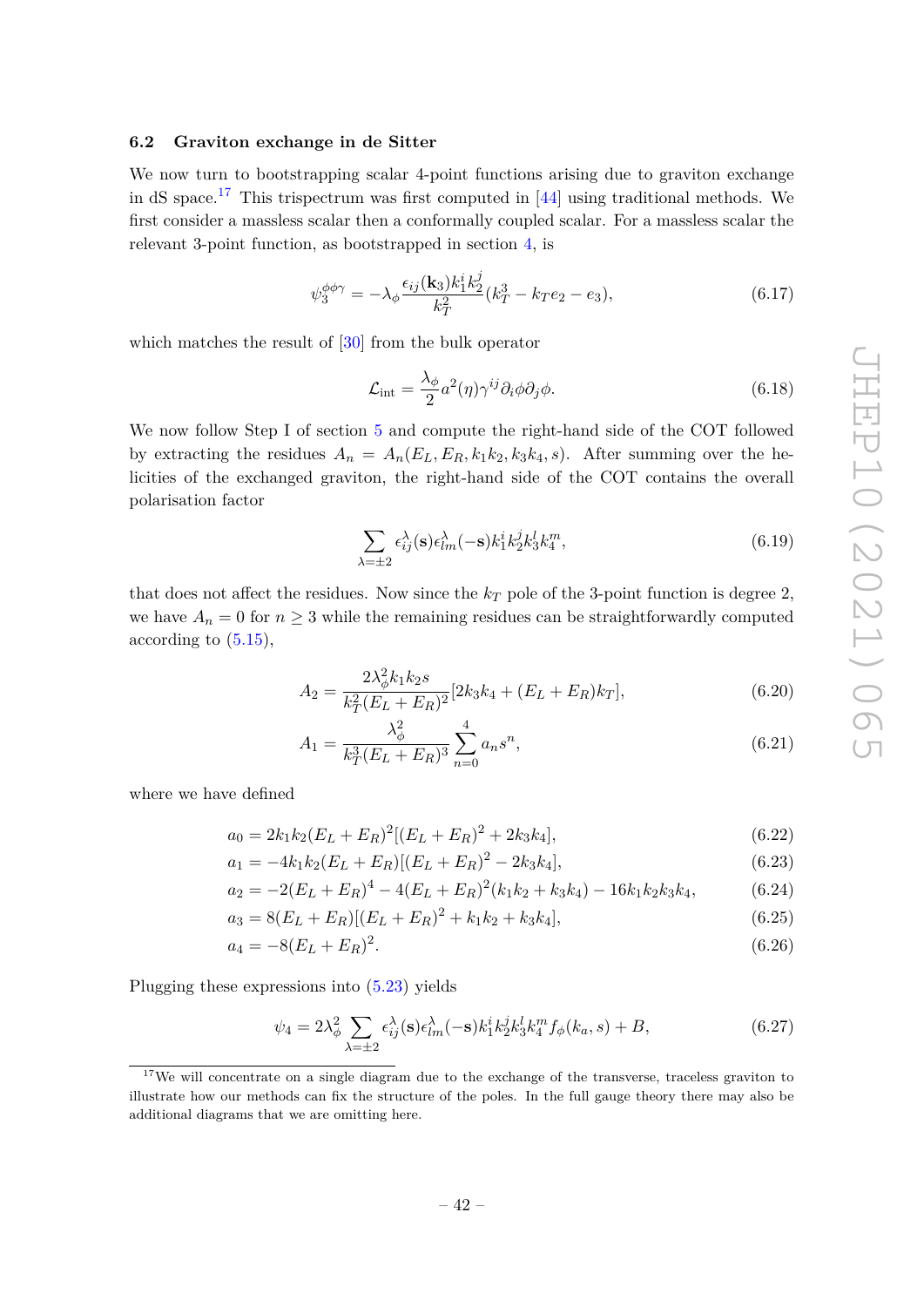where

$$
f_{\phi}(k_a, s) = -\frac{s^2}{k_T E_L E_R} + \frac{s k_1 k_2}{k_T E_L^2 E_R} + \frac{s k_3 k_4}{k_T E_R^2 E_L} + \frac{2 s k_1 k_2 k_3 k_4}{k_T^2 E_L^2 E_R^2} -\frac{s(k_1 k_2 + k_3 k_4)}{k_T^2 E_L E_R} + \frac{k_1 k_2}{k_T^2 E_L} + \frac{k_3 k_4}{k_T^2 E_R} + \frac{2 k_1 k_2 k_3 k_4}{k_T^3 E_L E_R}.
$$
(6.28)

Again we notice the welcome appearance of 1*/k<sup>T</sup>* factors even though we have not demanded anything about the residues of  $k_T$  poles. Following Step II, we now plug this result back into the COT and find that it is satisfied for any  $B$  satisfying  $(5.30)$  i.e. the boundary term is not required to contain an  $s^3$  term and we can choose  $\alpha_0 = 0$ . Finally, for Step III we apply the MLT to the full  $(6.33)$  to constrain the boundary term further. Given the symmetries of this 4-point function, we only need to apply the MLT to one of the external energies, say  $k_1$ . We find

$$
\frac{\partial \psi_4}{\partial k_1}\Big|_{k_1=0} = \frac{2\lambda_\phi^2 \sum_{\lambda} \epsilon_{ij}^{\lambda}(\mathbf{s}) \epsilon_{lm}^{\lambda}(-\mathbf{s}) k_1^i k_2^j k_3^l k_4^m}{(k_2 + k_3 + k_4)^2} + \frac{\partial B_{\text{MLT}}}{\partial k_1}\Big|_{k_1=0},\tag{6.29}
$$

and so the only way to satisfy the MLT  $(3.6)$  is to set

<span id="page-43-0"></span>
$$
B_{\rm MLT} = \frac{2\lambda_{\phi}^2 \sum_{\lambda} \epsilon_{ij}^{\lambda}(\mathbf{s}) \epsilon_{lm}^{\lambda}(-\mathbf{s}) k_1^i k_2^j k_3^l k_4^m}{k_T}.
$$
 (6.30)

Recall that this boundary term is only defined up to the presence of terms that themselves satisfy the homogeneous COT and the MLT, which we would naturally define as contact terms. Our final answer for  $\psi_4$ , with the inclusion of this boundary term, is exactly what one finds by performing the bulk computation, as was done in [\[32\]](#page-54-7) (the corresponding trispectrum was first derived in  $[44]$ . We emphasise that in this example, our method has fixed *all* the leading and sub-leading total energy and partial energy poles.

We can do the same for a conformally coupled scalar. The relevant 3-point function is

$$
\psi_3^{\varphi\varphi\gamma} = -\lambda_\varphi \frac{\epsilon_{ij}(\mathbf{k}_3)k_1^i k_2^j}{k_T^2} (2k_3 + \mathbf{e}_1),\tag{6.31}
$$

which comes from the bulk operator

<span id="page-43-1"></span>
$$
\mathcal{L}_{int} = \frac{\lambda_{\varphi}}{2} a^2(\eta) \gamma^{ij} \partial_i \varphi \partial_j \varphi.
$$
\n(6.32)

After Step I we find that the 4-point function due to graviton exchange is

$$
\psi_4 = 2\lambda_\varphi^2 \sum_{\lambda = \pm 2} \epsilon_{ij}^\lambda(\mathbf{s}) \epsilon_{lm}^\lambda(-\mathbf{s}) k_1^i k_2^j k_3^l k_4^m f_\varphi(k_a, s) + B,\tag{6.33}
$$

where

$$
f_{\varphi}(k_a, s) = \frac{2}{k_T^3 E_L E_R} + \frac{1}{k_T^2 E_L E_R^2} + \frac{1}{k_T^2 E_L^2 E_R} - \frac{1}{k_T E_L^2 E_R^2}.
$$
(6.34)

We remind the reader that although the external fields are conformally coupled, the graviton is massless and so  $P(s) \sim 1/s^3$ . It is simple to see that this expression satisfies the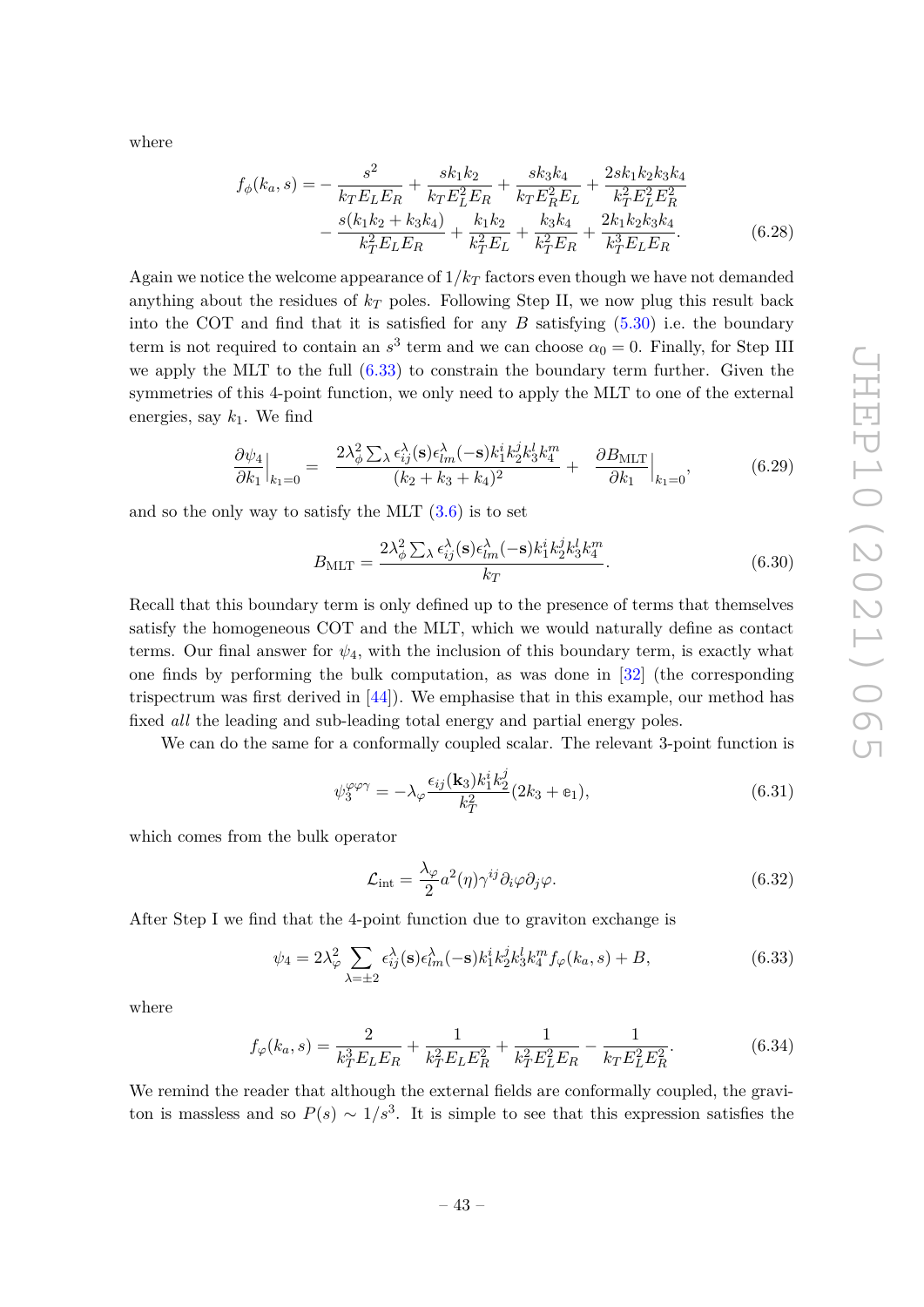COT without the need for an  $s^3$  term in *B*, just as in the massless case. Finally, since all external fields in this 4-point function are conformally coupled, the MLT  $(3.15)$  simply requires the 4-point function to be finite as one of the external energies is taken soft, and this is trivially satisfied with  $B = 0$ . We therefore conclude that, up to contact terms, we can fix  $B = 0$  giving us the final form of the 4-point function which matches the bulk expression and that derived by factorisation in [\[26\]](#page-54-0). Note that the structure of this final 4-point function differs from that of massless scalars in that it does not contain a regular term at  $E_{L,R} = 0$ . We see that this is a consequence of the MLT, which only dictates the presence of a boundary term in the massless case.

# <span id="page-44-0"></span>**6.3**  $\phi\phi'^2$  self-interaction in de Sitter

Before moving to the effective field theory of inflation, let's consider the simplest IR finite self-interaction of a massless scalar in de Sitter, which arises at two-derivatives. We take the interaction to be

$$
\mathcal{L}_{\text{int}} = \frac{g}{2} a^2(\eta) \phi \phi'^2. \tag{6.35}
$$

The 3-point function is given by

$$
\psi_3^{\phi\phi'^2} = -\frac{g}{k_T^2} (e_3 e_2 + k_T e_2^2 - 2k_T^2 e_3).
$$
\n(6.36)

Now by following Step I of our bootstrap procedure we can compute the residues *A<sup>n</sup>* and then  $\psi_{\text{Res}}^{\phi\phi'^2}$ . The expression is somewhat complicated and so we present it in appendix [C.](#page-51-0) By taking this expression and plugging it into the Cosmological Optical Theorem we find that a boundary is indeed required by unitarity and we need to set

<span id="page-44-2"></span><span id="page-44-1"></span>
$$
\alpha_0^{\phi\phi'^2} = 2g^2.
$$
\n(6.37)

Turning to Step III, we now plug our expression for  $\psi_{\text{Res}}^{\phi\phi'2}$  into the MLT. We find that  $B_{\text{MLT}}^{\phi\phi'^2}$ is non-zero and is given by

$$
B_{\text{MIT}}^{\phi\phi'^2} = -\frac{g^2 s^2}{k_T} (k_T^2 - s^2). \tag{6.38}
$$

Our final expression is therefore

$$
\psi_4^{\phi\phi'^2} = \psi_{\text{Res}}^{\phi\phi'^2} + g^2 s^3 + B_{\text{MLT}}^{\phi\phi'^2}.
$$
\n(6.39)

Lets now compare this bootstrap result to the expression one finds from the bulk computation. Following the bulk prescription reviewed in appendix [A](#page-48-0) we compute the 4-point function and find that it differs from our bootstrap result. After summing over permutations i.e. adding also the *t* and *u* channels, the difference can be accounted for by the contact diagrams of the following local operators

$$
\Delta \mathcal{L}_{int}^{\phi \phi'^2} = \frac{5g^2}{4} a^2(\eta) \phi^2 \phi'^2 - \frac{g^2}{2} a^2(\eta) \phi^2 [\phi'^2 - (\nabla \phi)^2]. \tag{6.40}
$$

Note that the final two terms in  $\Delta \mathcal{L}_{int}^{\phi \phi'^2}$  arise from taking the free theory and performing the field redefintion

<span id="page-44-3"></span>
$$
\phi(\mathbf{x}) \to \phi(\mathbf{x}) - \frac{g^2}{6} \phi^3(\mathbf{x}). \tag{6.41}
$$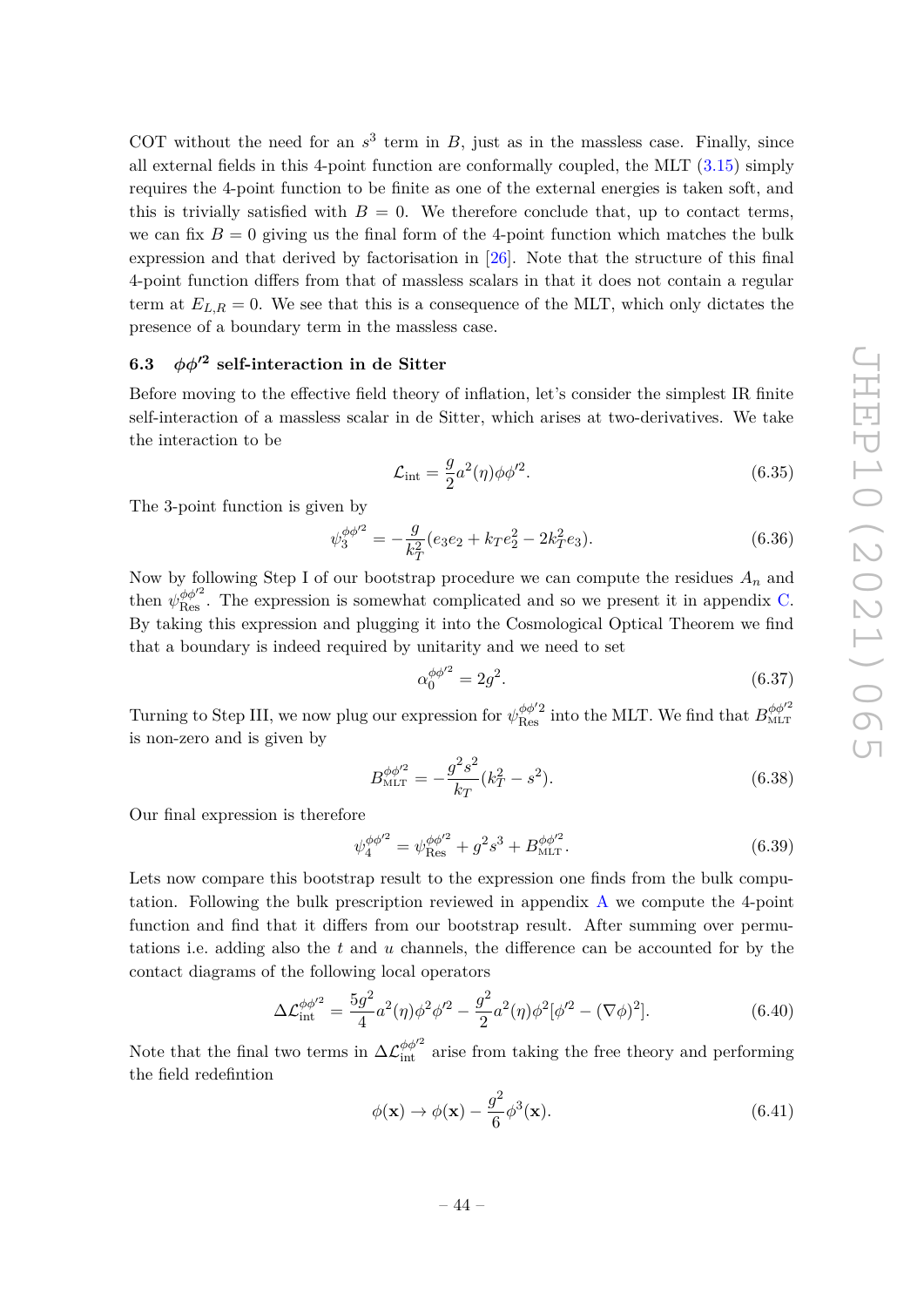# <span id="page-45-0"></span>**6.4 Effective field theory of inflation**

We now turn to the self-interactions of the shift-symmetric Goldstone mode in the effective field theory of inflation [\[28\]](#page-54-2). At cubic order the two self-interactions are

$$
\mathcal{L}_{\text{int}} = \frac{g_1}{3!} a(\eta) \phi'^3 + \frac{g_2}{2} a(\eta) \phi' (\nabla \phi)^2, \tag{6.42}
$$

and we will refer to these to operators as EFT1 and EFT2 respectively. Let's begin by bootstrapping the exchange diagram due to two copies of EFT1. The 3-point function is

<span id="page-45-2"></span>
$$
\psi_3^{\text{EFT1}} = -\frac{2g_1 e_3^2}{k_T^3}.\tag{6.43}
$$

Following Step I of section [5.1,](#page-30-1) we use [\(6.43\)](#page-45-2) to compute the right-hand side of the COT, and then extract the non-zero residues

$$
A_3 = -\frac{4g_1^2(k_1k_2k_3k_4s)^2}{k_T^3(E_L + E_R)^3} [3(E_L + E_R)^2 - 6(E_L + E_R)s + 4s^2],\tag{6.44}
$$

$$
A_2 = -\frac{48g_1^2(k_1k_2k_3k_4s)^2}{k_T^4(E_L + E_R)^4}[(E_L + E_R)^3 - 3(E_L + E_R)^2s + 4(E_L + E_R)s^2 - 2s^3], \quad (6.45)
$$

$$
A_1 = -\frac{24g_1^2(k_1k_2k_3k_4s)^2}{k_T^5(E_L + E_R)^5} [5(E_L + E_R)^4 - 20(E_L + E_R)^3s + 40(E_L + E_R)^2s^2 - 40(E_L + E_R)s^3 + 16s^4],
$$
(6.46)

from which it follows that

$$
\psi_4^{\text{EFT1}} = -4g_1^2(k_1k_2k_3k_4s)^2 \left[ \frac{6}{k_T^5 E_L E_R} + \frac{3}{k_T^4 E_L E_R} \left( \frac{1}{E_L} + \frac{1}{E_R} \right) + \frac{1}{k_T^3 E_L E_R} \left( \frac{1}{E_L} + \frac{1}{E_R} \right)^2 + \frac{1}{k_T^2 E_L^2 E_R^2} \left( \frac{1}{E_L} + \frac{1}{E_R} \right) + \frac{1}{k_T E_L^3 E_R^3} \right] + B. \quad (6.47)
$$

One can check that this expression satisfies the COT for any *B* and so we do not need to add an  $s^3$  term. This expression also satisfies the Manifestly Local Test (MLT) with  $B = 0$  thanks to the overall factor of  $(k_1 k_2 k_3 k_4)^2$  that ensures that the first derivative with respect to any  $k_a$  vanishes at  $k_a = 0$ . We therefore set  $B = 0$ . Let's now compare this result to the bulk result which we compute in appendix [A.](#page-48-0) We find that, after summing over channels, the two expressions are not equivalent, but the difference can be accounted for by the local operator  $18$ 

<span id="page-45-4"></span><span id="page-45-1"></span>
$$
\Delta \mathcal{L}_{\text{int}}^{\text{EFT1}} = -\frac{g_1^2}{4!} \phi'^4. \tag{6.48}
$$

Finally, consider the 4-point function due to two copies of the EFT2 vertex. The relevant 3-point function is

$$
\psi_3^{\text{EFT2}} = -\frac{g_2}{2k_T^3} (k_T^6 - 3k_T^4 e_2 + 11k_T^3 e_3 - 4k_T^2 e_2^2 - 4k_T e_2 e_3 + 12e_3^2). \tag{6.49}
$$

<span id="page-45-3"></span><sup>&</sup>lt;sup>18</sup>Note that all the scale factors drop out in this interation: there are four positive powers of  $a(\eta)$  from the measure, and four negative powers due to the four derivatives.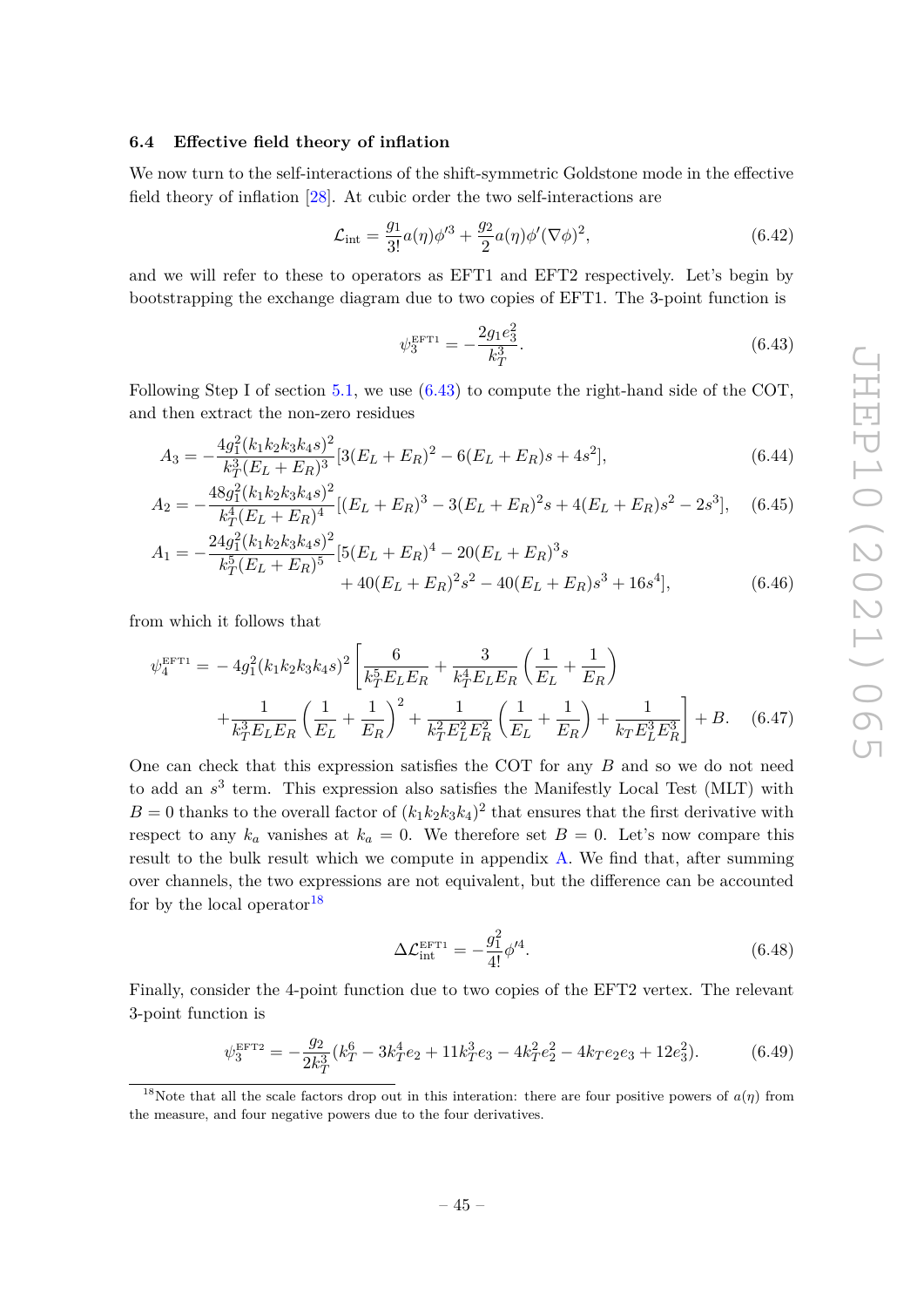Due to the complexity of this 3-point function, the residues  $A_n$  take complicated forms and the resulting  $\psi_{\text{Res}}^{\text{EFT2}}$  is a long expression, which we provide in appendix [C.](#page-51-0) With this expression in hand we can then move to Steps II and III to constrain the boundary term. In contrast to the  $\phi'^3$  self-interaction, here the COT and MLT require a non-zero boundary term. Taking  $\psi_{\text{Res}}^{\text{EFT2}}$  and plugging it into the COT, with  $(6.49)$  used to compute the right-hand side, we find that

<span id="page-46-2"></span><span id="page-46-1"></span>
$$
\alpha_0^{\text{EFT2}} = \frac{25}{2} g_2^2. \tag{6.50}
$$

Furthermore, the sum of these two components, from Step I and Step II, does not satisfy the MLT. Indeed we are required to also add

$$
B_{\text{MLT}}^{\text{EFT2}} = -\frac{12g_2^2(k_1^2k_2^2 + k_3^2k_4^2)s^2}{k_T^3} + \frac{4g_2^2s^4}{k_T} - 5g_2^2k_Ts^2.
$$
 (6.51)

Our final 4-point function is therefore

<span id="page-46-3"></span>
$$
\psi_4^{\text{EFT2}} = \psi_{\text{Res}}^{\text{EFT2}} + \frac{25}{4} g_2^2 s^3 + B_{\text{MLT}}^{\text{EFT2}}.
$$
\n(6.52)

Let's now compare our result to the one arising from the bulk calculation, after we have summed over channels. Again the two expressions do not agree, but the difference can be accounted for by the following linear combination of local operators (we remind the reader that we are working in units with  $H = 1$ )

$$
\frac{1}{g_2^2} \Delta \mathcal{L}_{int}^{EFT2} = -\frac{5}{2} \phi'^4 + 2\phi'^2 (\nabla \phi)^2 + 9a(\eta)\phi\phi'^3 - 17a^2(\eta)\phi^2\phi'^2 + \frac{17}{2}a^2(\eta)\phi^2[\phi'^2 - (\nabla \phi)^2],\tag{6.53}
$$

where again the final two terms arise from the field redefintion  $\phi(\mathbf{x}) \to \phi(\mathbf{x}) + \frac{17}{6} g_2^2 \phi^3(\mathbf{x})$ . The details of this expression are not so important, the main point is that in all examples we have studied our bootstrap result recovers the bulk calculation up to a boundary term that is a contact diagram from local operators.

# <span id="page-46-0"></span>**7 Summary and future directions**

In this paper, we have introduced two new bootstrap tools for efficiently computing wavefunction coefficients/cosmological correlators. First, in section [3,](#page-13-0) we introduced a *Manifestly Local Test (MLT)* that must be passed by wavefunction coefficients arising from manifestly local interactions of fields with de Sitter mode functions. Our test, given in [\(3.6\)](#page-15-1) for the mode functions of a massless scalar or graviton, applies to contact and exchange *n*-point functions alike. We extended the MLT to massive fields too, with particular attention paid to conformally coupled scalars, and expect our results to provide a useful tool in the context of cosmological collider physics  $[1, 50]$  $[1, 50]$  $[1, 50]$ . We have shown in section [4](#page-19-0) that when combined with a sub-set of the Bootstrap Rules of [\[29\]](#page-54-4), the MLT allows us to bootstrap all 3-point functions for a self-interacting massless scalar, improving over the results of [\[29\]](#page-54-4), and for minimal couplings between a graviton and a massless or conformally coupled scalar. In the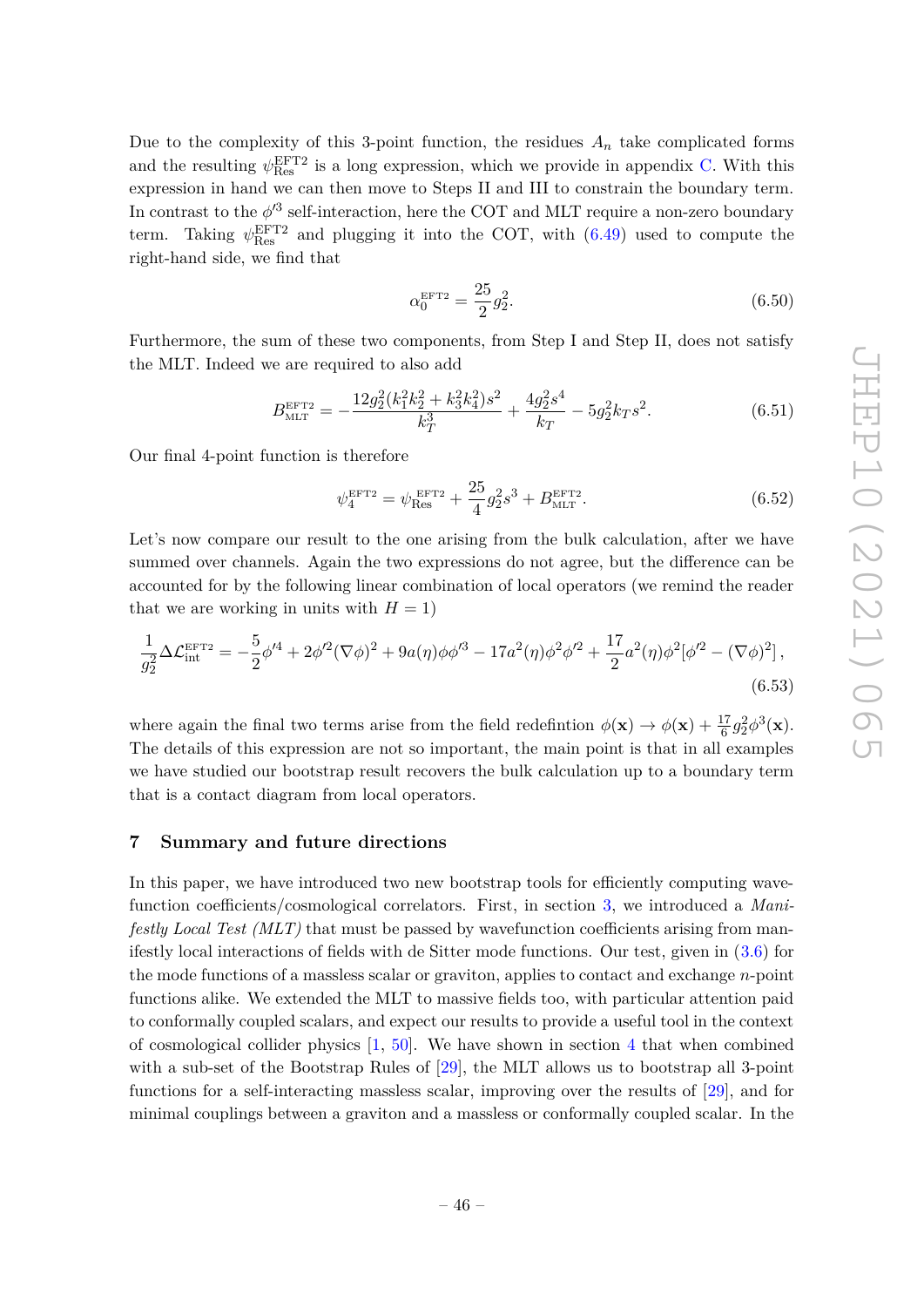latter two cases, we provided an on-shell proof that the leading interactions in the EFT expansion have two-derivatives and correspond to the familiar minimal couplings between scalars and gravitons. We also used our techniques to bootstrap contributions with  $1/\eta_0$ late-time divergences and showed that a combination of the MLT and the COT ensures that these are always imaginary and so do not contribute to the correlators.

In section [5](#page-30-0) we then turned to bootstrapping exchange diagrams and introduced *partial energy recursion relations*, which allow for efficient computation of 4-point exchange diagrams given a pair of 3-point sub-diagrams. When used in conjunction with the Cosmological Optical Theorem (COT) [\[32\]](#page-54-7) (see also upcoming work [\[36,](#page-54-10) [37\]](#page-55-0)), these recursion relations fix the residues of all leading and sub-leading partial energy poles and therefore fix the 4-point exchange diagram up to the presence of a boundary term with only total energy poles. The boundary term is then fixed by the MLT and the COT up to contact contributions from quartic interactions, which can always be chosen at will. For a number of examples, including scalar 4-point functions due to graviton exchange and the cubic self-interactions in the EFT of inflation [\[28\]](#page-54-2), we have shown that the resulting 4-point function is equivalent to the one derived from bulk computations, up to contact contributions. We emphasise that throughout our analysis we did not assume invariance under de Sitter boosts, and therefore our bootstrap methods for computing exchange 4-point functions can be applied to the very generic and potentially large interactions in the Effective Field Theory of Inflation.

There are a number of avenues for future research:

- So far our analysis has been restricted to massless and conformally coupled external scalars which is the simplest arena for testing new bootstrap tools. We expect our recursion relations to also be useful when bootstrap spinning correlators but we expect that a generalisation that does not apply diagram-by-diagram might also be required. We plan to investigate this in future work.
- It would be interesting to investigate the extent to which our bootstrap approach can remove redundancies in the EFT of inflation. This has been considered in [\[59](#page-56-1)[–61\]](#page-56-2) at the level of the Lagrangian where field redefinitions were used to remove redundant interactions. Our on-shell approach should make this process particularly simple and transparent.
- In this paper we have restricted ourselves to meromorphic functions but it would be very interesting to adapt our approach to situations where the analytical structure of 4- and higher-point functions is more complicated. For example, branch cuts appear in 4-point functions due to the exchange of massive fields and such non-analytic behaviour is the famous avatar of cosmological particle production in de Sitter [\[1\]](#page-53-0). One would like to bootstrap these highly non-trivial structures directly from locality and unitarity, complementing the approach taken in [\[3\]](#page-53-7). Other types of non scale invariant branch cuts stem from secular growth in de Sitter space, where our partial energy recursion relations do not apply as formulated here. We leave the possibility of bootstrapping IR-divergent contributions to the correlators of light fields in de Sitter for future research.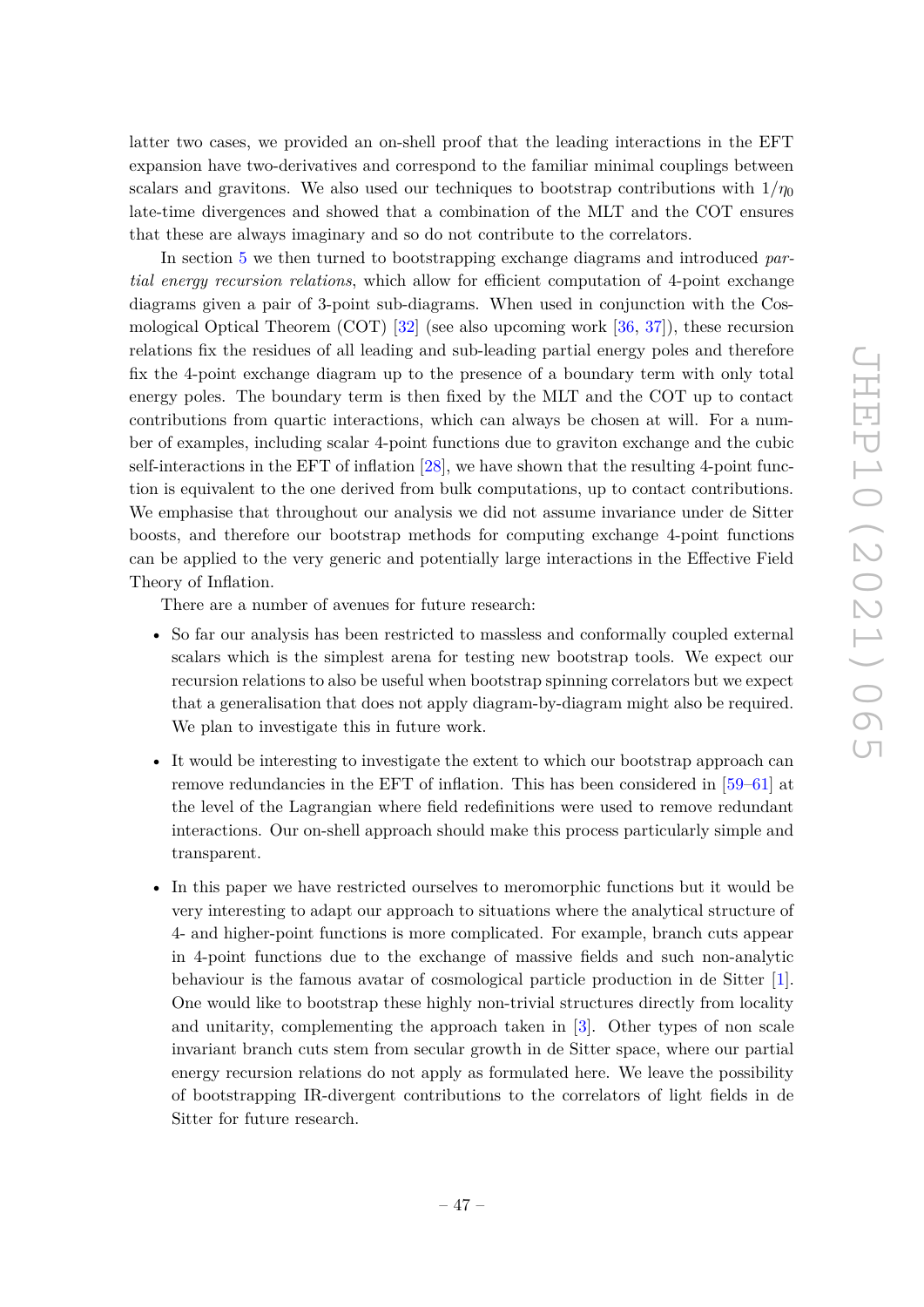• Positivity bounds have become a powerful tool in the *S*-matrix programme given their power to constrain low-energy effective field theory couplings from some mild assumptions about the UV, see e.g. [\[70](#page-56-10)[–78\]](#page-57-0) and references therein. Very recently these bounds have been applied to boost-breaking amplitudes as relevant for the sub-horizon limit of the effective field theory of inflation [\[79,](#page-57-1) [80\]](#page-57-2). It would be very interesting to derive such bounds for cosmological correlators/wavefunction coefficients, away from the total-energy pole, given that such constraints can in principle constrain the size of couplings which is not possible with the current bootstrap methods presented here and elsewhere.

# **Acknowledgments**

We would like to thank Daniel Baumann, James Bonifacio, Giovanni Cabass, Harry Goodhew, Mang Hei Gordon Lee, Tanguy Grall, Aaron Hillman, Austin Joyce, Hayden Lee, Joao Melo, Scott Melville, Guilherme L. Pimentel, Sebastien Renaux-Petel, Jakub Supel and Dong-Gang Wang for useful discussions. SJ would like to dedicate this work to his yet anonymous daughter who is due to arrive in this world in late March 2021. E.P. and D.S. have been supported in part by the research program VIDI with Project No. 680-47-535, which is (partly) financed by the Netherlands Organisation for Scientific Research (NWO). SJ is supported by the European Research Council under the European Union's Horizon 2020 research and innovation programme (grant agreement No 758792, project GEODESI).

# <span id="page-48-0"></span>**A Bulk calculations of the wavefunction of the universe**

In this appendix we review the Feynman rules for computing perturbative contributions to the wavefunction coefficients. For simplicity, we focus on tree-level diagrams of a single scalar field theory a on de Sitter background with at most one time derivative per field.<sup>[19](#page-48-1)</sup>

Consider a tree diagram with *n* external lines going to the boundary, *V* vertices and  $I = V - 1$  internal lines. Attribute momenta **k**<sub>*a*</sub> to the external legs and momenta  $\mathbf{p}_m$  to the internal so that momentum (but not energy) is conserved at each vertex. The expression for the wavefunction coefficient  $\psi_n({k}, p, {\mathbf{k}})$  can be computed by the following recipe,

- Insert an overall factor of (−*i*).
- Insert the appropriate vertex accounting for the appropriate permutations, e.g. for *g*  $\frac{g}{n!} \phi^n$  insert *g* (no factor of *i*).
- To each vertex assign a time integral

$$
\int_{-\infty(1-i\epsilon)}^{0} a^{4+n-D}(\eta_{\alpha}) d\eta_{\alpha} \qquad \alpha = 1, \dots V \qquad (A.1)
$$

where  $D$  is the mass dimension and  $n$  the valency (number of legs) of the vertex.

<span id="page-48-1"></span><sup>19</sup>Any Lagrangian with more than one time derivative can be brought back to single-time-derivative form by recursively using the equation of motion.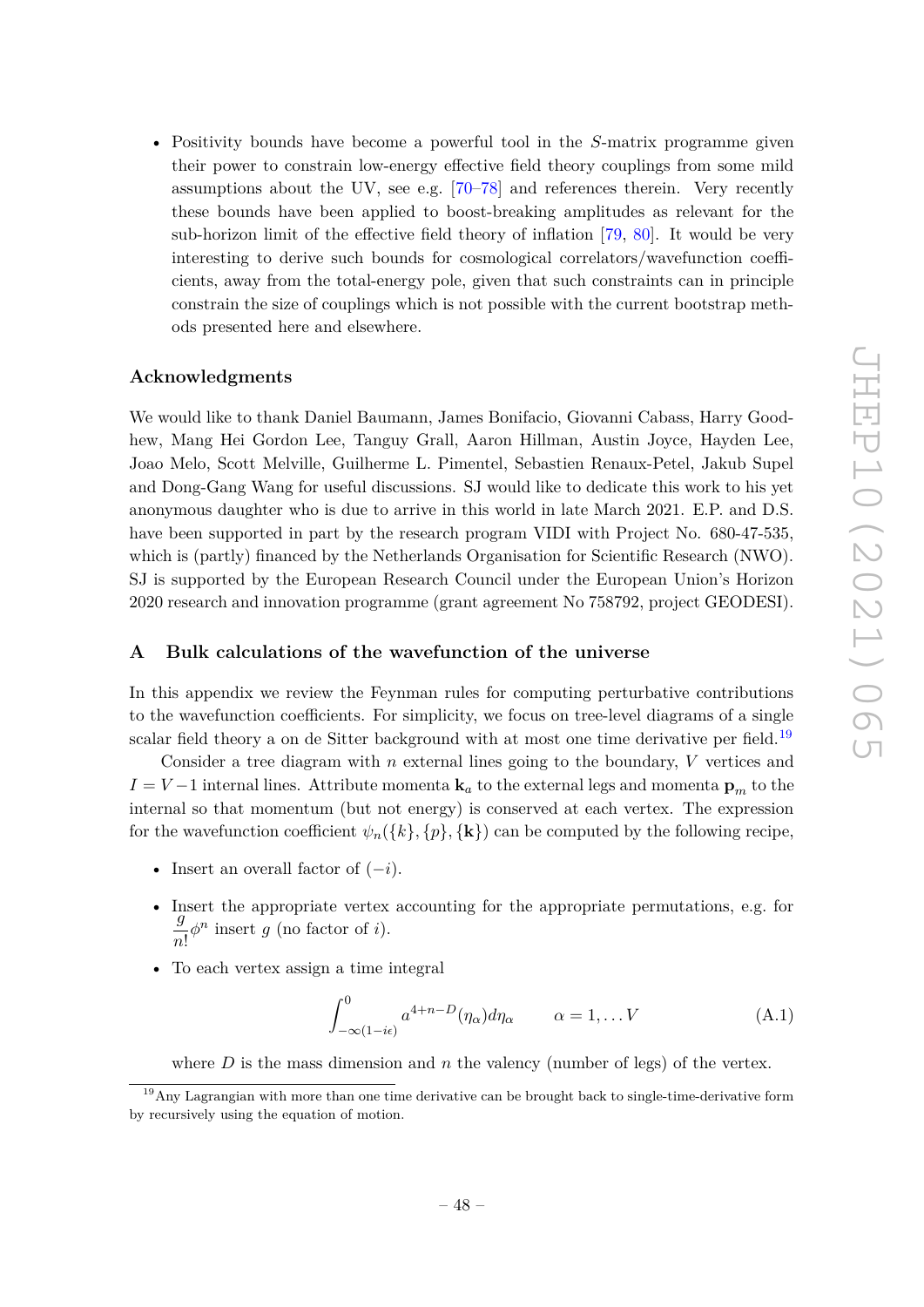- For each external line with energy  $k_a = |\mathbf{k}_a|$ , insert the bulk-to-boundary propagator  $K(k_a, \eta_\alpha)$
- For each internal line with energy  $p_m = |\mathbf{p}_m|$ , insert the bulk-to-bulk propagator  $G(p_m, \eta_\alpha, \eta_\beta)$

Using these Feynman rules, below we provide the explicit expression for some of the diagrams we encountered in section [6.](#page-39-0)

### **Contact terms.**

$$
\psi_{\phi'^3}(k_1, k_2, k_3) = -i \int d\eta \, a(\eta) \, K'(k_1, \eta) \, K'(k_2, \eta) \, K'(k_3, \eta) \,, \tag{A.2}
$$

$$
\psi_{\phi\phi'^2}(k_1, k_2, k_3) = -i \int d\eta \, a^2(\eta) \, K'(k_1, \eta) \, K'(k_2, \eta) \, K(k_3, \eta) + 2 \text{ permutations}, \tag{A.3}
$$

$$
\psi_{\phi'(\partial_i \phi)^2}(k_1, k_2, k_3) = i(\mathbf{k}_2 \cdot \mathbf{k}_3) \int d\eta \, a(\eta) \, K'(k_1, \eta) K(k_2, \eta) K(k_3, \eta) + 2 \text{ permutations.}
$$
\n(A.4)

**Exchange diagrams.** After integrating by parts to remove the time derivatives from the bulk-to-bulk propagator we arrive at,  $20$ 

$$
\psi_{\phi^{i3}\times\phi^{i3}}^{s} = -i \int d\eta' d\eta G(s, \eta, \eta') \times \partial_{\eta} (a(\eta) K'(k_{1}, \eta) K'(k_{2}, \eta)) \partial_{\eta'} (a(\eta') K'(k_{3}, \eta') K'(k_{4}, \eta')) ,
$$
  
\n
$$
\psi_{\phi\phi^{i2}\times\phi\phi^{i2}}^{s} = -i \int d\eta d\eta' G(s, \eta, \eta') \times [-\partial_{\eta} (a^{2}(\eta) K'(k_{1}, \eta) K(k_{2}, \eta)) - \partial_{\eta} (a^{2}(\eta) K'(k_{1}, \eta) K(k_{2}, \eta))] \times [-\partial_{\eta} (a^{2}(\eta) K'(k_{3}, \eta') K(k_{1}, \eta)) - \partial_{\eta'} (a^{2}(\eta') K'(k_{3}, \eta') K(k_{4}, \eta')) - \partial_{\eta'} (a^{2}(\eta') K'(k_{4}, \eta') K(k_{3}, \eta')) + a^{2}(\eta') K'(k_{3}, \eta') K'(k_{4}, \eta') ] ,
$$
  
\n
$$
\psi_{\phi}^{s}(\partial_{i}\phi)^{2} \times \phi'(\partial_{i}\phi)^{2} = -i \int d\eta d\eta' G(s, \eta, \eta') \times [k_{1}k_{2} \partial_{\eta} (a(\eta) K(k_{1}, \eta) K(k_{2}, \eta)) - a(\eta)(k_{1} + k_{2}) \cdot k_{2} K'(k_{1}, \eta) K(k_{2}, \eta) + a(\eta)(k_{1} + k_{2}) \cdot k_{1} K'(k_{2}, \eta) K(k_{1}, \eta)] \times [k_{3}k_{4} \partial_{\eta'} (a(\eta') K(k_{3}, \eta') K(k_{4}, \eta')) + a(\eta')(k_{3} + k_{4}) \cdot k_{3} K'(k_{3}, \eta') K(k_{4}, \eta') + a(\eta')(k_{3} + k_{4}) \cdot k_{3} K'(k_{4}, \eta') K(k_{3}, \eta')],
$$

where  $\psi^s$  stands for the *s*-channel contribution to the 4-point function.

<span id="page-49-0"></span> $20$ Notice that for vertices that have more than one internal line entering them, it is not always possible to strip off  $\partial_{\eta}$  from all the bulk-to-bulk propagators.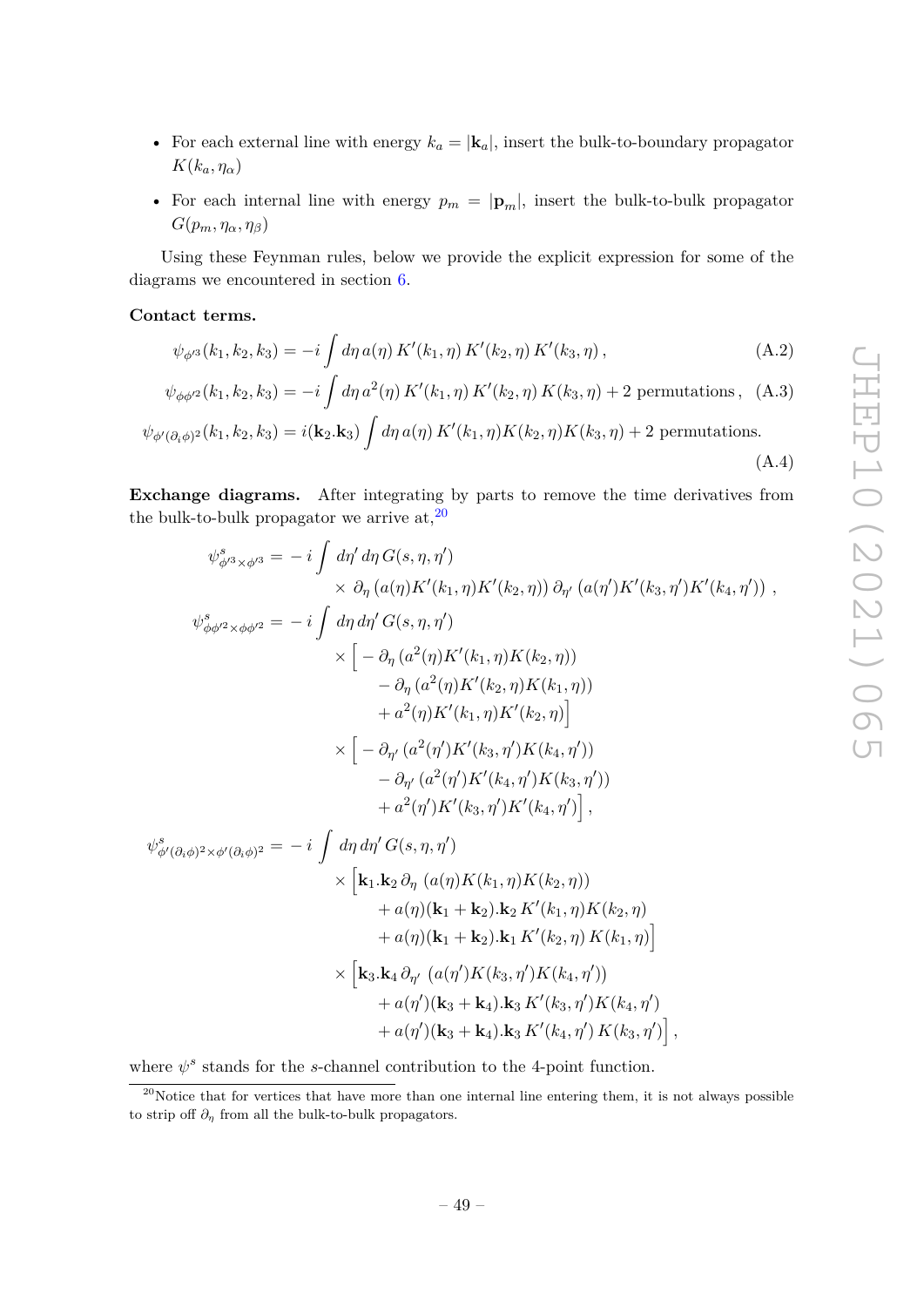# <span id="page-50-0"></span>**B Counting wavefunction coefficients and amplitudes**

In this appendix we show that for a single scalar field to any order in derivatives, the number of independent manifestly local cubic amplitudes *A*<sup>3</sup> matches the number of real independent cubic wavefunctions  $\psi_3$  minus one. The extra 3-point function corresponds to the only manifestly local field redefinition at this order.

If we include the unique  $p = 0$  logarithmic term  $\psi_3^{\log}$  we have, cf. [\(4.11\)](#page-22-3),

$$
N_{\text{total}}(p) = 1 + \sum_{q=0}^{\lfloor \frac{p+3}{2} \rfloor} \left[ \frac{p+3-2q}{3} \right].
$$
 (B.1)

It follows that as we increase the leading  $k_T$  pole from degree p to  $p + 1$ , the number of new 3-point functions is

$$
N_{\text{total}}(p+1) - N_{\text{total}}(p) = \sum_{q=0}^{\lfloor \frac{p+4}{2} \rfloor} \left[ \frac{p+4-2q}{3} \right] - \sum_{q=0}^{\lfloor \frac{p+3}{2} \rfloor} \left[ \frac{p+3-2q}{3} \right],\tag{B.2}
$$

which is easier to analyse for even and odd *p* separately. For even *p* we have

$$
N_{\text{total}}(1) - N_{\text{total}}(0) = 0,\tag{B.3}
$$

$$
N_{\text{total}}(p+1) - N_{\text{total}}(p) = \sum_{q=0}^{\frac{p}{2}-1} I(p+4-2q), \quad p \ge 2,
$$
 (B.4)

where

$$
I(x) = 1 \quad \text{if} \quad x \mid 3 \tag{B.5}
$$

<span id="page-50-4"></span><span id="page-50-3"></span><span id="page-50-2"></span><span id="page-50-1"></span>
$$
= 0 \text{ otherwise.} \tag{B.6}
$$

Here *x* | 3 stands for *x* "divides" 3, e.g.  $I(2) = I(4) = 0$  and  $I(3) = I(6) = 1$ . Let's now consider the number of amplitudes with exactly  $p+1$  derivatives,  $N_{\text{amplitudes}}(p+1)$ , which is simply the number of integer solutions to  $2\alpha + 3\beta = p + 1$ . We have  $N_{\text{amplitudes}}(1) = 0$ , and so as we increase the number of derivatives from  $p = 0$  to  $p = 1$  there are no new amplitudes and no new 3-point functions cf.  $(B.3)$ . For even  $p \geq 2$  we have

$$
Namplitudes(p+1) = \sum_{q=0}^{\frac{p}{2}-1} I(p+1-2q) = \sum_{q=0}^{\frac{p}{2}-1} I(p+4-2q),
$$
 (B.7)

where we have used  $I(x+3) = I(x)$ . So for even  $p \geq 2$ , the number of new 3-point functions as we go from  $p$  to  $p + 1$  derivatives [\(B.4\)](#page-50-2) equals the number of new amplitudes [\(B.7\)](#page-50-3). Similarly, for odd *p* we have

$$
N_{\text{total}}(p+1) - N_{\text{total}}(p) = \sum_{q=0}^{\frac{p+3}{2}} I(p+4-2q) = \sum_{q=0}^{\frac{p+1}{2}} I(p+4-2q),
$$
 (B.8)

while the number of amplitudes is given by

<span id="page-50-5"></span>
$$
Namplitudes(p+1) = \sum_{q=0}^{\frac{p+1}{2}} I(p+1-2q) = \sum_{q=0}^{\frac{p+1}{2}} I(p+4-2q).
$$
 (B.9)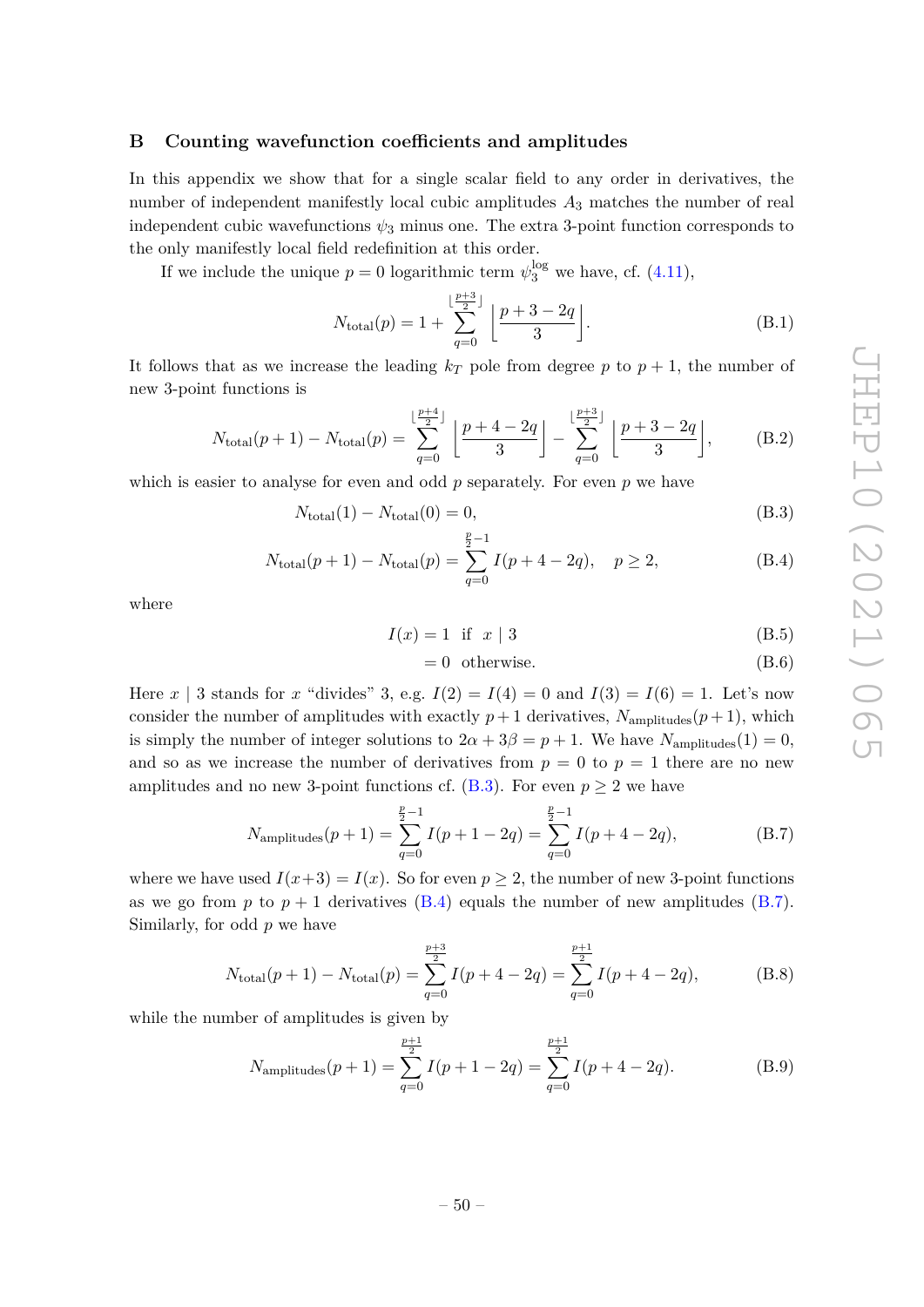So for odd *p* we again see that the number of new 3-point functions as we increase from *p* to  $p + 1$  derivatives [\(B.8\)](#page-50-4) is equal to the number of new amplitudes [\(B.9\)](#page-50-5). To compute the final  $N_{total}(p) - N_{amplitudes}(p)$  we therefore only need to compare the number of 3point functions to the number of amplitudes for  $p = 0$ . There are two 3-point functions:  $\psi_3^{\text{local}}$  and  $\psi_3^{\text{log}}$  $\frac{\log 3}{3}$  for  $p = 0$ , while there is only a single  $p = 0$  amplitude which is simply a constant [\[54\]](#page-55-15). We therefore conclude that

$$
N_{\text{total}}(p) = N_{\text{amplitudes}}(p) + 1. \tag{B.10}
$$

# <span id="page-51-0"></span>**C** Expressions for  $\psi_{\text{Res}}$

In this appendix we collect some of the longer expressions for  $\psi_{\text{Res}}$ . For an exchange diagram due to two copies of the  $\phi \phi^2$  vertex, we have

$$
\psi^{\phi\phi^2}_{\text{Res}} = -\frac{g^2}{64E_L^2E_R^{\lambda}\kappa_T^5}\left[\frac{1}{2}E_LE_Rk_T^{\delta}-2E_L^2E_Rk_T^{\delta}+2E_Rk_1k_2k_T^{\delta}-E_L^2E_R^{\delta}k_T^{\delta}-E_L^3E_Rk_T^{\delta}+E_L^2E_Rk_T^{\delta}+E_L^2E_Rk_T^{\delta}+2E_L^2E_Rk_T^{\delta}+2E_L^2E_Rk_T^{\delta}+2E_L^2E_Rk_T^{\delta}+2E_L^2E_Rk_T^{\delta}+2E_L^2E_Rk_T^{\delta}+2E_L^2E_Rk_T^{\delta}+2E_L^2E_Rk_T^{\delta}+2E_L^2E_Rk_T^{\delta}+2E_L^2E_Rk_T^{\delta}+2E_L^2E_Rk_T^{\delta}+2E_L^2E_Rk_T^{\delta}+2E_L^2E_Rk_T^{\delta}+2E_L^2E_Rk_T^{\delta}+2E_L^2E_Rk_T^{\delta}+2E_L^2E_Rk_T^{\delta}+2E_L^2E_Rk_T^{\delta}+2E_L^2E_Rk_T^{\delta}+2E_L^2E_Rk_T^{\delta}+2E_L^2E_Rk_T^{\delta}+2E_L^2E_Rk_T^{\delta}+2E_L^2E_Rk_T^{\delta}+2E_L^2E_Rk_T^{\delta}+2E_L^2E_Rk_T^{\delta}+2E_L^2E_Rk_T^{\delta}+2E_L^2E_Rk_T^{\delta}+2E_L^2E_Rk_T^{\delta}+2E_L^2E_Rk_T^{\delta}+2E_L^2E_Rk_T^{\delta}+2E_L^2E_Rk_T^{\delta}+2E_L^2E_Rk_T^{\delta}+2E_L^2E_Rk_T^{\delta}+2E_L^2E_Rk_T^{\delta}+2E_L^2E_Rk_T^{\delta}+2E_L^2E_Rk_T^{\delta}+2E_L^2E_Rk_T^{\delta}+2E_L^2E_Rk_T^{\delta}+2E_L^2E_Rk_T^{\delta}+2E_L^2E_Rk_T^{\delta}+2E_L^2E_Rk_T^{\delta}+2E_L^2E_Rk_T^{\delta}+2E_L^2E_Rk_T^{\delta}+2E_L^2E_Rk_T^{\delta}+2E_R^2E_Rk_T^{\delta}+2E_L^2E_Rk_T^{\delta}+
$$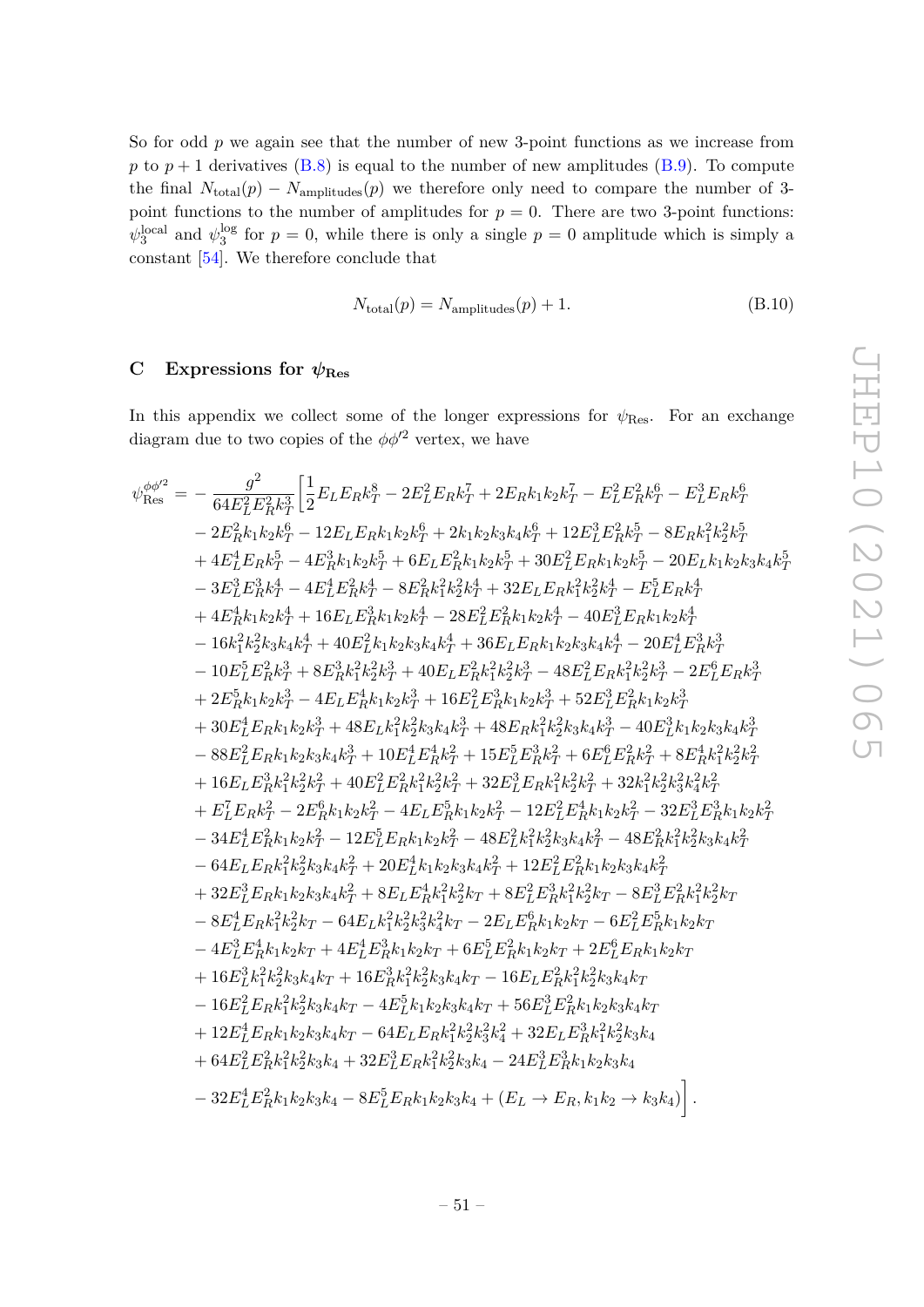For the exchange diagram for two copies of the EFT2 vertex,  $\phi'(\nabla\phi)^2$ , we have

$$
\begin{split} \psi^{\text{EFT2}}_{\text{RIS}}&=-\frac{g_2^2}{8k_T^2E_T^3E_T^3}\Big[ \frac{1}{2}E_T^2E_R^2k_T^3- E_T^2E_R^2k_T^3+2E_LE_R^2k_1k_2k_T^2-5E_L^2E_R^2k_T^3\\ &-5E_L^4E_R^2k_T^3-12E_R^2k_T^2k_T^2k_T^2k_T^2-12E_L^2E_Rk_1k_2k_T^3+2E_LE_Rk_1k_2k_3k_4k_T^8\\ &+30E_L^4E_R^2k_T^3+10E_L^5E_R^2k_T-12E_R^2k_T^2E_R^2k_T^3+28E_LE_R^2k_T^2k_T^2\\ &-00E_L^2E_Rk_1k_2k_T^2-15E_L^4E_T^4k_T^3-90E_L^2E_R^2k_Tk_T^3-28E_LE_R^2k_T^2-24E_Rk_T^2k_T^2k_T^2k_T^2\\ &-20E_L^2E_Rk_1k_2k_T^3-4E_L^2E_R^2k_T^3+3E_L^2E_R^2k_T^3+28E_L^2E_R^2k_T^3-5E_L^2E_R^2k_T^3+4E_L^2E_R^2k_T^2\\ &+8E_LE_R^2k_T^2k_T^2k_T^2-4E_L^2E_R^2k_T^2+2E_R^2k_T^2-5E_L^2E_R^2k_T^2+45E_R^2k_T^2k_T^2+45E_R^2k_T^2k_T^2\\ &+32E_LE_Rk_T^2k_T^2k_T^2-4E_L^2E_R^2k_T^2+40E_L^2E_R^2k_T^2-5E_L^2E_Rk_T^2k_T^2+40E_L^2E_R^2k_T^2+48E_L^2E_R^2k_T^2\\ &+32E_LE_Rk_T^2k_T^2k_T^2-5E_L^2E_R^2k_T^2-46E_L^2E_R^2k_T^2k_T^2-32E_LE_R^2k_T^2k_T^2k_T^2\\ &+32E_LE_R^2k_T^2k_T^2k_T^2+36E_L^2E_R^2k_T^2-4E_L^2E_R^2k_T^2-32E_LE_R^2
$$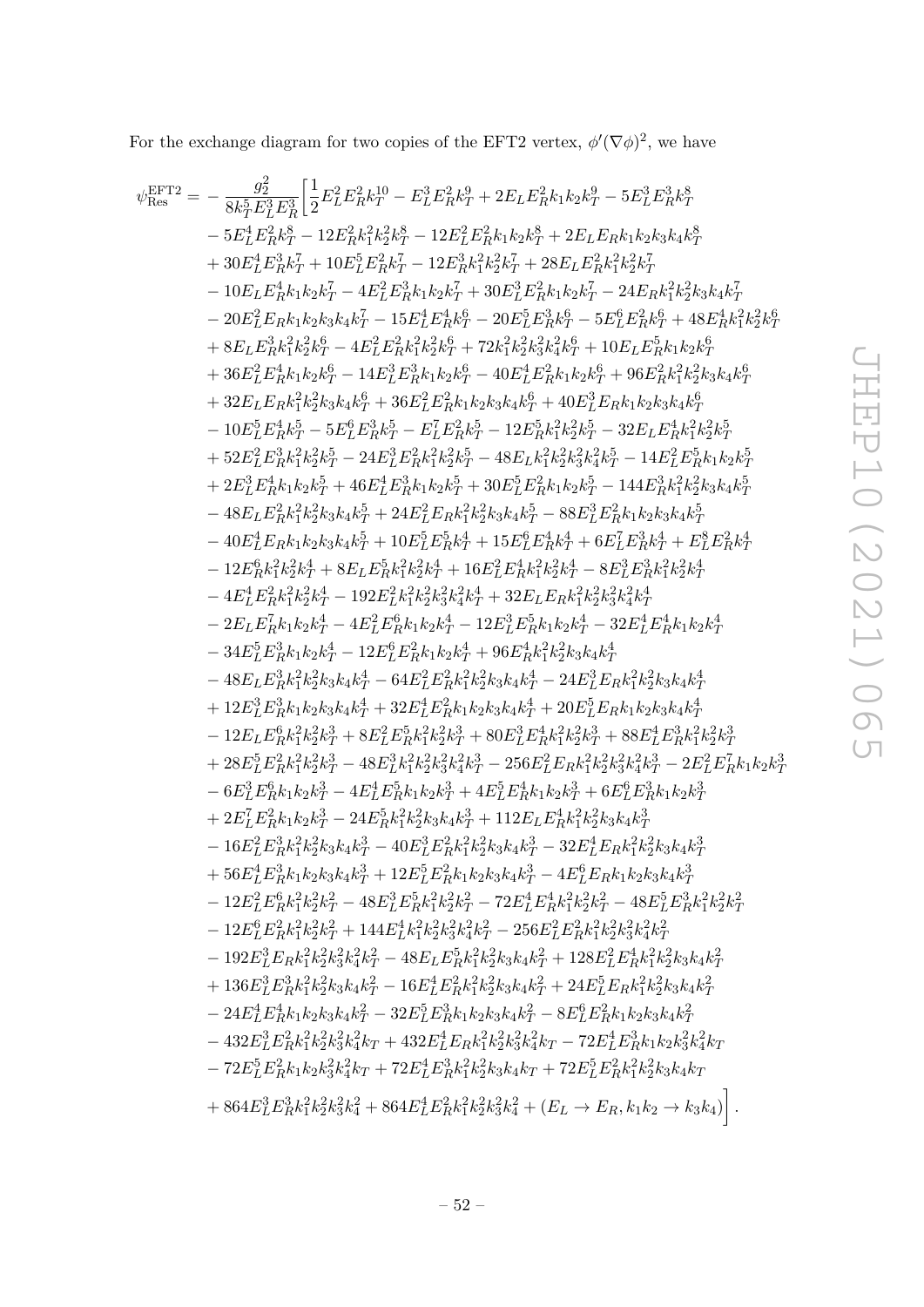**Open Access.** This article is distributed under the terms of the Creative Commons Attribution License [\(CC-BY 4.0\)](https://creativecommons.org/licenses/by/4.0/), which permits any use, distribution and reproduction in any medium, provided the original author(s) and source are credited.

# **References**

- <span id="page-53-0"></span>[1] N. Arkani-Hamed and J. Maldacena, *Cosmological collider physics*, [arXiv:1503.08043](https://arxiv.org/abs/1503.08043) [IN[SPIRE](https://inspirehep.net/search?p=find+EPRINT%2BarXiv%3A1503.08043)].
- <span id="page-53-3"></span>[2] N. Arkani-Hamed, P. Benincasa and A. Postnikov, *Cosmological polytopes and the wavefunction of the universe*, [arXiv:1709.02813](https://arxiv.org/abs/1709.02813) [IN[SPIRE](https://inspirehep.net/search?p=find+EPRINT%2BarXiv%3A1709.02813)].
- <span id="page-53-7"></span>[3] N. Arkani-Hamed and P. Benincasa, *On the emergence of Lorentz invariance and unitarity from the scattering facet of cosmological polytopes, [arXiv:1811.01125](https://arxiv.org/abs/1811.01125)* [IN[SPIRE](https://inspirehep.net/search?p=find+EPRINT%2BarXiv%3A1811.01125)].
- <span id="page-53-4"></span>[4] P. Benincasa, *From the flat-space S-matrix to the wavefunction of the universe*, [arXiv:1811.02515](https://arxiv.org/abs/1811.02515) [IN[SPIRE](https://inspirehep.net/search?p=find+EPRINT%2BarXiv%3A1811.02515)].
- <span id="page-53-5"></span>[5] P. Benincasa, *Cosmological polytopes and the wavefuncton of the universe for light states*, [arXiv:1909.02517](https://arxiv.org/abs/1909.02517) [IN[SPIRE](https://inspirehep.net/search?p=find+EPRINT%2BarXiv%3A1909.02517)].
- [6] C. Sleight, *A Mellin space approach to cosmological correlators*, *JHEP* **01** [\(2020\) 090](https://doi.org/10.1007/JHEP01(2020)090) [[arXiv:1906.12302](https://arxiv.org/abs/1906.12302)] [IN[SPIRE](https://inspirehep.net/search?p=find+EPRINT%2BarXiv%3A1906.12302)].
- [7] C. Sleight and M. Taronna, *Bootstrapping inflationary correlators in Mellin space*, *[JHEP](https://doi.org/10.1007/JHEP02(2020)098)* **02** [\(2020\) 098](https://doi.org/10.1007/JHEP02(2020)098) [[arXiv:1907.01143](https://arxiv.org/abs/1907.01143)] [IN[SPIRE](https://inspirehep.net/search?p=find+EPRINT%2BarXiv%3A1907.01143)].
- [8] C. Sleight and M. Taronna, *From AdS to dS exchanges: spectral representation, Mellin amplitudes and crossing*, [arXiv:2007.09993](https://arxiv.org/abs/2007.09993) [IN[SPIRE](https://inspirehep.net/search?p=find+EPRINT%2BarXiv%3A2007.09993)].
- [9] M. Baumgart and R. Sundrum, *De Sitter diagrammar and the resummation of time*, *[JHEP](https://doi.org/10.1007/JHEP07(2020)119)* **07** [\(2020\) 119](https://doi.org/10.1007/JHEP07(2020)119) [[arXiv:1912.09502](https://arxiv.org/abs/1912.09502)] [IN[SPIRE](https://inspirehep.net/search?p=find+EPRINT%2BarXiv%3A1912.09502)].
- [10] V. Gorbenko and L. Senatore,  $\lambda \phi^4$  *in dS*,  $arXiv:1911.00022$  [IN[SPIRE](https://inspirehep.net/search?p=find+EPRINT%2BarXiv%3A1911.00022)].
- [11] T. Cohen and D. Green, *Soft de Sitter effective theory*, *JHEP* **12** [\(2020\) 041](https://doi.org/10.1007/JHEP12(2020)041) [[arXiv:2007.03693](https://arxiv.org/abs/2007.03693)] [IN[SPIRE](https://inspirehep.net/search?p=find+EPRINT%2BarXiv%3A2007.03693)].
- <span id="page-53-1"></span>[12] M. Baumgart and R. Sundrum, *Manifestly causal in-in perturbation theory about the interacting vacuum*, *JHEP* **03** [\(2021\) 080](https://doi.org/10.1007/JHEP03(2021)080) [[arXiv:2010.10785](https://arxiv.org/abs/2010.10785)] [IN[SPIRE](https://inspirehep.net/search?p=find+EPRINT%2BarXiv%3A2010.10785)].
- <span id="page-53-2"></span>[13] J.M. Maldacena and G.L. Pimentel, *On graviton non-Gaussianities during inflation*, *[JHEP](https://doi.org/10.1007/JHEP09(2011)045)* **09** [\(2011\) 045](https://doi.org/10.1007/JHEP09(2011)045) [[arXiv:1104.2846](https://arxiv.org/abs/1104.2846)] [IN[SPIRE](https://inspirehep.net/search?p=find+EPRINT%2BarXiv%3A1104.2846)].
- [14] P. Creminelli, *Conformal invariance of scalar perturbations in inflation*, *[Phys. Rev. D](https://doi.org/10.1103/PhysRevD.85.041302)* **85** [\(2012\) 041302](https://doi.org/10.1103/PhysRevD.85.041302) [[arXiv:1108.0874](https://arxiv.org/abs/1108.0874)] [IN[SPIRE](https://inspirehep.net/search?p=find+EPRINT%2BarXiv%3A1108.0874)].
- [15] A. Kehagias and A. Riotto, *Operator product expansion of inflationary correlators and conformal symmetry of de Sitter*, *[Nucl. Phys. B](https://doi.org/10.1016/j.nuclphysb.2012.07.004)* **864** (2012) 492 [[arXiv:1205.1523](https://arxiv.org/abs/1205.1523)] [IN[SPIRE](https://inspirehep.net/search?p=find+EPRINT%2BarXiv%3A1205.1523)].
- <span id="page-53-6"></span>[16] I. Mata, S. Raju and S. Trivedi, *CMB from CFT*, *JHEP* **07** [\(2013\) 015](https://doi.org/10.1007/JHEP07(2013)015) [[arXiv:1211.5482](https://arxiv.org/abs/1211.5482)] [IN[SPIRE](https://inspirehep.net/search?p=find+EPRINT%2BarXiv%3A1211.5482)].
- [17] A. Bzowski, P. McFadden and K. Skenderis, *Implications of conformal invariance in momentum space*, *JHEP* **03** [\(2014\) 111](https://doi.org/10.1007/JHEP03(2014)111) [[arXiv:1304.7760](https://arxiv.org/abs/1304.7760)] [IN[SPIRE](https://inspirehep.net/search?p=find+EPRINT%2BarXiv%3A1304.7760)].
- [18] A. Ghosh, N. Kundu, S. Raju and S.P. Trivedi, *Conformal invariance and the four point scalar correlator in slow-roll inflation*, *JHEP* **07** [\(2014\) 011](https://doi.org/10.1007/JHEP07(2014)011) [[arXiv:1401.1426](https://arxiv.org/abs/1401.1426)] [IN[SPIRE](https://inspirehep.net/search?p=find+EPRINT%2BarXiv%3A1401.1426)].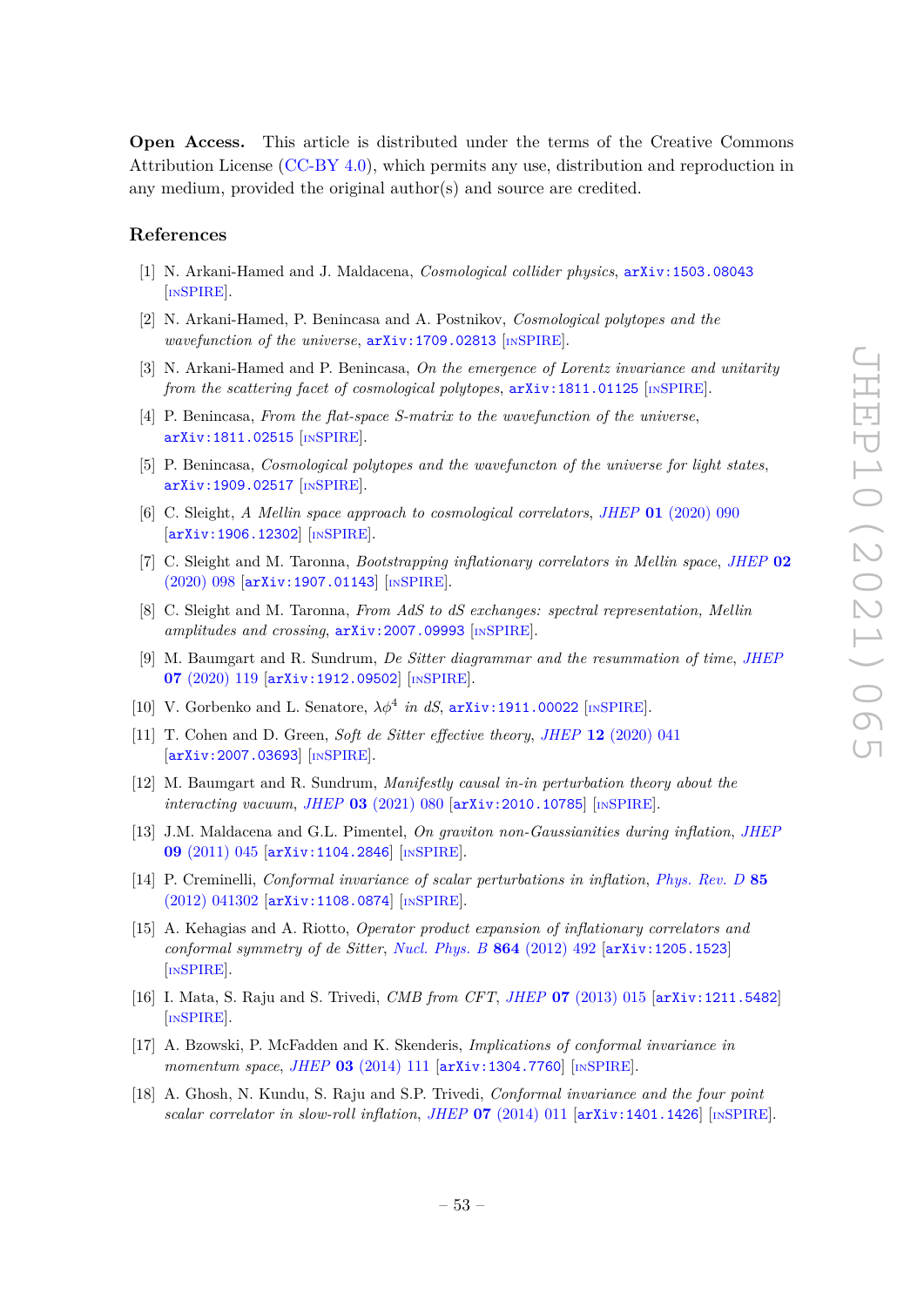- [19] N. Kundu, A. Shukla and S.P. Trivedi, *Constraints from conformal symmetry on the three point scalar correlator in inflation*, *JHEP* **04** [\(2015\) 061](https://doi.org/10.1007/JHEP04(2015)061) [[arXiv:1410.2606](https://arxiv.org/abs/1410.2606)] [IN[SPIRE](https://inspirehep.net/search?p=find+EPRINT%2BarXiv%3A1410.2606)].
- [20] N. Kundu, A. Shukla and S.P. Trivedi, *Ward identities for scale and special conformal transformations in inflation, JHEP* **01** [\(2016\) 046](https://doi.org/10.1007/JHEP01(2016)046) [[arXiv:1507.06017](https://arxiv.org/abs/1507.06017)] [IN[SPIRE](https://inspirehep.net/search?p=find+EPRINT%2BarXiv%3A1507.06017)].
- <span id="page-54-11"></span>[21] E. Pajer, G.L. Pimentel and J.V.S. Van Wijck, *The conformal limit of inflation in the era of CMB polarimetry*, *JCAP* **06** [\(2017\) 009](https://doi.org/10.1088/1475-7516/2017/06/009) [[arXiv:1609.06993](https://arxiv.org/abs/1609.06993)] [IN[SPIRE](https://inspirehep.net/search?p=find+EPRINT%2BarXiv%3A1609.06993)].
- <span id="page-54-3"></span>[22] N. Arkani-Hamed, D. Baumann, H. Lee and G.L. Pimentel, *The cosmological bootstrap: inflationary correlators from symmetries and singularities*, *JHEP* **04** [\(2020\) 105](https://doi.org/10.1007/JHEP04(2020)105) [[arXiv:1811.00024](https://arxiv.org/abs/1811.00024)] [IN[SPIRE](https://inspirehep.net/search?p=find+EPRINT%2BarXiv%3A1811.00024)].
- [23] A. Bzowski, P. McFadden and K. Skenderis, *Conformal n-point functions in momentum space*, *[Phys. Rev. Lett.](https://doi.org/10.1103/PhysRevLett.124.131602)* **124** (2020) 131602 [[arXiv:1910.10162](https://arxiv.org/abs/1910.10162)] [IN[SPIRE](https://inspirehep.net/search?p=find+EPRINT%2BarXiv%3A1910.10162)].
- [24] D. Baumann, C. Duaso Pueyo, A. Joyce, H. Lee and G.L. Pimentel, *The cosmological bootstrap: weight-shifting operators and scalar seeds*, *JHEP* **12** [\(2020\) 204](https://doi.org/10.1007/JHEP12(2020)204) [[arXiv:1910.14051](https://arxiv.org/abs/1910.14051)] [IN[SPIRE](https://inspirehep.net/search?p=find+EPRINT%2BarXiv%3A1910.14051)].
- [25] H. Isono, H.M. Liu and T. Noumi, *Wavefunctions in dS/CFT revisited: principal series and double-trace deformations*, *JHEP* **04** [\(2021\) 166](https://doi.org/10.1007/JHEP04(2021)166) [[arXiv:2011.09479](https://arxiv.org/abs/2011.09479)] [IN[SPIRE](https://inspirehep.net/search?p=find+EPRINT%2BarXiv%3A2011.09479)].
- <span id="page-54-0"></span>[26] D. Baumann, C. Duaso Pueyo, A. Joyce, H. Lee and G.L. Pimentel, *The cosmological bootstrap: spinning correlators from symmetries and factorization*, *[SciPost Phys.](https://doi.org/10.21468/SciPostPhys.11.3.071)* **11** (2021) [071](https://doi.org/10.21468/SciPostPhys.11.3.071) [[arXiv:2005.04234](https://arxiv.org/abs/2005.04234)] [IN[SPIRE](https://inspirehep.net/search?p=find+EPRINT%2BarXiv%3A2005.04234)].
- <span id="page-54-1"></span>[27] D. Green and E. Pajer, *On the symmetries of cosmological perturbations*, *JCAP* **09** [\(2020\)](https://doi.org/10.1088/1475-7516/2020/09/032) [032](https://doi.org/10.1088/1475-7516/2020/09/032) [[arXiv:2004.09587](https://arxiv.org/abs/2004.09587)] [IN[SPIRE](https://inspirehep.net/search?p=find+EPRINT%2BarXiv%3A2004.09587)].
- <span id="page-54-2"></span>[28] C. Cheung, P. Creminelli, A.L. Fitzpatrick, J. Kaplan and L. Senatore, *The effective field theory of inflation*, *JHEP* **03** [\(2008\) 014](https://doi.org/10.1088/1126-6708/2008/03/014) [[arXiv:0709.0293](https://arxiv.org/abs/0709.0293)] [IN[SPIRE](https://inspirehep.net/search?p=find+EPRINT%2BarXiv%3A0709.0293)].
- <span id="page-54-4"></span>[29] E. Pajer, *Building a boostless bootstrap for the bispectrum*, *JCAP* **01** [\(2021\) 023](https://doi.org/10.1088/1475-7516/2021/01/023) [[arXiv:2010.12818](https://arxiv.org/abs/2010.12818)] [IN[SPIRE](https://inspirehep.net/search?p=find+EPRINT%2BarXiv%3A2010.12818)].
- <span id="page-54-5"></span>[30] J.M. Maldacena, *Non-Gaussian features of primordial fluctuations in single field inflationary models*, *JHEP* **05** [\(2003\) 013](https://doi.org/10.1088/1126-6708/2003/05/013) [[astro-ph/0210603](https://arxiv.org/abs/astro-ph/0210603)] [IN[SPIRE](https://inspirehep.net/search?p=find+EPRINT%2Bastro-ph%2F0210603)].
- <span id="page-54-6"></span>[31] X. Chen, M.-x. Huang, S. Kachru and G. Shiu, *Observational signatures and non-Gaussianities of general single field inflation*, *JCAP* **01** [\(2007\) 002](https://doi.org/10.1088/1475-7516/2007/01/002) [[hep-th/0605045](https://arxiv.org/abs/hep-th/0605045)] [IN[SPIRE](https://inspirehep.net/search?p=find+EPRINT%2Bhep-th%2F0605045)].
- <span id="page-54-7"></span>[32] H. Goodhew, S. Jazayeri and E. Pajer, *The cosmological optical theorem*, *JCAP* **04** [\(2021\)](https://doi.org/10.1088/1475-7516/2021/04/021) [021](https://doi.org/10.1088/1475-7516/2021/04/021) [[arXiv:2009.02898](https://arxiv.org/abs/2009.02898)] [IN[SPIRE](https://inspirehep.net/search?p=find+EPRINT%2BarXiv%3A2009.02898)].
- [33] D. Anninos, T. Anous, D.Z. Freedman and G. Konstantinidis, *Late-time structure of the Bunch-Davies de Sitter wavefunction*, *JCAP* **11** [\(2015\) 048](https://doi.org/10.1088/1475-7516/2015/11/048) [[arXiv:1406.5490](https://arxiv.org/abs/1406.5490)] [IN[SPIRE](https://inspirehep.net/search?p=find+EPRINT%2BarXiv%3A1406.5490)].
- <span id="page-54-8"></span>[34] G. Goon, K. Hinterbichler, A. Joyce and M. Trodden, *Shapes of gravity: tensor non-gaussianity and massive spin-2 fields*, *JHEP* **10** [\(2019\) 182](https://doi.org/10.1007/JHEP10(2019)182) [[arXiv:1812.07571](https://arxiv.org/abs/1812.07571)] [IN[SPIRE](https://inspirehep.net/search?p=find+EPRINT%2BarXiv%3A1812.07571)].
- <span id="page-54-9"></span>[35] S. Céspedes, A.-C. Davis and S. Melville, *On the time evolution of cosmological correlators*, *JHEP* **02** [\(2021\) 012](https://doi.org/10.1007/JHEP02(2021)012) [[arXiv:2009.07874](https://arxiv.org/abs/2009.07874)] [IN[SPIRE](https://inspirehep.net/search?p=find+EPRINT%2BarXiv%3A2009.07874)].
- <span id="page-54-10"></span>[36] S. Melville and E. Pajer, *Cosmological cutting rules*, *JHEP* **05** [\(2021\) 249](https://doi.org/10.1007/JHEP05(2021)249) [[arXiv:2103.09832](https://arxiv.org/abs/2103.09832)] [IN[SPIRE](https://inspirehep.net/search?p=find+EPRINT%2BarXiv%3A2103.09832)].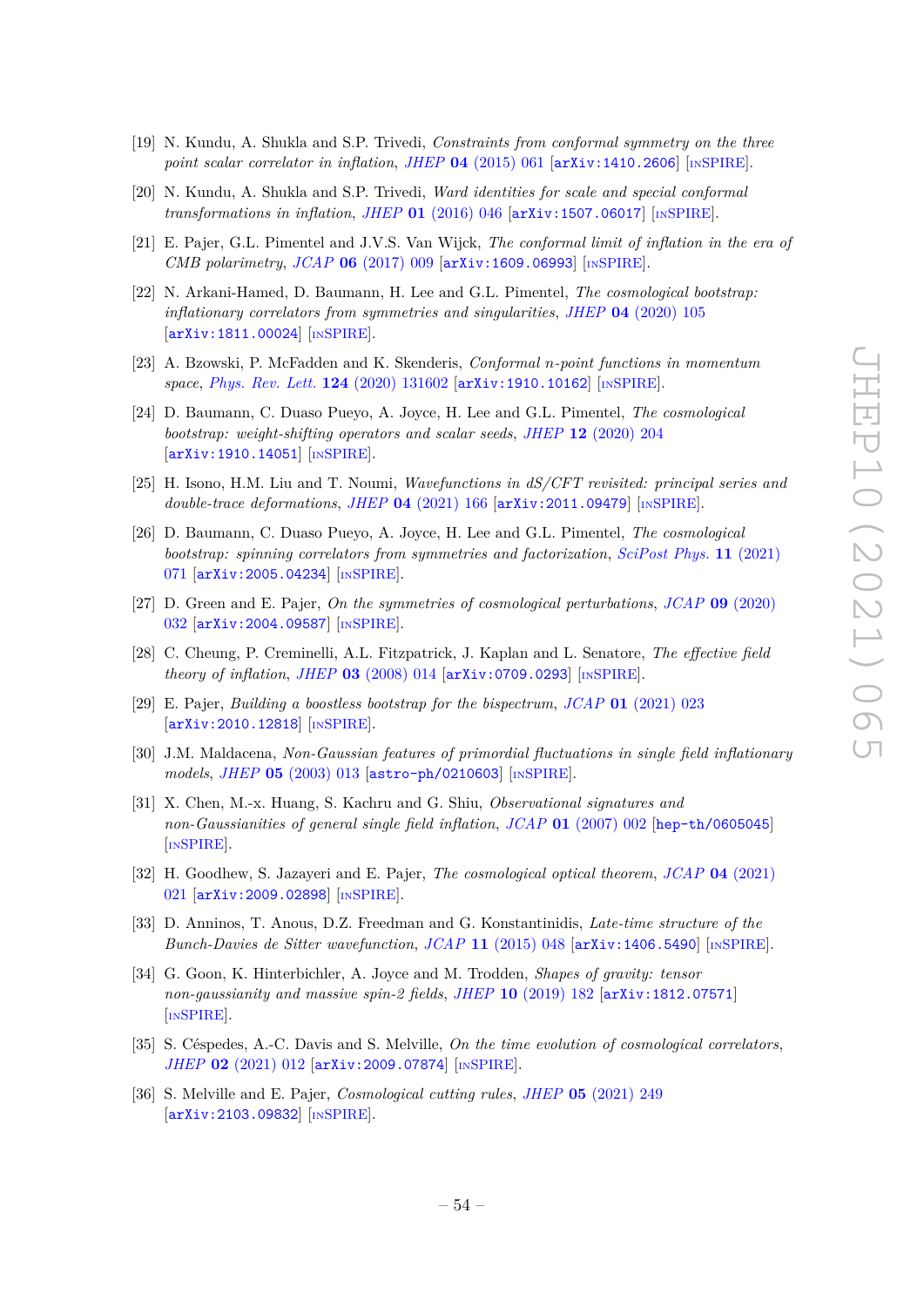- <span id="page-55-0"></span>[37] H. Goodhew, S. Jazayeri, M.H. Gordon Lee and E. Pajer, *Cutting cosmological correlators*, *JCAP* **08** [\(2021\) 003](https://doi.org/10.1088/1475-7516/2021/08/003) [[arXiv:2104.06587](https://arxiv.org/abs/2104.06587)] [IN[SPIRE](https://inspirehep.net/search?p=find+EPRINT%2BarXiv%3A2104.06587)].
- <span id="page-55-1"></span>[38] E. Witten, *Quantum gravity in de Sitter space*, [hep-th/0106109](https://arxiv.org/abs/hep-th/0106109) [IN[SPIRE](https://inspirehep.net/search?p=find+EPRINT%2Bhep-th%2F0106109)].
- <span id="page-55-2"></span>[39] A. Strominger, *The dS/CFT correspondence*, *JHEP* **10** [\(2001\) 034](https://doi.org/10.1088/1126-6708/2001/10/034) [[hep-th/0106113](https://arxiv.org/abs/hep-th/0106113)] [IN[SPIRE](https://inspirehep.net/search?p=find+EPRINT%2Bhep-th%2F0106113)].
- <span id="page-55-3"></span>[40] P. Benincasa, *New structures in scattering amplitudes: a review*, *[Int. J. Mod. Phys. A](https://doi.org/10.1142/S0217751X14300051)* **29** [\(2014\) 1430005](https://doi.org/10.1142/S0217751X14300051) [[arXiv:1312.5583](https://arxiv.org/abs/1312.5583)] [IN[SPIRE](https://inspirehep.net/search?p=find+EPRINT%2BarXiv%3A1312.5583)].
- [41] H. Elvang and Y.-t. Huang, *Scattering amplitudes*, [arXiv:1308.1697](https://arxiv.org/abs/1308.1697) [IN[SPIRE](https://inspirehep.net/search?p=find+EPRINT%2BarXiv%3A1308.1697)].
- <span id="page-55-4"></span>[42] C. Cheung, *TASI Lectures on Scattering Amplitudes*, in the proceedings of the *Theoretical Advanced Study Institute in Elementary Particle Physics : Anticipating the Next Discoveries in Particle Physics (TASI 2016)*, June 6–July 1, Boulder, U.S.A. (2018) [[arXiv:1708.03872](https://arxiv.org/abs/1708.03872)] [IN[SPIRE](https://inspirehep.net/search?p=find+EPRINT%2BarXiv%3A1708.03872)].
- <span id="page-55-5"></span>[43] R. Britto, F. Cachazo, B. Feng and E. Witten, *Direct proof of tree-level recursion relation in Yang-Mills theory*, *[Phys. Rev. Lett.](https://doi.org/10.1103/PhysRevLett.94.181602)* **94** (2005) 181602 [[hep-th/0501052](https://arxiv.org/abs/hep-th/0501052)] [IN[SPIRE](https://inspirehep.net/search?p=find+EPRINT%2Bhep-th%2F0501052)].
- <span id="page-55-6"></span>[44] D. Seery, M.S. Sloth and F. Vernizzi, *Inflationary trispectrum from graviton exchange*, *[JCAP](https://doi.org/10.1088/1475-7516/2009/03/018)* **03** [\(2009\) 018](https://doi.org/10.1088/1475-7516/2009/03/018) [[arXiv:0811.3934](https://arxiv.org/abs/0811.3934)] [IN[SPIRE](https://inspirehep.net/search?p=find+EPRINT%2BarXiv%3A0811.3934)].
- <span id="page-55-7"></span>[45] S. Jazayeri, J. Melo, E. Pajer, D. Stefanyszyn and J. Supeł, in preparation.
- <span id="page-55-8"></span>[46] O. Aharony, L.F. Alday, A. Bissi and E. Perlmutter, *Loops in AdS from conformal field theory*, *JHEP* **07** [\(2017\) 036](https://doi.org/10.1007/JHEP07(2017)036) [[arXiv:1612.03891](https://arxiv.org/abs/1612.03891)] [IN[SPIRE](https://inspirehep.net/search?p=find+EPRINT%2BarXiv%3A1612.03891)].
- [47] D. Meltzer, E. Perlmutter and A. Sivaramakrishnan, *Unitarity methods in AdS/CFT*, *[JHEP](https://doi.org/10.1007/JHEP03(2020)061)* **03** [\(2020\) 061](https://doi.org/10.1007/JHEP03(2020)061) [[arXiv:1912.09521](https://arxiv.org/abs/1912.09521)] [IN[SPIRE](https://inspirehep.net/search?p=find+EPRINT%2BarXiv%3A1912.09521)].
- <span id="page-55-9"></span>[48] D. Meltzer and A. Sivaramakrishnan, *CFT unitarity and the AdS Cutkosky rules*, *[JHEP](https://doi.org/10.1007/JHEP11(2020)073)* **11** [\(2020\) 073](https://doi.org/10.1007/JHEP11(2020)073) [[arXiv:2008.11730](https://arxiv.org/abs/2008.11730)] [IN[SPIRE](https://inspirehep.net/search?p=find+EPRINT%2BarXiv%3A2008.11730)].
- <span id="page-55-10"></span>[49] S. Raju, *New recursion relations and a flat space limit for AdS/CFT correlators*, *[Phys. Rev.](https://doi.org/10.1103/PhysRevD.85.126009) D* **85** [\(2012\) 126009](https://doi.org/10.1103/PhysRevD.85.126009) [[arXiv:1201.6449](https://arxiv.org/abs/1201.6449)] [IN[SPIRE](https://inspirehep.net/search?p=find+EPRINT%2BarXiv%3A1201.6449)].
- <span id="page-55-11"></span>[50] H. Lee, D. Baumann and G.L. Pimentel, *Non-Gaussianity as a particle detector*, *[JHEP](https://doi.org/10.1007/JHEP12(2016)040)* **12** [\(2016\) 040](https://doi.org/10.1007/JHEP12(2016)040) [[arXiv:1607.03735](https://arxiv.org/abs/1607.03735)] [IN[SPIRE](https://inspirehep.net/search?p=find+EPRINT%2BarXiv%3A1607.03735)].
- <span id="page-55-12"></span>[51] L. Hui, A. Joyce and S.S.C. Wong, *Inflationary soft theorems revisited: a generalized consistency relation, JCAP* 02 [\(2019\) 060](https://doi.org/10.1088/1475-7516/2019/02/060) [[arXiv:1811.05951](https://arxiv.org/abs/1811.05951)] [IN[SPIRE](https://inspirehep.net/search?p=find+EPRINT%2BarXiv%3A1811.05951)].
- <span id="page-55-13"></span>[52] T. Grall, S. Jazayeri and D. Stefanyszyn, *The cosmological phonon: symmetries and amplitudes on sub-horizon scales*, *JHEP* **11** [\(2020\) 097](https://doi.org/10.1007/JHEP11(2020)097) [[arXiv:2005.12937](https://arxiv.org/abs/2005.12937)] [IN[SPIRE](https://inspirehep.net/search?p=find+EPRINT%2BarXiv%3A2005.12937)].
- <span id="page-55-14"></span>[53] R. Mahmoudvand, H. Hossein, F. Abbas and H. Gareth, *The exact number of nonnegative integer solutions for a linear diophantine inequality*, *IAENG Int. J. Appl. Math.* **40** (2010).
- <span id="page-55-15"></span>[54] E. Pajer, D. Stefanyszyn and J. Supeł, *The boostless bootstrap: amplitudes without Lorentz boosts*, *JHEP* **12** [\(2020\) 198](https://doi.org/10.1007/JHEP12(2020)198) [[arXiv:2007.00027](https://arxiv.org/abs/2007.00027)] [IN[SPIRE](https://inspirehep.net/search?p=find+EPRINT%2BarXiv%3A2007.00027)].
- <span id="page-55-16"></span>[55] E. Komatsu and D.N. Spergel, *Acoustic signatures in the primary microwave background bispectrum*, *Phys. Rev. D* **63** [\(2001\) 063002](https://doi.org/10.1103/PhysRevD.63.063002) [[astro-ph/0005036](https://arxiv.org/abs/astro-ph/0005036)] [IN[SPIRE](https://inspirehep.net/search?p=find+EPRINT%2Bastro-ph%2F0005036)].
- <span id="page-55-17"></span>[56] D. Seery, K.A. Malik and D.H. Lyth, *Non-Gaussianity of inflationary field perturbations from the field equation*, *JCAP* **03** [\(2008\) 014](https://doi.org/10.1088/1475-7516/2008/03/014) [[arXiv:0802.0588](https://arxiv.org/abs/0802.0588)] [IN[SPIRE](https://inspirehep.net/search?p=find+EPRINT%2BarXiv%3A0802.0588)].
- <span id="page-55-18"></span>[57] M. Zaldarriaga, *Non-Gaussianities in models with a varying inflaton decay rate*, *[Phys. Rev.](https://doi.org/10.1103/PhysRevD.69.043508) D* **69** [\(2004\) 043508](https://doi.org/10.1103/PhysRevD.69.043508) [[astro-ph/0306006](https://arxiv.org/abs/astro-ph/0306006)] [IN[SPIRE](https://inspirehep.net/search?p=find+EPRINT%2Bastro-ph%2F0306006)].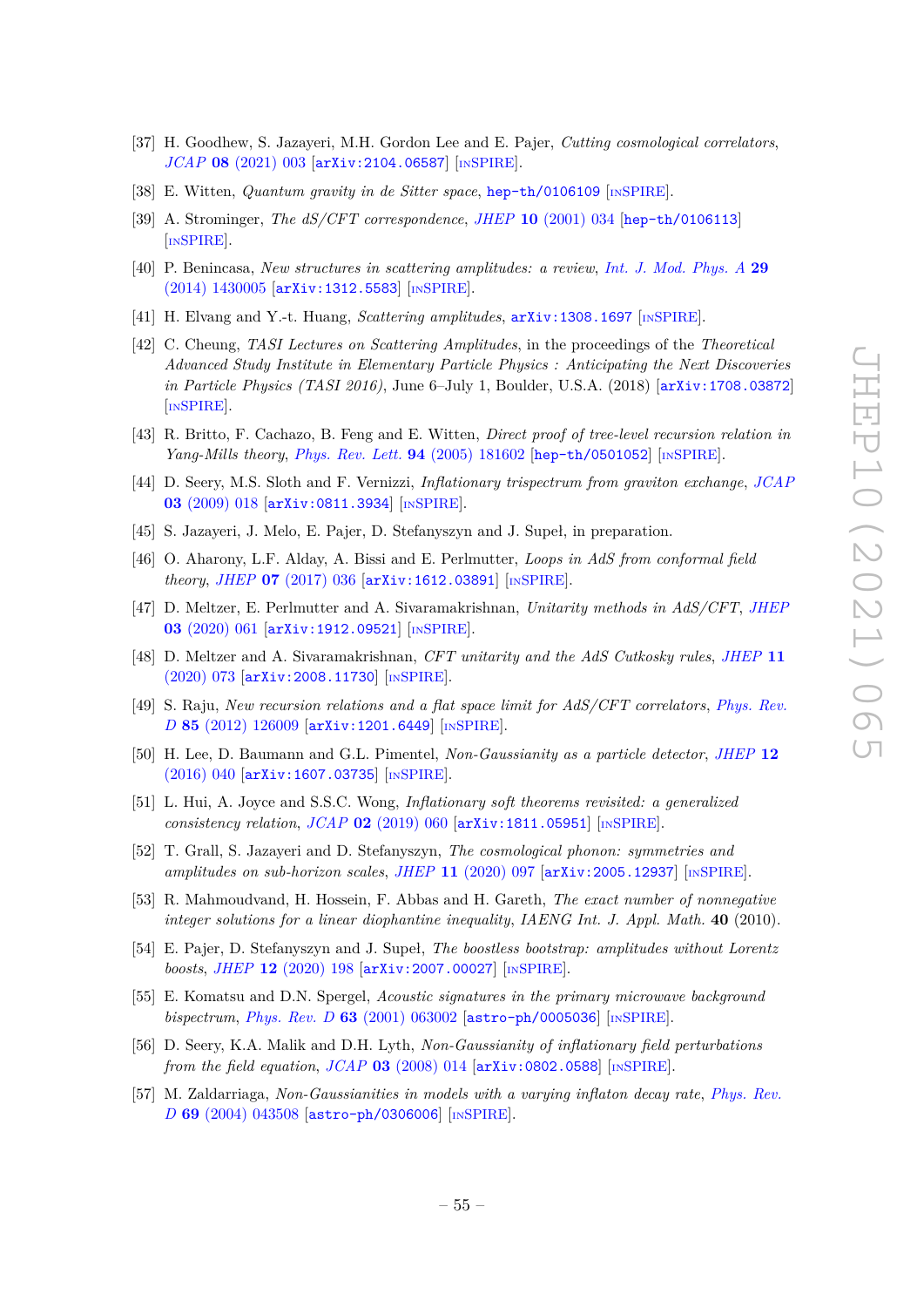- <span id="page-56-0"></span>[58] P. Creminelli, R. Emami, M. Simonović and G. Trevisan, ISO(4*,* 1) *symmetry in the EFT of inflation*, *JCAP* **07** [\(2013\) 037](https://doi.org/10.1088/1475-7516/2013/07/037) [[arXiv:1304.4238](https://arxiv.org/abs/1304.4238)] [IN[SPIRE](https://inspirehep.net/search?p=find+EPRINT%2BarXiv%3A1304.4238)].
- <span id="page-56-1"></span>[59] P. Creminelli, J. Gleyzes, J. Noreña and F. Vernizzi, *Resilience of the standard predictions for primordial tensor modes*, *[Phys. Rev. Lett.](https://doi.org/10.1103/PhysRevLett.113.231301)* **113** (2014) 231301 [[arXiv:1407.8439](https://arxiv.org/abs/1407.8439)] [IN[SPIRE](https://inspirehep.net/search?p=find+EPRINT%2BarXiv%3A1407.8439)].
- [60] L. Bordin, G. Cabass, P. Creminelli and F. Vernizzi, *Simplifying the EFT of Inflation: generalized disformal transformations and redundant couplings*, *JCAP* **09** [\(2017\) 043](https://doi.org/10.1088/1475-7516/2017/09/043) [[arXiv:1706.03758](https://arxiv.org/abs/1706.03758)] [IN[SPIRE](https://inspirehep.net/search?p=find+EPRINT%2BarXiv%3A1706.03758)].
- <span id="page-56-2"></span>[61] L. Bordin and G. Cabass, *Graviton non-Gaussianities and parity violation in the EFT of inflation*, *JCAP* **07** [\(2020\) 014](https://doi.org/10.1088/1475-7516/2020/07/014) [[arXiv:2004.00619](https://arxiv.org/abs/2004.00619)] [IN[SPIRE](https://inspirehep.net/search?p=find+EPRINT%2BarXiv%3A2004.00619)].
- <span id="page-56-3"></span>[62] D. Stefanyszyn and J. Supeł, *The boostless bootstrap and BCFW momentum shifts*, *[JHEP](https://doi.org/10.1007/JHEP03(2021)091)* **03** [\(2021\) 091](https://doi.org/10.1007/JHEP03(2021)091) [[arXiv:2009.14289](https://arxiv.org/abs/2009.14289)] [IN[SPIRE](https://inspirehep.net/search?p=find+EPRINT%2BarXiv%3A2009.14289)].
- <span id="page-56-4"></span>[63] J. Bonifacio, E. Pajer and D.G. Wang, *A boostless bootstrap for the trispectrum*, to appear.
- <span id="page-56-5"></span>[64] P.C. Schuster and N. Toro, *Constructing the tree-level Yang-Mills S-matrix using complex factorization*, *JHEP* **06** [\(2009\) 079](https://doi.org/10.1088/1126-6708/2009/06/079) [[arXiv:0811.3207](https://arxiv.org/abs/0811.3207)] [IN[SPIRE](https://inspirehep.net/search?p=find+EPRINT%2BarXiv%3A0811.3207)].
- [65] D.A. McGady and L. Rodina, *Higher-spin massless S-matrices in four-dimensions*, *[Phys.](https://doi.org/10.1103/PhysRevD.90.084048) Rev. D* **90** [\(2014\) 084048](https://doi.org/10.1103/PhysRevD.90.084048) [[arXiv:1311.2938](https://arxiv.org/abs/1311.2938)] [IN[SPIRE](https://inspirehep.net/search?p=find+EPRINT%2BarXiv%3A1311.2938)].
- <span id="page-56-6"></span>[66] N. Arkani-Hamed, T.-C. Huang and Y.-t. Huang, *Scattering amplitudes for all masses and spins*, [arXiv:1709.04891](https://arxiv.org/abs/1709.04891) [IN[SPIRE](https://inspirehep.net/search?p=find+EPRINT%2BarXiv%3A1709.04891)].
- <span id="page-56-7"></span>[67] R. Britto, F. Cachazo and B. Feng, *New recursion relations for tree amplitudes of gluons*, *[Nucl. Phys. B](https://doi.org/10.1016/j.nuclphysb.2005.02.030)* **715** (2005) 499 [[hep-th/0412308](https://arxiv.org/abs/hep-th/0412308)] [IN[SPIRE](https://inspirehep.net/search?p=find+EPRINT%2Bhep-th%2F0412308)].
- <span id="page-56-8"></span>[68] P. Benincasa, C. Boucher-Veronneau and F. Cachazo, *Taming tree amplitudes in general relativity*, *JHEP* **11** [\(2007\) 057](https://doi.org/10.1088/1126-6708/2007/11/057) [[hep-th/0702032](https://arxiv.org/abs/hep-th/0702032)] [IN[SPIRE](https://inspirehep.net/search?p=find+EPRINT%2Bhep-th%2F0702032)].
- <span id="page-56-9"></span>[69] P. Benincasa and F. Cachazo, *Consistency Conditions on the S-matrix of massless Particles*, [arXiv:0705.4305](https://arxiv.org/abs/0705.4305) [IN[SPIRE](https://inspirehep.net/search?p=find+EPRINT%2BarXiv%3A0705.4305)].
- <span id="page-56-10"></span>[70] A. Adams, N. Arkani-Hamed, S. Dubovsky, A. Nicolis and R. Rattazzi, *Causality, analyticity and an IR obstruction to UV completion*, *JHEP* **10** [\(2006\) 014](https://doi.org/10.1088/1126-6708/2006/10/014) [[hep-th/0602178](https://arxiv.org/abs/hep-th/0602178)] [IN[SPIRE](https://inspirehep.net/search?p=find+EPRINT%2Bhep-th%2F0602178)].
- [71] B. Bellazzini, J. Elias Miró, R. Rattazzi, M. Riembau and F. Riva, *Positive moments for scattering amplitudes, Phys. Rev. D* **104** [\(2021\) 036006](https://doi.org/10.1103/PhysRevD.104.036006) [[arXiv:2011.00037](https://arxiv.org/abs/2011.00037)] [IN[SPIRE](https://inspirehep.net/search?p=find+EPRINT%2BarXiv%3A2011.00037)].
- [72] C. de Rham, S. Melville, A.J. Tolley and S.-Y. Zhou, *UV complete me: positivity bounds for particles with spin*, *JHEP* **03** [\(2018\) 011](https://doi.org/10.1007/JHEP03(2018)011) [[arXiv:1706.02712](https://arxiv.org/abs/1706.02712)] [IN[SPIRE](https://inspirehep.net/search?p=find+EPRINT%2BarXiv%3A1706.02712)].
- [73] S. Melville, D. Roest and D. Stefanyszyn, *UV constraints on massive spinning particles: lessons from the gravitino*, *JHEP* **02** [\(2020\) 185](https://doi.org/10.1007/JHEP02(2020)185) [[arXiv:1911.03126](https://arxiv.org/abs/1911.03126)] [IN[SPIRE](https://inspirehep.net/search?p=find+EPRINT%2BarXiv%3A1911.03126)].
- [74] N. Arkani-Hamed, T.-C. Huang and Y.-T. Huang, *The EFT-hedron*, *JHEP* **05** [\(2021\) 259](https://doi.org/10.1007/JHEP05(2021)259) [[arXiv:2012.15849](https://arxiv.org/abs/2012.15849)] [IN[SPIRE](https://inspirehep.net/search?p=find+EPRINT%2BarXiv%3A2012.15849)].
- [75] S. Melville and J. Noller, *Positivity in the sky: constraining dark energy and modified gravity from the UV*, *Phys. Rev. D* **101** [\(2020\) 021502](https://doi.org/10.1103/PhysRevD.101.021502) [*Erratum ibid.* **102** (2020) 049902] [[arXiv:1904.05874](https://arxiv.org/abs/1904.05874)] [IN[SPIRE](https://inspirehep.net/search?p=find+EPRINT%2BarXiv%3A1904.05874)].
- [76] S. Caron-Huot, D. Mazac, L. Rastelli and D. Simmons-Duffin, *Sharp boundaries for the swampland*, *JHEP* **07** [\(2021\) 110](https://doi.org/10.1007/JHEP07(2021)110) [[arXiv:2102.08951](https://arxiv.org/abs/2102.08951)] [IN[SPIRE](https://inspirehep.net/search?p=find+EPRINT%2BarXiv%3A2102.08951)].
- [77] B. Bellazzini, *Softness and amplitudes Positivity for spinning particles*, *JHEP* **02** [\(2017\)](https://doi.org/10.1007/JHEP02(2017)034) [034](https://doi.org/10.1007/JHEP02(2017)034) [[arXiv:1605.06111](https://arxiv.org/abs/1605.06111)] [IN[SPIRE](https://inspirehep.net/search?p=find+EPRINT%2BarXiv%3A1605.06111)].